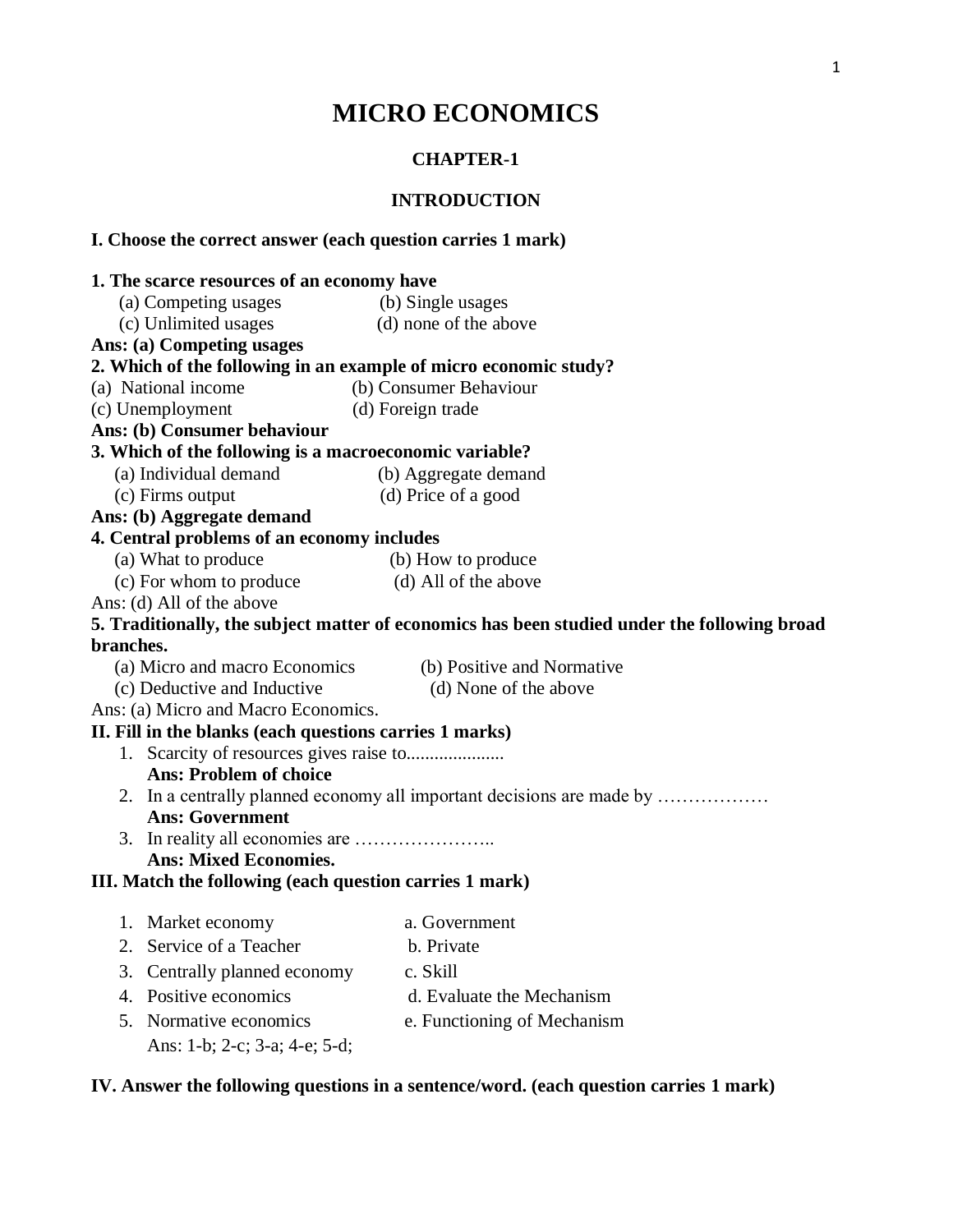#### **1. Why does the problem of choice arise?**

Ans: An economic problem arises because of limited resources and unlimited wants and alternative uses of resources. To allocate limited resources to satisfy unlimited wants the problem of choice arises.

#### **2. What is market economy?**

**Ans:** A market economy also known as capitalistic economy is that economy in which the economic decisions are undertaken on the basis of market mechanism by the private entrepreneurs. It functions on demand and supply conditions. Example, USA

## **3. What do you mean by centrally planned economy?**

Ans: A planned economy also called as socialistic economy is that economy where the economic activities are controlled by the central Government. Here, the Government takes decisions about the allocation of resources in accordance with objectives to attain economic and social welfare. Example, Vietnam,Russia, China, North Korea etc.

## **4. Give the meaning of micro economics.**

Micro economics is the study of the economic actions of individuals and small groups of individuals.

### **5. What do you mean by positive economics?**

The positive economics is the study of 'what was' and 'what is' under the given set of circumstances. It deals with the scientific explanation of the working of the economy.

## **6. What is normative economics?**

Ans: The Normative economics studies 'what ought to be'. It explains about 'what should be and should not be done'.

#### **V. Answer the following in 4 sentences. (each question carries 2 marks)**

#### **1. Mention the central problems of an economy.**

Ans: The central problems of an economy are as follows:

- a) What goods are to be produced and in what quantities?
- b) How the goods are to be produced?
- c) For whom the goods are to be produced?

## **2. Distinguish between Micro and Macro economics.**

The micro and macro economics are distinguished on the following grounds:

**Scope:** Micro Economics study in individual units so its scope is narrow. Macro Economics study in aggregates, so its scope is wider.

## **Method of study:** The Micro Economics follows slicing method as it studies individual unit.

The Macro Economics follows lumping method as it studies in aggregates.

## **4. Distinguish between positive and normative economics.**

| <b>Positive Economics</b>                   | <b>Normative Economics</b>            |
|---------------------------------------------|---------------------------------------|
| The positive economics is the study of      | The Normative economics studies 'what |
| 'what was' and 'what is' under the given    | ought to be'.                         |
| set of circumstances.                       | It explains about 'what should be and |
| It deals with the scientific explanation of | should not be done'.                  |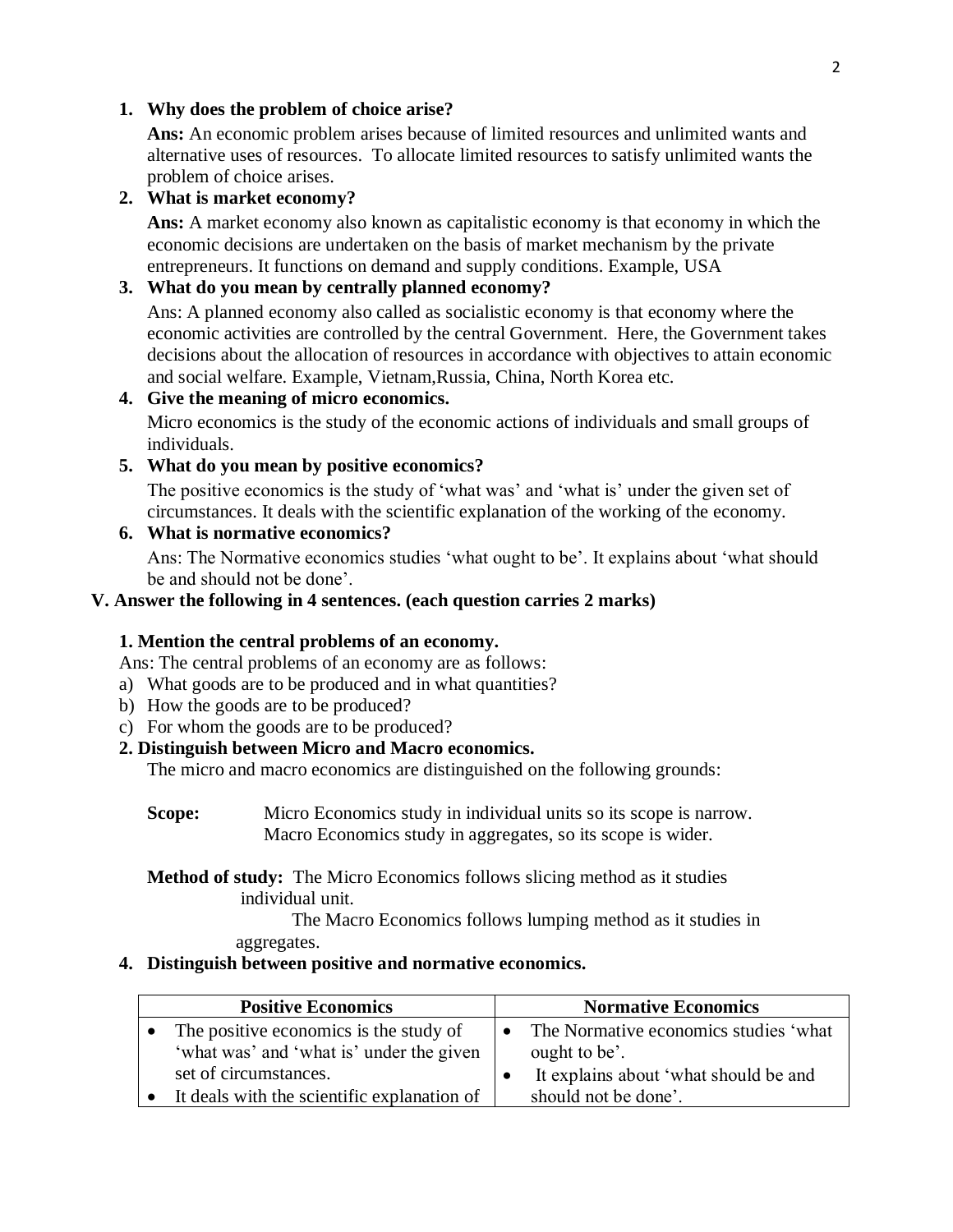| the working of the economy.<br>Here we study how the different<br>mechanisms function. | Here we try to understand that whether<br>the mechanisms are desirable or not. |
|----------------------------------------------------------------------------------------|--------------------------------------------------------------------------------|
|----------------------------------------------------------------------------------------|--------------------------------------------------------------------------------|

# **5. What do you mean by production possibility set?**

**Ans:** The collection of all possible combinations of the goods and services that can be produced from a given amount of resources and a given stock of technological knowledge is called the production possibility set of the economy.

## **6. What is opportunity cost?**

**Ans:** An opportunity cost is the cost of having a little more of one good in terms of the amount of the other good that has to be forgone. This is known as the opportunity cost of an additional unit of the goods.

# **7. What is production possibility frontier?**

Ans: The production possibility frontier is a graphical representation of the combinations of two commodities (cotton and wheat) that can be produced when the resources of the economy are fully utilized. It is also called as Production possibility curve (PPC) also known as transformation curve.

# **VI. Answer the following question in 12 sentences. (each question carries 4 mark)**

# **1. Briefly explain the production possibility frontier.**

Ans: The production possibility frontier is a graphical representation of the combinations of two commodities (cotton and wheat) that can be produced when the resources of the economy are fully utilized. It is also called as Production possibility curve (PPC) also known as transformation curve.

It gives the combinations of cotton and wheat that can be produced when the resources of the economy are fully utilized.

This can be graphically represented as follows:



As per the above graph, the points lying strictly below the production possibility curve represents a combination of cotton and wheat that will be produced when all or some of the resources are either underemployed or are utilized in a wasteful fashion.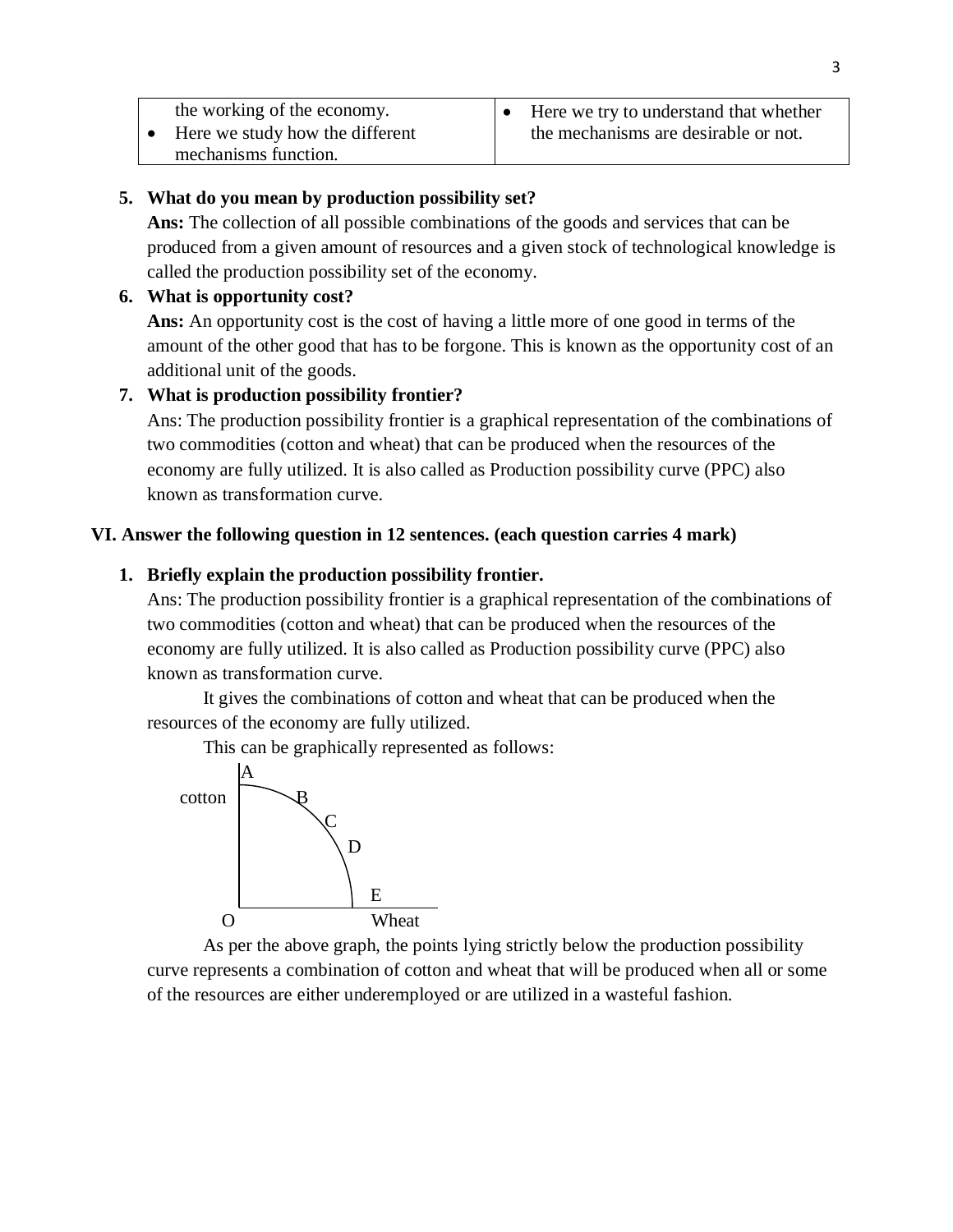#### **2. Briefly explain the central problems of an economy.**

**Ans:** An economic system or economy is a mechanism where the scarce resources are channelized on priority to produce goods and services. These goods and services produced by all the sectors of the economy determine the national income.

Generally, human wants are unlimited and resources to satisfy them are limited. If there was a perfect match between human wants and availability of resources there would have been no scarcity, no problem of choice and no economic problems at all. So, one has to select the most essential want to be satisfied with limited resources. In economics, this problem is called 'Problem of Choice'.

The problem of choice arising out of limited resources and unlimited wants is called economic problem. Every economy whether developed or underdeveloped, Capitalistic or socialistic or mixed economy, there will be three basic economic problems viz., What to produce, How to produce and For whom to produce. Let us discuss in detail.

- **a) What to Produce i.e., what is to be produced and in what quantities::** Every country has to decide which goods are to be produced and in what quantities. Whether more guns should be produced or more foodgrains should be grown or whether more capital goods like machines, tools, etc., should be produced or more consumer goods (electrical goods, daily usable products etc.) will be produced. What goods to be produced and in what quantity depends on the economic system of the country. In socialistic economy, the Government decides and in Capitalistic economy market forces decided and in mixed economy both the Government and market forces provide solutions to this problem.
- **b) How to Produce i.e., how are goods produced?:** There are various alternative techniques of producing a product. For example, cotton cloth can be produced with either handloom or power looms. Production of cloth with handloom requires more labour and production with power loom use of more machines and capital. It involves selection of technology to produce goods and services.

There are two types of techniques of production viz., (a) Labour intensive technology and (b) capital intensive technology.

The society has to decide whether production be based on labour intensive or capital intensive techniques. Obviously, the choice of technology would depend on the availability of different factors of production (land, labour, capital) and their relative prices (rent, wages, interest).

**c) For whom to produce i.e., for whom are the goods to be produced:** Another important decision which an economy has to take is for whom to produce. The economy cannot satisfy all wants of all the people. Therefore, it has to decide who should get how much of the total output of goods and services. The society has to decide about the shares of different groups of people- poor, middle class and the rich, in the national output.

Thus, every economy faces the problem of allocating the scarce resources to the production of different possible goods and services and of distributing the produced goods and services among the individuals within the economy. The allocation of scarce resources and the distribution of the final goods and services are the central problems of any economy.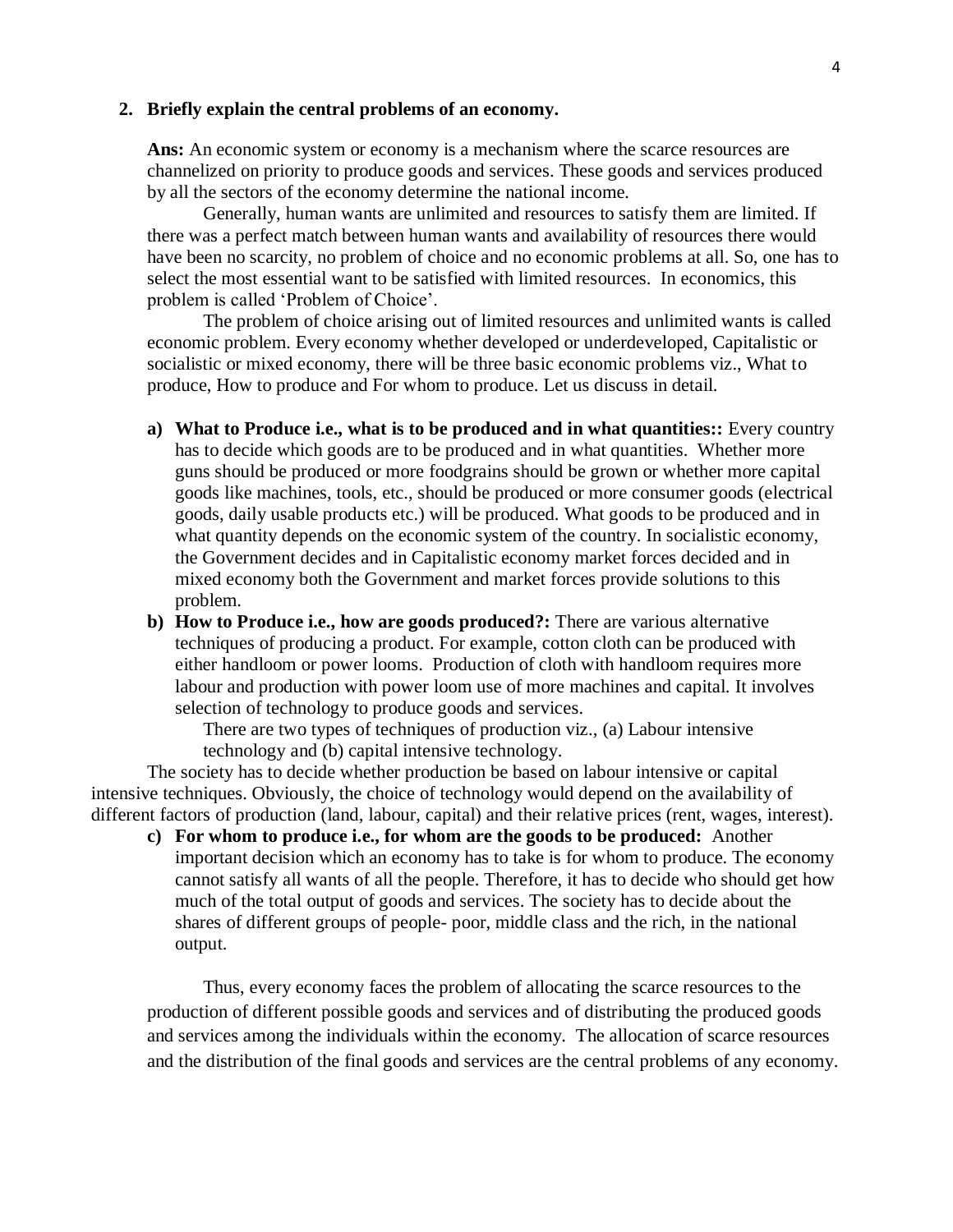#### **3. Write a short note on a centrally planned economy.**

Ans: A planned economy also called as socialistic economy is that economy where the economic activities are controlled by the central Government. Here, the Government takes decisions about the allocation of resources in accordance with objectives to attain economic and social welfare. Example, Russia, China, North Korea etc.

In a centrally planned economy, the basic economic problems are solved as follows: In centrally planned economy, the Government takes decisions about the allocation of resources in accordance with the predetermined goals and objectives to attain maximum social welfare. Government decides what to produce, how to produce and what prices are to be fixed.

- Regarding what to produce, the Government may produce those goods and services which are most useful for its society.
- Regarding how to produce, the most suitable technique in production is adopted whether labour intensive or capital intensive in accordance with the situation in the economy.
- Regarding whom to produce, the goods and services are produced to those people who are suffering from hunger though there is a loss.
- It gives importance to the quality of life rather than quantity of production.
- It focuses the resources on rapid economic development.

#### **4. Write a short on market economy.**

**Ans:** A market economy also known as capitalistic economy is that economy in which the economic decisions are undertaken on the basis of market mechanism by the private entrepreneurs. It functions on demand and supply conditions. In USA, Japan, Autralia, UK and other countries we can see Market Economic systems.

In market economy, private individuals own the factors of production. Here, the profit is the main goal of business. There is least intervention of Government.

Price mechanism plays a major role in market economy. It is a balancing wheel of the market mechanism. Prices coordinate decisions of the producers and consumers. The price is determined by demand and supply in the market. No individual organization or Government is responsible for the production and distribution or pricing of goods. All depend on market mechanism.

Regarding basic problems of an economy, the problem of what to produce is solved on the basis of demand and profit. The producers produce those products which bring more income.

The problem - how the goods are to be produced is determined by the competition among different entrepreneurs. The select least cost combination of technology so that they can get more returns with less cost.

In market economy, the problem of whom to produce is decided on the basis of purchasing power of consumers. The producers produce commodities to the rich as they can afford to pay more but poorer sections of the society are neglected.

In Market economy, profits and losses play a predominant role in growth and development of every producer.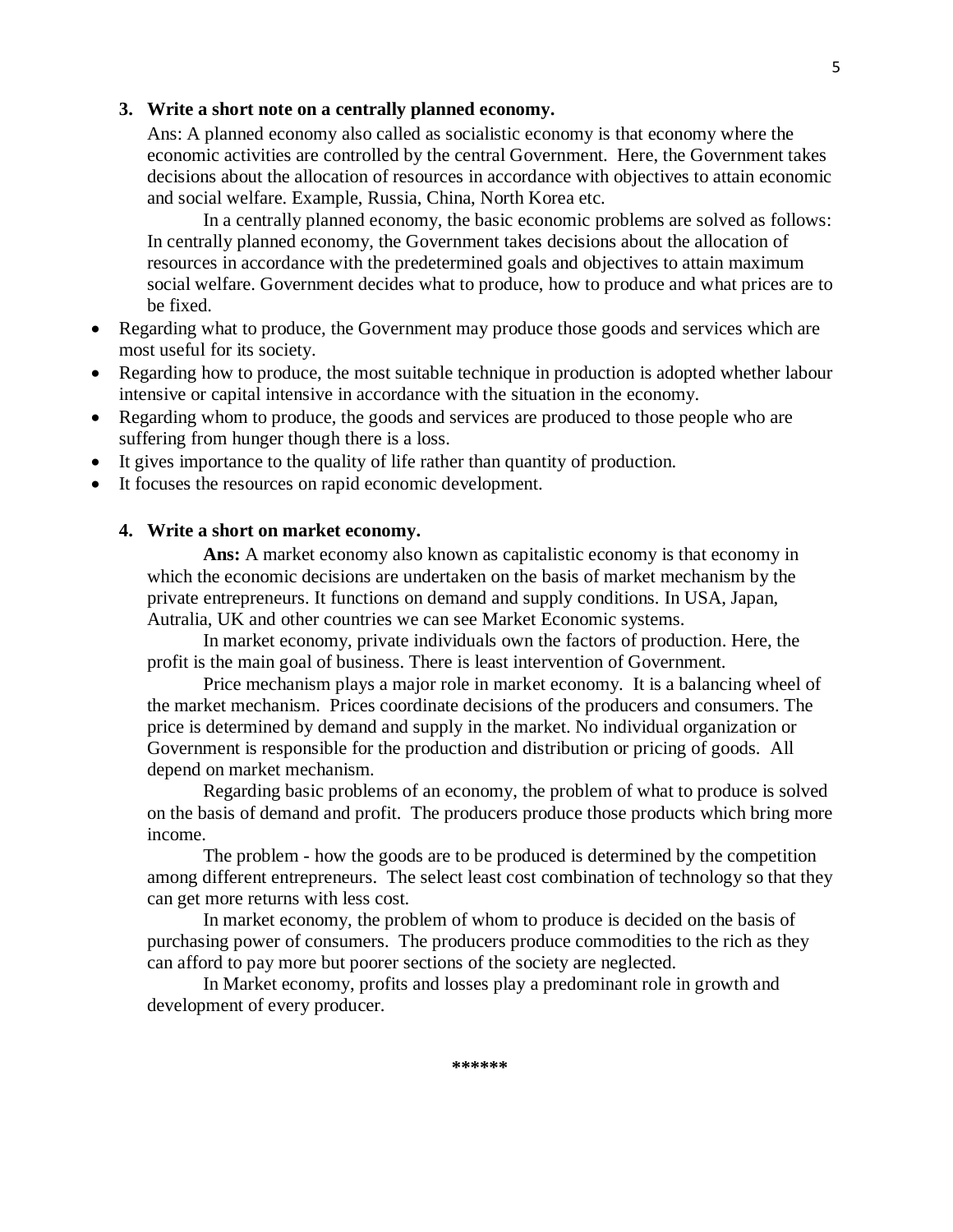## **CHAPTER-2**

# **CONSUMER BEHAVIOUR**

#### **I Choose the correct answer**

- 1. Utility is
	- a) Objective c) Both a and b
	- b) Subjective d) None of the above

## **Ans: (b) Subjective**

- 2. The shape of an Indifference curve is normally
	- a) Convex to the origin c) Horizontal
	- b) Concave to the origin d) Vertical

# **Ans: (a) Convex to the origin**

- 3. The consumption bundle that are available to the consumer depend on
	- a) Colour and shape c) Income and quality
	- b) Price and income d) None of the above

# **Ans: (b) Price and income**

- 4. The equation of Budget line is
	- a)  $Px + p_1x_1 = M$  c)  $P_1x_1 + p_2x_2 = M$
	- b)  $M=P_0X_0+Px$  d)  $Y=Mx+C$ 
		- **Ans: c) P1x1+p2x2=M**
- 5. The demand for these goods increases as income increases
	- a) Inferior goods c) Normal goods
	- b) Giffen goods d) None of the above

#### **Ans: (c) Normal goods**

- 6. A vertical demand curve is
	- a) Perfectly elastic c) Unitary elastic
	- b) Perfectly inelastic d) None of the above

#### **Ans: (b) Perfectly inelastic**

- 7. Ordinal utility analysis expresses utility in
	- a) Numbers c) Ranks
	- b) Returns d) awards

Ans: (c) Ranks

#### **II Fill in the blanks**

- 1. Wants satisfying capacity of commodity is ………………. **Ans: Utility**
- 2. Two indifference curves never ……………….. each other. **Ans: Intersect**
- 3. As income increases, the demand curve for normal goods shifts towards………………….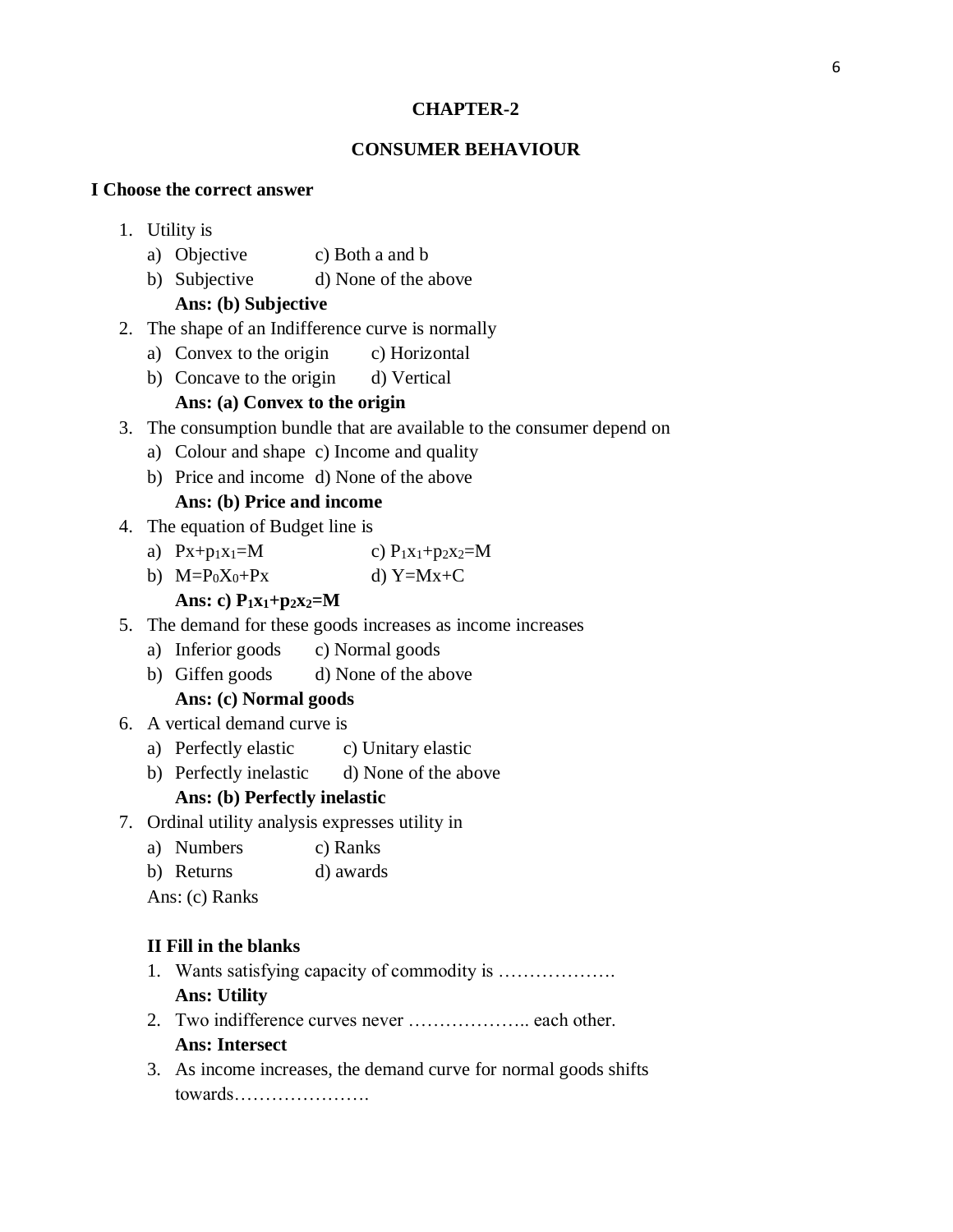## **Ans: Rightward**

- 4. The demand for a good moves in the …………………….direction of its price **Ans: Opposite**
- 5. Method of adding two individual demand curve is called as…………………… **Ans: Horizontal summation**
- 6. An equation xy=c gives us ……………………hyperbola **Ans: Rectangular**

#### **III Match the following**

| 1. Demand curve                 | a) $D(p)=a-bp$                    |
|---------------------------------|-----------------------------------|
| 2. Linear Demand curve          | b) Downward sloping               |
| 3. Unitary elasticity of demand | c) Pen and ink                    |
| 4. Complementary goods          | d) A family of Indifference curve |
| 5. Indifference map             | $ ed =1$<br>e                     |

### **Ans: 1-b; 2-a; 3-e; 4-c; 5-d;**

IV Answer the following questions in a sentence or a word

**1. What is budget line?**

Ans: The line consists of all bundles of goods which cost exactly equal to the money income of consumer is called budget line. It represents all bundles which costs entire income of consumer. It slopes negatively.

#### **2. What do you mean cardinal utility analysis?**

Ans: When the utility is measured in numbers like 1,2,3,4…., it is called as cardinal utility analysis. It was advocated by Prof.Alfred Marshall.

## **3. Give the meaning of marginal utility.**

Ans: It is the additional utility derived by the consumer by consuming additional unit of a commodity. It represents the utility of single unit. It may be written as  $MU= TU<sub>n</sub>-TU<sub>n-1</sub>.$ 

## **4. What is utility?**

Ans: Utility refers to the want-satisfying power of a commodity or a service.

5. **Expand MRS**.

Ans: Marginal Rate of Substitution.

## **6. What do you mean by indifference curve?**

Ans: Indifference curve shows the different combinations of two products in which the consumer gets equal satisfaction.

#### **7. What is demand?**

Ans: The concept 'demand' refers to the quantity of a good or service that a consumer is willing and able to purchase at various prices, during a period of time. It includes desire for a commodity, ability to pay and willingness to pay.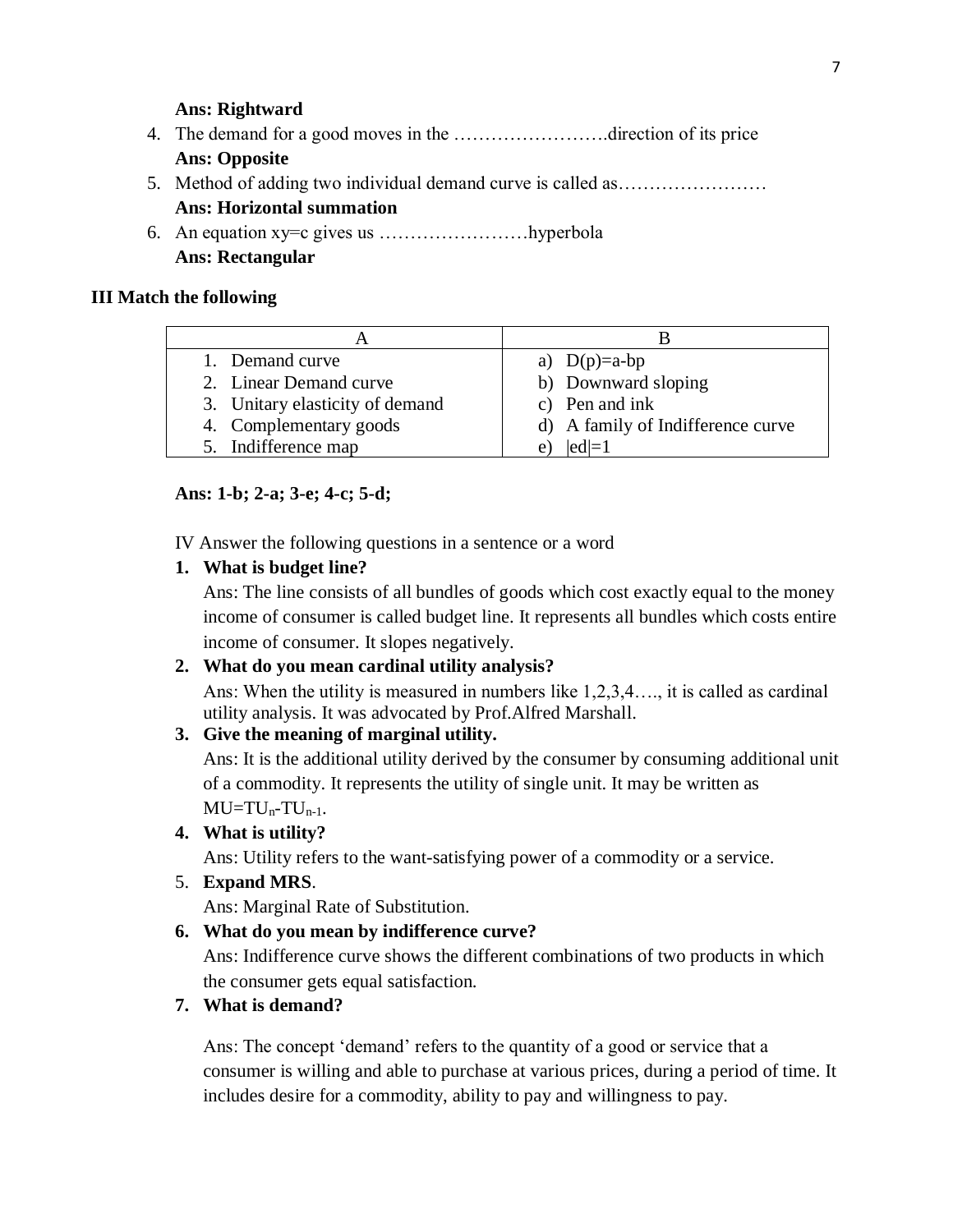#### **V Answer the following in 4 sentences**

### **1. What is MRS?**

Ans: MRS is the rate at which the consumer will substitute one product for another, so that her total utility remains constant. It can be represented as follows:  $MRS = \Delta Y / \Delta X$ 

#### **2. What are the differences between budget line and budget set?**

| <b>Budget Line</b>                                 | <b>Budget Set</b>                    |
|----------------------------------------------------|--------------------------------------|
| $\bullet$ It is locus of different combinations of | • It is a collection of all bundles  |
| the two goods which the consumer                   | available to a consumer at the       |
| consumes and whose price exactly                   | existing price at his given level of |
| equals his income.                                 | income.                              |
| It is also known as Price line.                    | It is also known as opportunity set  |

## **3. What do you mean by inferior goods? Give example.**

Ans: The inferior goods are those goods for which the demand increases with the fall in income of consumer and vice-versa. That is, there will be a negative relationship between income of consumer and demand for inferior goods. Here the income of consumer and demand move in opposite directions. Example: Low quality goods.

#### **4. What is monotonic preference?**

**Ans:** A consumer's preferences are said to monotonic if and only if between any two bundles, the consumer prefers the bundle which has more of at least one of the goods and no less of the other good as compared to the other bundle.

For instance, the consumer, between any bundles say  $(x_1,x_2)$  and  $(y_1, y_2)$ , if  $(x_1,x_2)$  has more of at least one of the goods and no less of the other good compared to  $(y_1, y_2)$  then the consumer prefers  $(x_1, x_2)$  to  $(y_1, y_2)$ . This is called monotonic preferences.

Here the consumer will not remain indifferent between two combinations of commodities when he has an opportunity to have more quantity in one combination than the other.

## **5. State the law of demand?**

Ans: Law of Demand states that other things being equal, there is a negative relation between demand for a commodity and its price.

In other words, when price of the commodity increases, demand for it falls and when price of the commodity decreases, demand for it rises, other factors remaining the constant.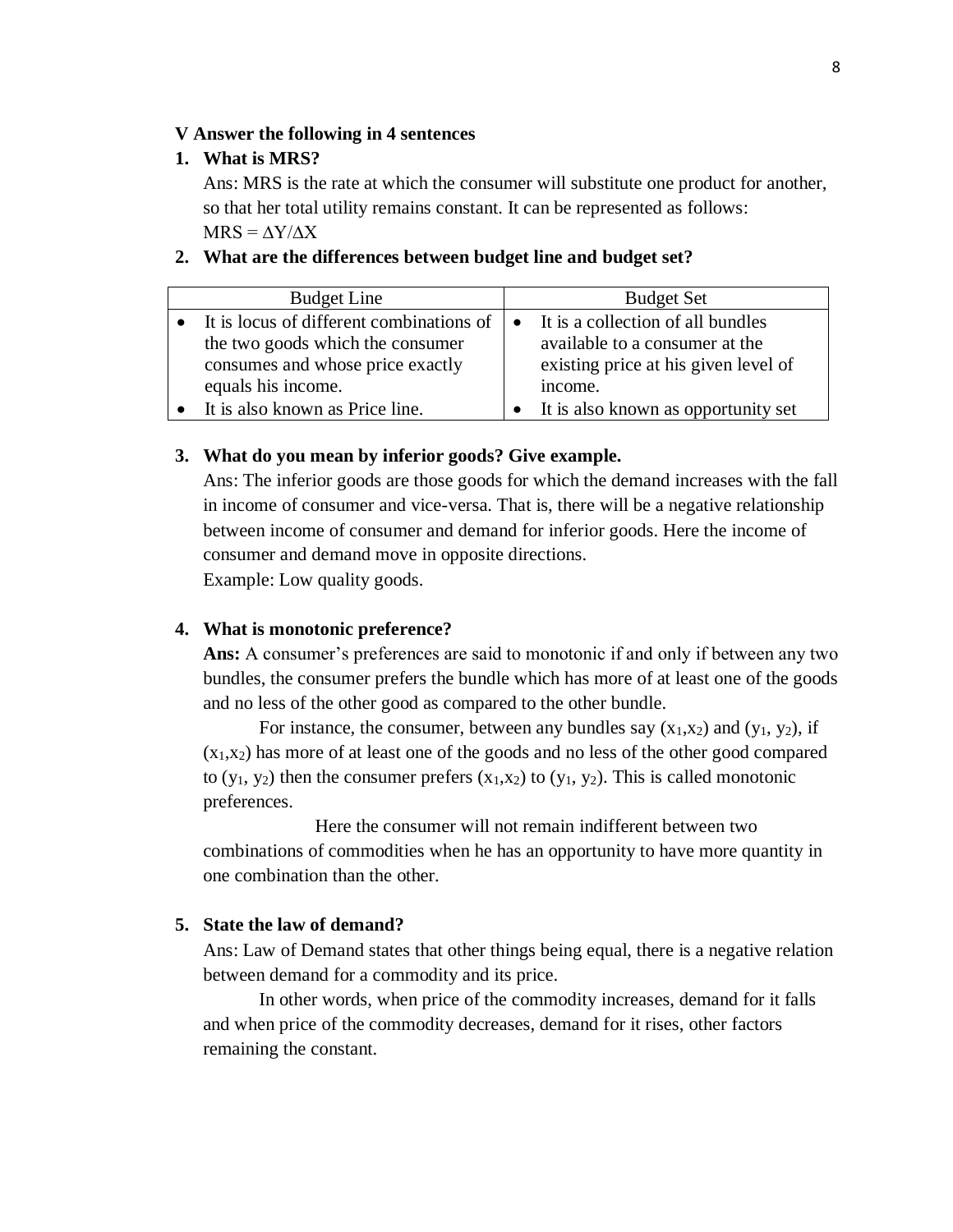The law can be explained in the following manner: "Other things being equal, a fall in price leads to expansion in demand and a rise in price leads to contraction in demand".

# **6. Mention two different approaches which explain consumer behavior.**

Ans: The two approaches which explain consumer behaviour are:

- a) Cardinal Utility Analysis Law of Diminishing Marginal Utility
- b) Ordinal Utility Analysis Indifference Curve analysis

# **7. What do you mean price elasticity of demand?**

**Ans:** Price elasticity of demand is a measure of the responsiveness of the demand for a good to changes in its price.

In the words of Prof. Stonier & Hague, "Price elasticity of demand is a technical term used by economists to describe the degree of responsiveness of the demand for a good to a change in its price.

It is measured by using the following formula.

PED = Percentage change in demand for the good Percentage change in price of the good

# **VI Answer the following questions in 12 sentences**

# **1. Write the differences between total utility and marginal utility.**

| <b>Total Utility</b>                                                                                                                                                     | <b>Marginal Utility</b>                                                                                                 |
|--------------------------------------------------------------------------------------------------------------------------------------------------------------------------|-------------------------------------------------------------------------------------------------------------------------|
| It is the aggregate utility derived by the<br>consumer by consuming all the units.<br>It represents utility of all the units                                             | It is the additional utility derived by<br>$\bullet$<br>the consumer by consuming<br>additional unit                    |
| consumed.                                                                                                                                                                | It represents the utility of single unit.<br>$\bullet$                                                                  |
| It may be symbolically written as<br>TUn= $U_1+U_2+U_3+U_4$ Un.<br>It increases in the beginning and later<br>decreases as the consumer consumes<br>more and more units. | It may be written as<br>$MUn=TUn-TUn-1.$<br>It decreases from the beginning and<br>$\bullet$<br>becomes negative later. |

# **2. Briefly explain the budget set with the help of a diagram.**

Ans: The budget set is the collection of products that the consumer can buy with his income at the prevailing market prices. The Budget set is also known as opportunity set. It includes all the bundles (all possible combination of two goods) which the consumer can purchase with his given level of income.

The budget equation can be written as follows:

 $P_1X_1 + P_2X_2 \leq M$ .

Consider, for example, a consumer who has Rs.20 and suppose, both the goods are priced at Rs.5 and are available only in integral units. The bundles that this consumer can afford to buy are;  $(0,0)$ ,  $(0,1)$ ,  $(0,2)$ ,  $(0,3)$ ,  $(0,4)$ ,  $(1,0)$ ,  $(1,1)$ ,  $(1,2)$ ,  $(1,3)$ ,  $(2,0)$ ,  $(2,1)$ ,  $(2,2)$ ,  $(3,0)$ ,  $(3,1)$  and  $(4,0)$ .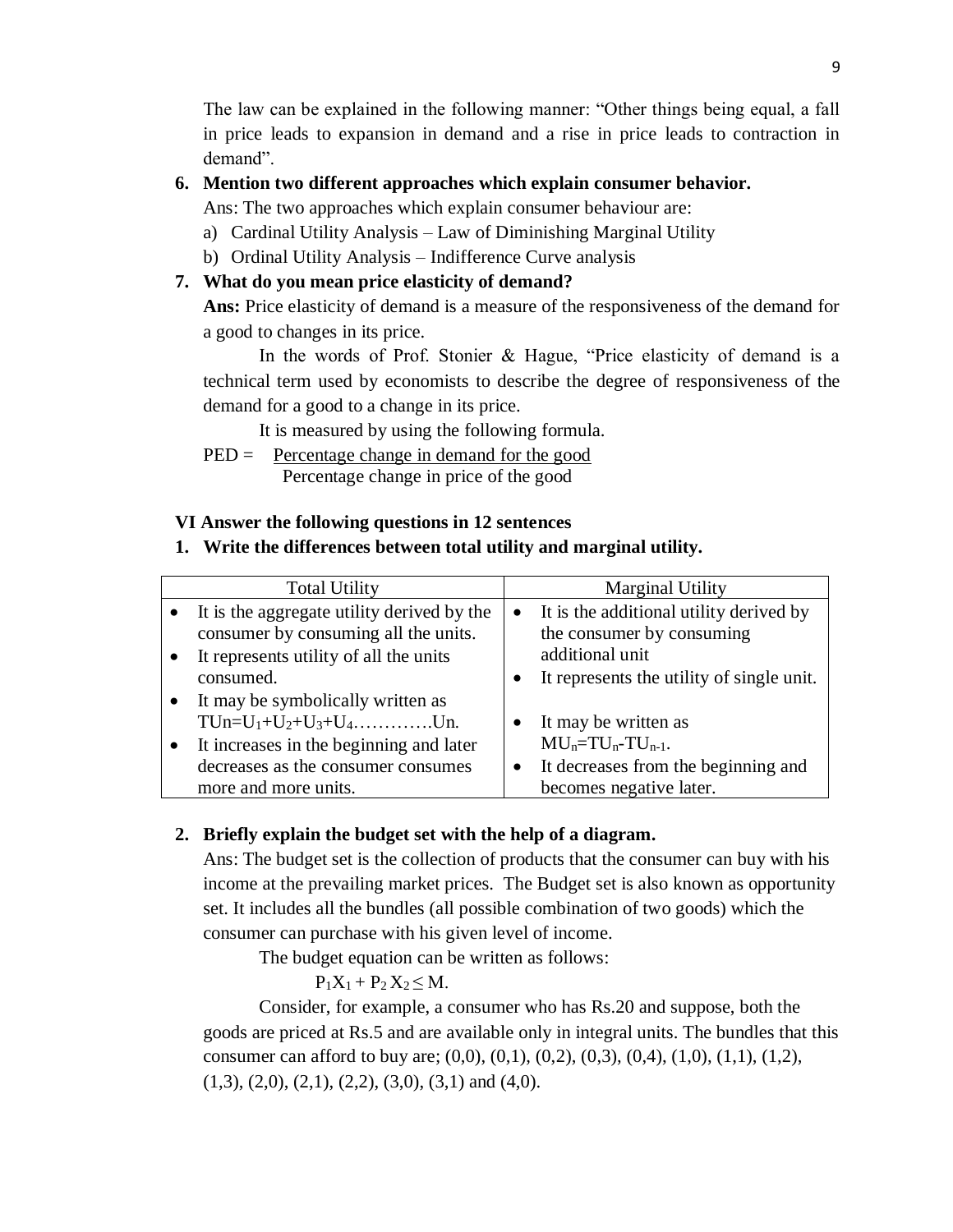Among these bundles, (0,4), (1,3), (2,0), (2,2), (3,1) and (4,0) cost exactly Rs.20 and all the other bundles cost less than Rs.20.

If both the goods are perfectly divisible, the consumer's budget set would cosist of all bundles  $(x_1,x_2)$  such that x1 and x2 are any numbers greater than or equal to 0 and  $P_1X_1 + P_2X_2 \leq M$ .



Quantity of bananas is measured along the horizontal axis and quantity of mangoes is measured along the vertical axis. Any point in the diagram represents a bundle of the two goods. The budget set consists of all points on or below the straight line having the equation  $P_1X_1 + P_2X_2 = M$ .

#### **3. Explain the derivation of slope of the budget line.**

Ans: The slope of the budget line measures the quantity of change in one product required per unit of change in another product along the budget line.

For example, the amount of change in mangoes required per unit of change in bananas along the budget line is the derivation of slope of the budget line. It can be represented in diagram as follows: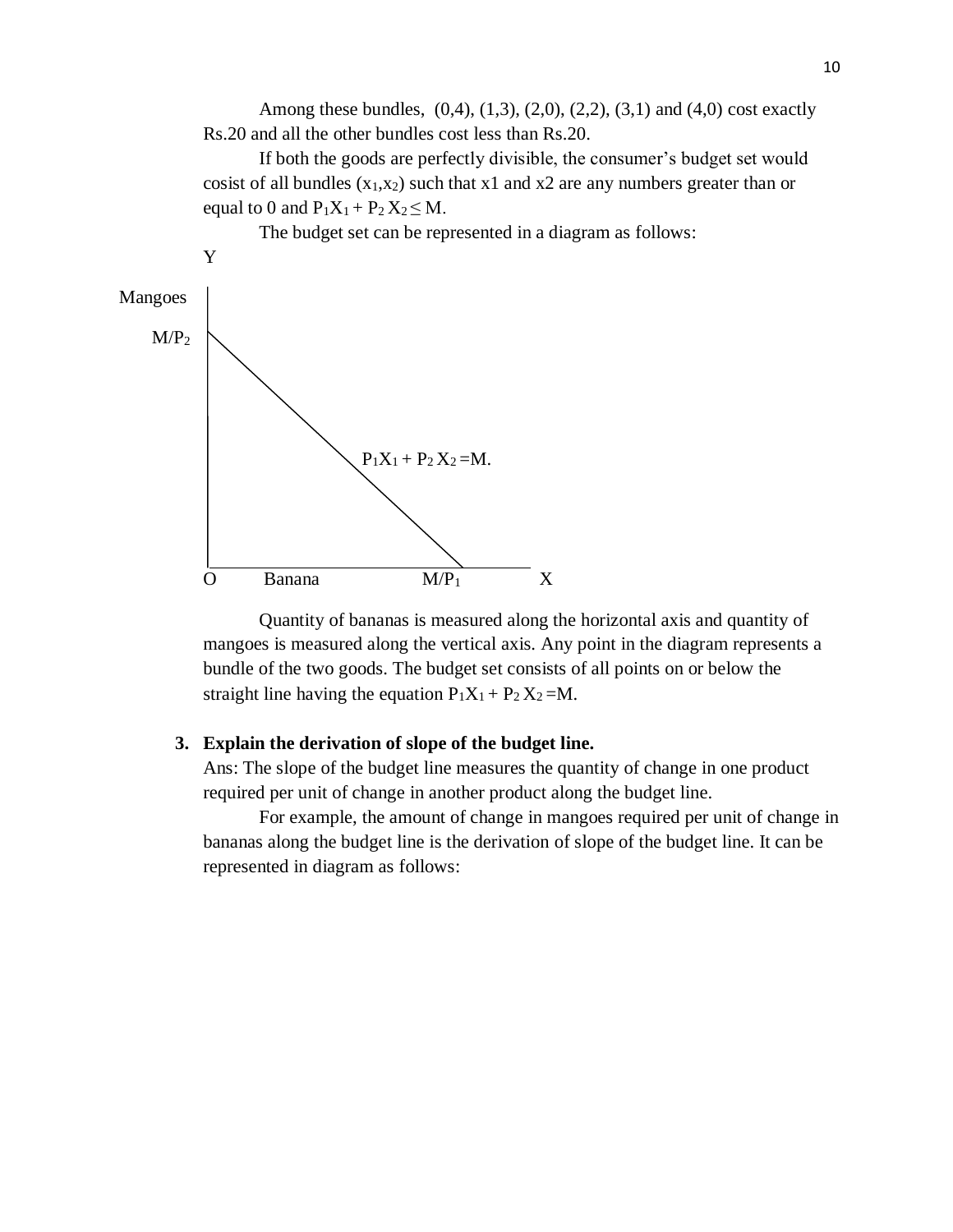

The absolute value of the slope of the budget line measures the rate at which the consumer is able to substitute bananas for mangoes when she spends her entire budget.

Let us consider two points (x<sub>1</sub>,x<sub>2</sub>) and (x<sub>1</sub> +  $\Delta$ x<sub>1</sub>, x<sub>2</sub>+ $\Delta$ x<sub>2</sub>) on the budget line. It will be as follows:

$$
P_1X_1 + P_2X_2 = M \dots (1)
$$
  
 
$$
P_1 (x_1 + \Delta x_1) + P_2 (x_2 + \Delta x_2) = M \dots (2)
$$

Now subtracting (1) from (2), we get

P1∆x1+ P2∆x2=0…………….(3)

By rearranging terms in (3) we get

∆x2/∆x<sup>1</sup> = -P1/P2 ....................(4).

Therefore, the slope of the budget line is  $-P_1/P_2$ . The means, the Indifference curve is negatively sloped i.e., it slope downwards. An increase in the amount of bananas along the indifference curve is associated with a decrease in the amount of mangoes.

## **4. Explain the indifference map with the diagram.**

**Ans:** A family of indifference curves is called as indifference map. It refers to a set of indifference curves for two commodities showing different levels of satisfaction. The higher indifference curves show higher level of satisfaction and lower Indifference Curve represent lower satisfaction. A rational consumer always chooses more of that product that offers him a higher level of satisfaction which is represented in higher Indifference Curve. It is also called 'Monotonic preferences'.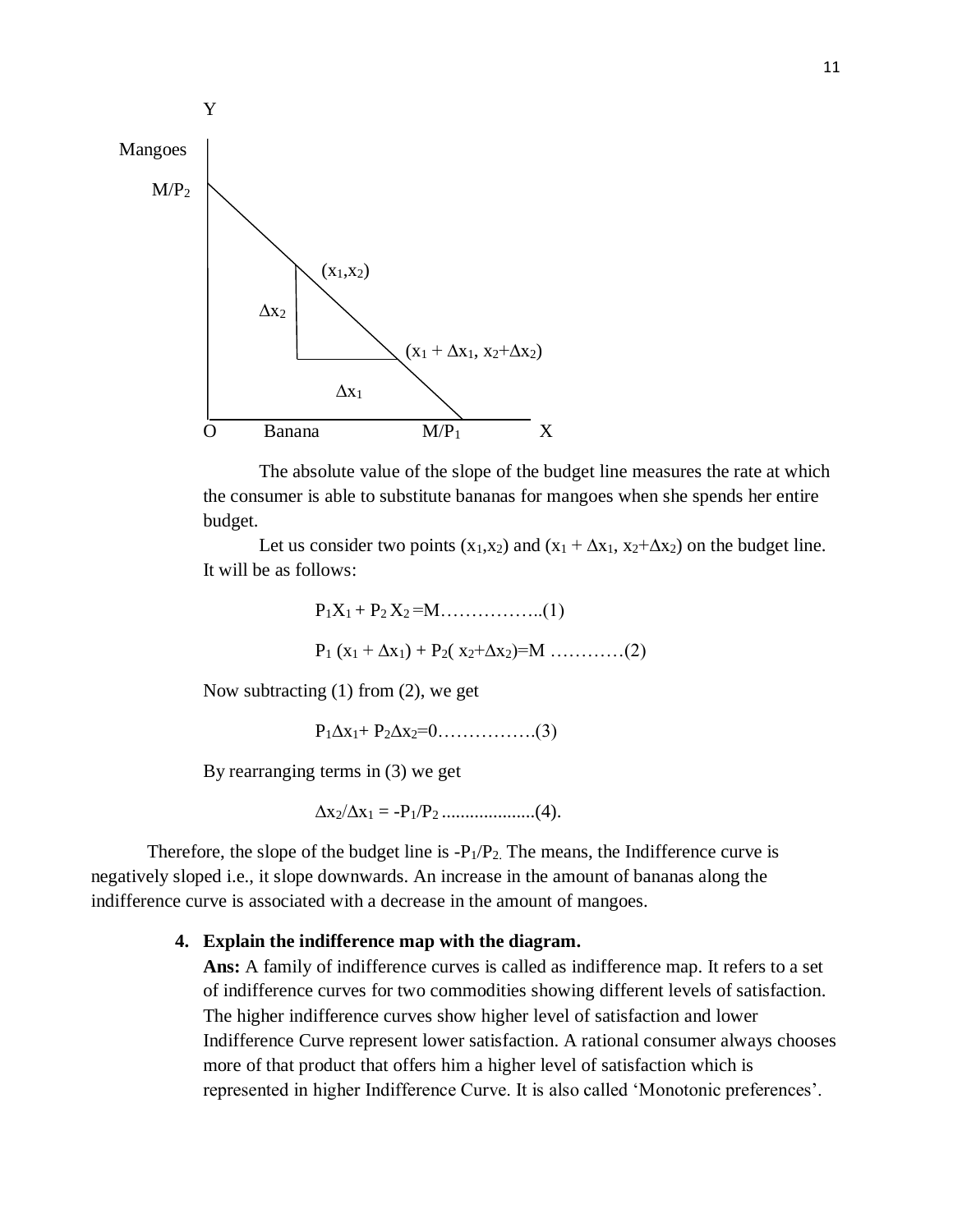The consumer's preferences over all the bundles can be represented by a family of indifference curves as shown in the following diagram.



In the above diagram, we see the group of three indifference curves showing different levels of satisfaction to the consumer. The arrow indicates that bundles on higher indifference curves are preferred by the consumer to the bundles on lower indifference curves.

|  |  |  |  |  |  | 5. Write the differences between substitutes and complements. |
|--|--|--|--|--|--|---------------------------------------------------------------|
|--|--|--|--|--|--|---------------------------------------------------------------|

| Substitute goods                      | <b>Complementary goods</b>                      |  |  |  |
|---------------------------------------|-------------------------------------------------|--|--|--|
| These are alternative goods available | These are the goods which are<br>$\bullet$      |  |  |  |
| to satisfy our wants.                 | consumed together.                              |  |  |  |
| If the price of a product increases,  | If the price of a product increases, the        |  |  |  |
| the demand for its substitute also    | demand for its complementary good               |  |  |  |
| increases.                            | decreases.                                      |  |  |  |
| Example for substitute goods are Tea  | Example for complementary goods<br>$\bullet$    |  |  |  |
| and Coffee, Colgate and Pepsodant,    | are Pen and Ink, Shoes and socks etc            |  |  |  |
| etc.                                  | Here the demand curve shifts to left            |  |  |  |
| Here the demand curve shifts to the   | in case of price rise.                          |  |  |  |
| right in case of price rise.          | Price and demand move in opposite.<br>$\bullet$ |  |  |  |
| Price and demand move in same         | directions.                                     |  |  |  |
| direction.                            |                                                 |  |  |  |

# 6. Explain the differences between normal and inferior goods with examples.

| Normal goods                       |           | <b>Inferior goods</b>              |
|------------------------------------|-----------|------------------------------------|
| These are the goods for which the  | $\bullet$ | These are the goods for which the  |
| demand increases with the increase |           | demand decreases with the increase |
| in the income of consumer.         |           | in the income of consumer.         |
| Example for normal goods are       | $\bullet$ | Example for inferior goods are low |
| food, cloths, electronic goods,    |           | quality of goods like unbranded    |
| luxury goods etc.                  |           | products.                          |
| There is positive relationship     |           | • There is inverse relationship    |
| between income and demand.         |           | between income and demand.         |
| Here the demand curve shifts       |           | • Here the demand curve shifts     |
| towards right if the income of     |           | towards left if the income of      |
| consumer increases.                |           | consumer increases.                |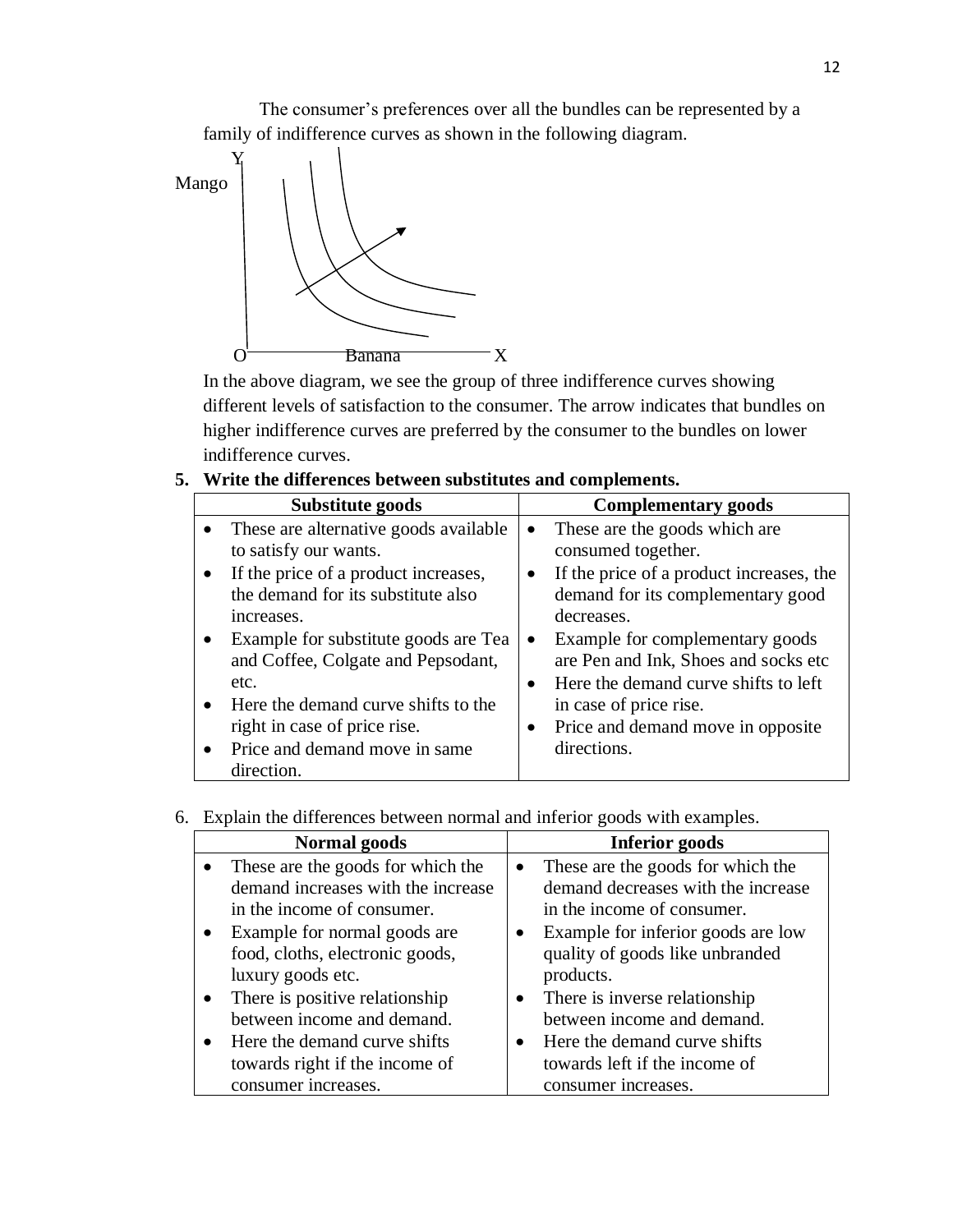#### **VII Answer the following questions in 20 sentences**

1. Explain the law of diminishing marginal utility with the help of a table and diagram.

One of the most important propositions of the cardinal utility approach to demand was the Law of Diminishing Marginal Utility. German Economist Gossen was the first to explain it. Therefore, it is called Gossen's First Law.

## Definition:

According to Alfred Marshall, "The additional benefit which a person derives from a given increase of a stock of a thing diminishes, other things being equal, with every increase in the stock that he already has".

This law simply tells us that, we obtain less and less utility from the successive units of a commodity as we consume more and more of it.

## ASSUMPTIONS OF THE LAW OF DMU

- Uniform quality and size of the commodity: The Successive units of the commodity should not differ in any way either in quality or size.
- Suitable quantity of consumption: The commodity units should note be very small; Eg. Milk should be in glasses and not in spoons.
- Consumption within the same time: Consumption must be continuous. There should not be so much difference in time between the consumption of successive units.
- No change in the price of the commodity or its substitutes: The law is based on the assumption that the commodity's price is not changes with successive units. The price of the substitutes is also kept at the same level.
- Utility can be measured in cardinal numbers i.e.,  $1, 2, 3, 4, \ldots$ .
- Consumer must be rational, i.e., every consumer wants to maximize his satisfaction.

#### **Explanation of Law of Diminishing Marginal Utility:**

The basis of this law is that every want needs to be satisfied only upto a limit. After this limit is reached the intensity of our want becomes zero. It is called complete satisfaction of the want. Therefore, s we consume more and more units of a commodity to satisfy our need, the intensity of our want for it becomes less and less. Therefore, the utility obtained from the consumption of every unit of the commodity is less than that of the units consumed earlier. This can be explained with the help of the following table. TU- Total Utility, U- Marginal Utility.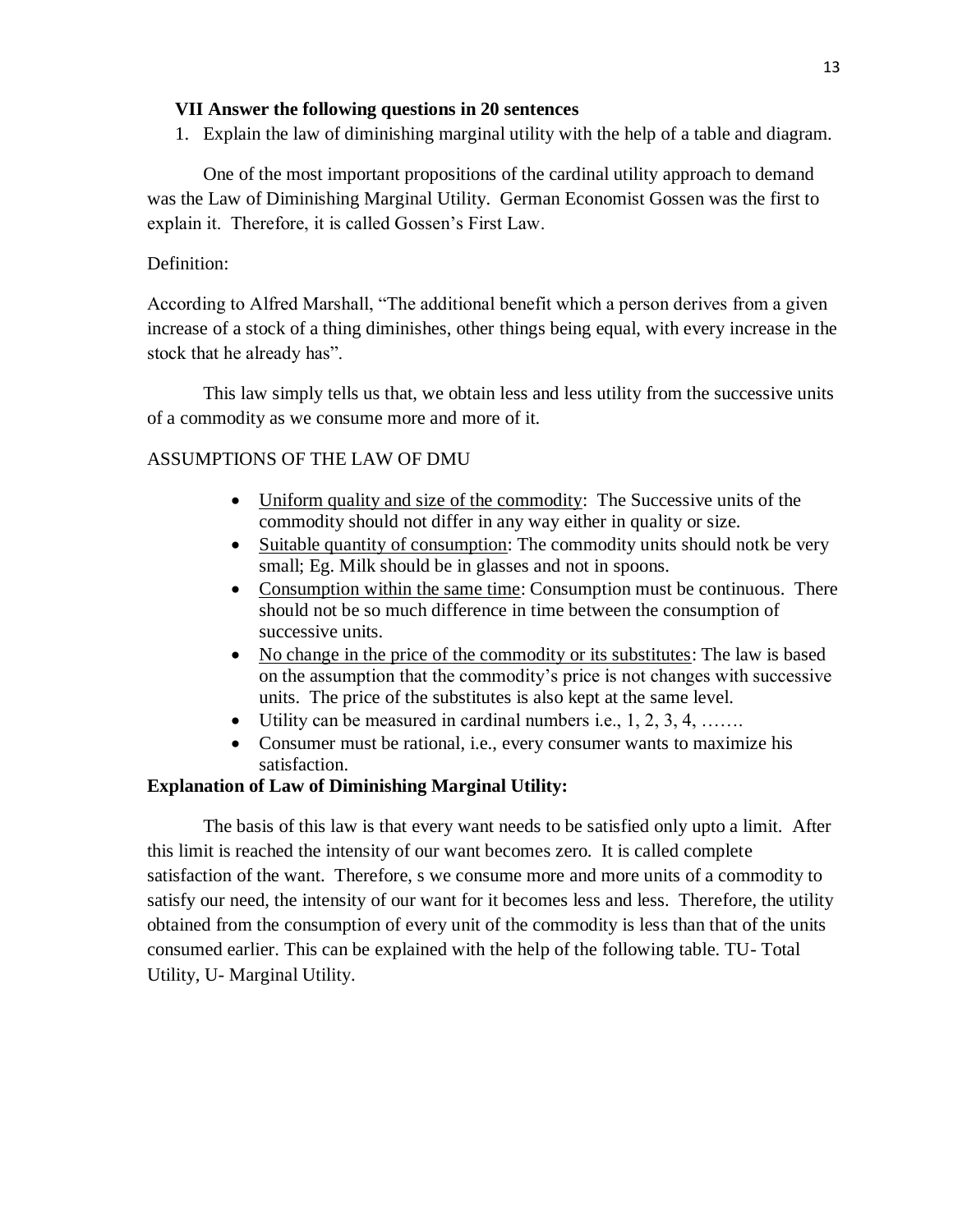| Units of       | TU | MU             |
|----------------|----|----------------|
| Apples         |    |                |
| $\mathbf{1}$   | 30 | 30             |
| $\overline{2}$ | 50 | 20             |
| 3              | 65 | 15             |
| $\overline{4}$ | 75 | 10             |
| 5              | 80 | 5              |
| 6              | 82 | $\overline{2}$ |
| 7              | 82 | $\overline{0}$ |
| 8              | 80 | $-2$           |

Suppose a man wants to consume apples and is hungry. In this condition, if he gets one apple, he has very utility for it. Let us say that the measurement of this utility is equal to 30 utils. Having eaten the first he will not remain so hungry as before. Therefore, if he consumes the second apple he will have a lesser amount of utility from the second apple even if it was exactly like first one. The utility he got from the second apple equals 20 units, the third, fourth, fifth and sixth apples give him utility equal to 15, 10, 5 and 2 units respectively. Now, if he is given the seventh apple he has no use for it. That means the utility of the seventh apple to the consumer is zero. It is just possible that if he is given the eight apple for consumption, it may harm him. Here the utility will be negative ie., -2. Therefore, we are clear that the additional utility of the successive apples to the consumer goes on diminishing as he consumes more and more of it.

The Law of Diminishing Marginal Utility can be explained with the help of the following diagram.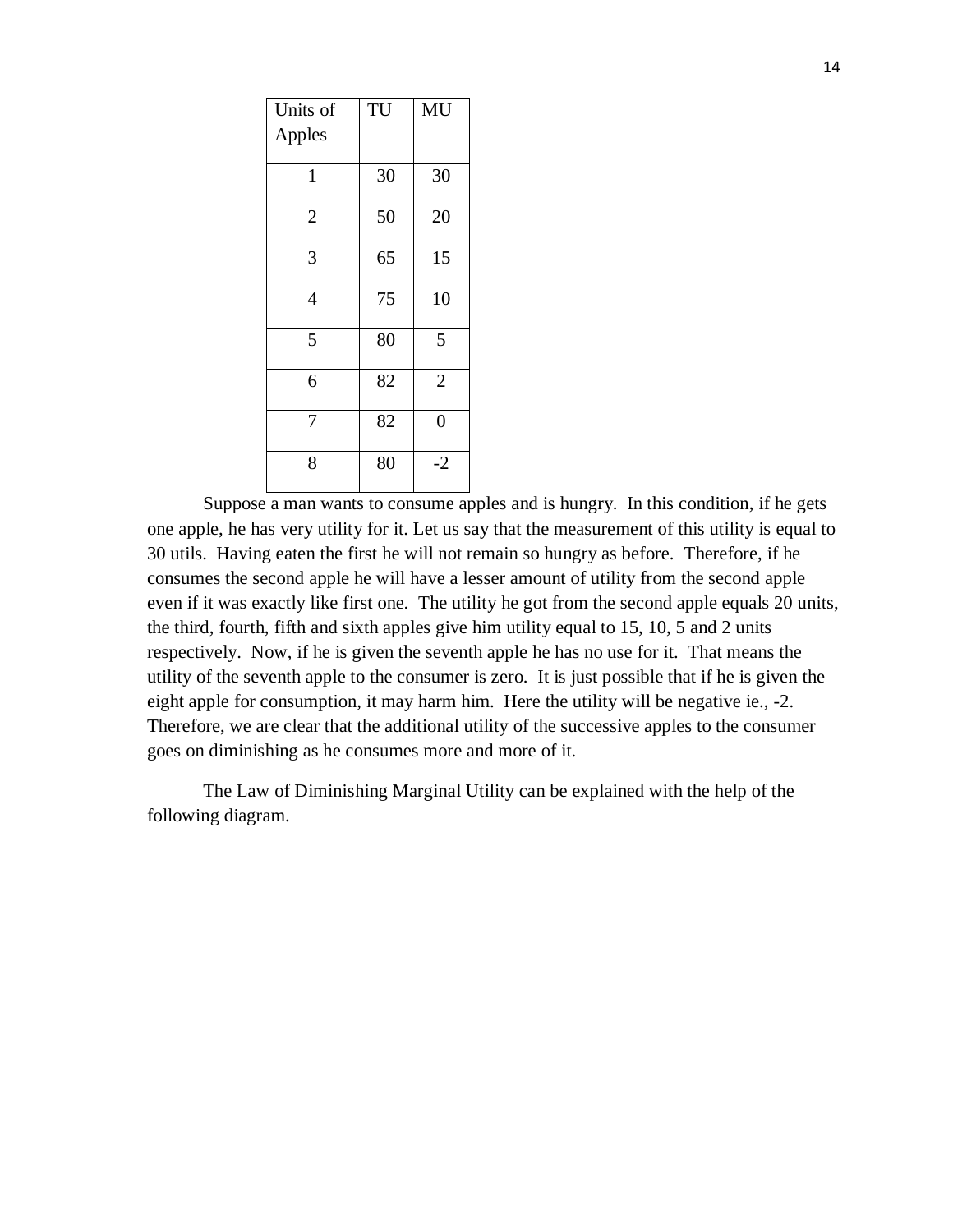

In the diagram the horizontal axis shows the units of apples and the vertical axis measures the MU and TU obtained from the apple units. The total utility Curve will be increasing in the beginning and later falls. The Marginal Utility curve is falling from left down to the right clearly tells us that the satisfaction derived from the successive consumption of apples is falling.

The Marginal Utility of the first apple is known as initial utility. It is 30 utils. The Marginal utility of the seventh apple is Zero. Therefore, this point is called the satiety point. The Marginal Utility of the eighth apple is -2. So, it is called Negative utility and lies below the X axis.

- **2. Explain the features of Indifference curves with the help of diagrams.**
	- Ans: The main features of Indifference curves are as follows:
	- **a) Indifference curve slopes downwards from left to right:** An indifference curve slopes downwards from left to right because, the consumer in order to have more of one product, he has to forego some units of other product. This can be explained with the help of diagram.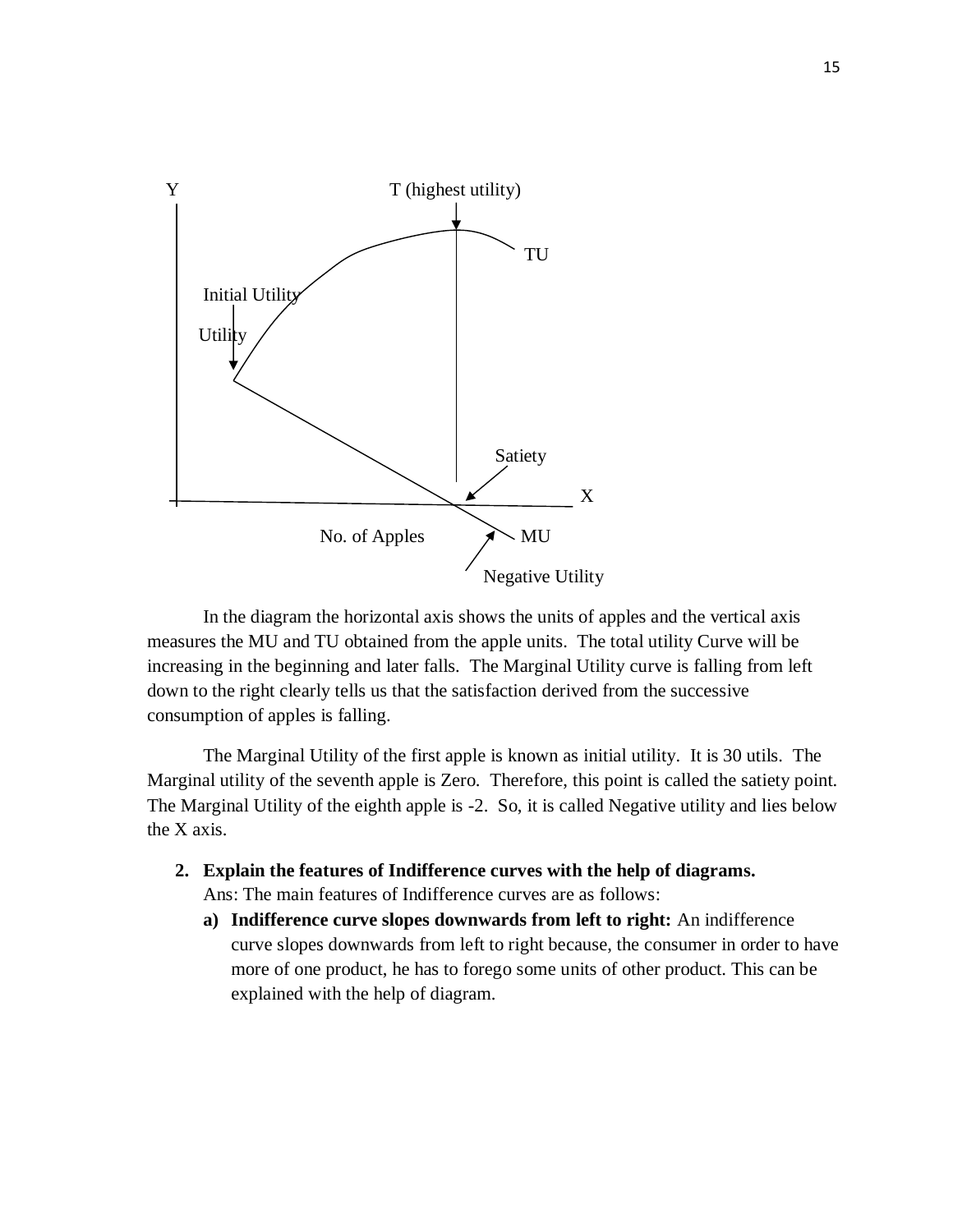

Thus, according to above diagram, as long as the consumer is on the same indifference curve, an increase in bananas must be compensated by a fall in quantity of mangoes. That means, an increase in the amount of bananas along the indifference curve is associated with a decrease in the amount of mangoes.

b) **Higher indifference curve gives greater level of utility:** As long as marginal utility of a commodity is positive, a consumer always prefers more of that commodity to increase his level of satisfaction. This can be explained with the help of table and a diagram:



Let us consider the different combinations of two goods bananas and mangoes A, B and C in the above table and diagram. All the three combinations consist of same quantity of mangoes but different quantities of bananas. As combination B has more bananas than A, B will provide the consumer higher level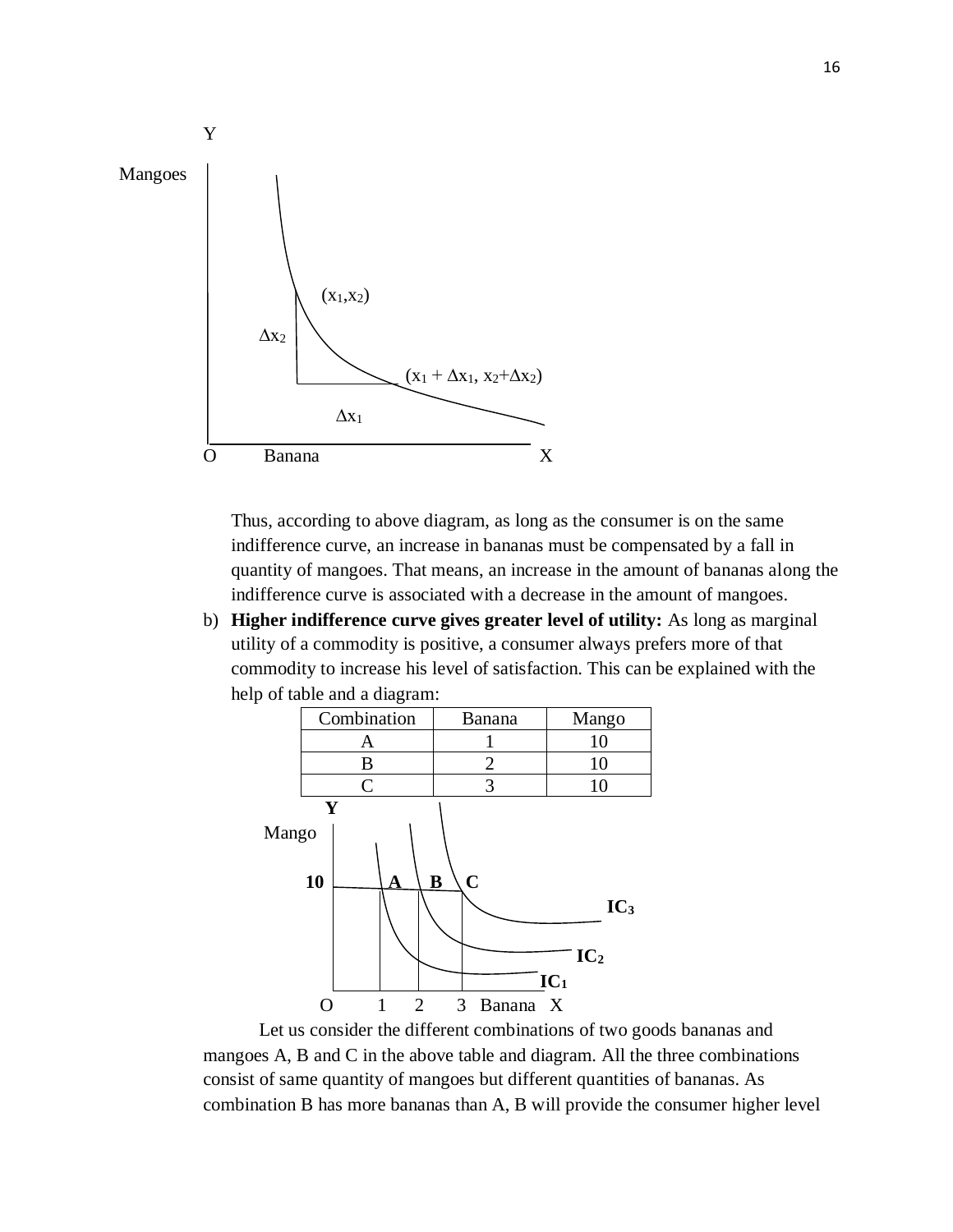of satisfaction than A. Therefore, B will lie on higher indifference curve. Similarly, C has more bananas than B and therefore C will provide higher level of satisfaction than B and also lie on higher indifference curve than B.

Thus higher indifference curves give greater level of utility.

**c) Two indifference curves never intersect each other:** If the two indifference curves intersect each other, they will give conflicting results. This can be explained with the help of diagram.



In the above diagram the two indifference curves have intersected with each other. As points A and B lie on IC2, utilities derived from A and B are same. Similarly, as points A and C lie on the same indifference curve IC1, the utilities are same. From this, it follows that utility from point B and C are same. But this is clearly an absurd result as on B, the consumer gets a greater number of mangoes with the same quantity of bananas. So the consumer is better off at point B than at Point C. Thus, it is clear that intersecting indifference curves will lead to conflicting results. Thus, two indifference curves cannot intersect each other.

#### **3. Explain the derivation of demand curve in the case of single commodity**

Ans: By keeping the prices of other goods, the consumer's income and her tastes and preferences remain constant, the amount of a good that the consumer optimally chooses becomes entirely dependent on its price. The relation between the consumer's optimal choice of the quantity of a good and its price is very important and this relation is called as demand function.

Thus, the consumer's demand function for a single commodity gives the amount of the commodity that the consumer chooses at different levels of its price when the other things remain unchanged.

The consumer's demand for a single commodity as a function of its price can be written as

 $X = f(P)$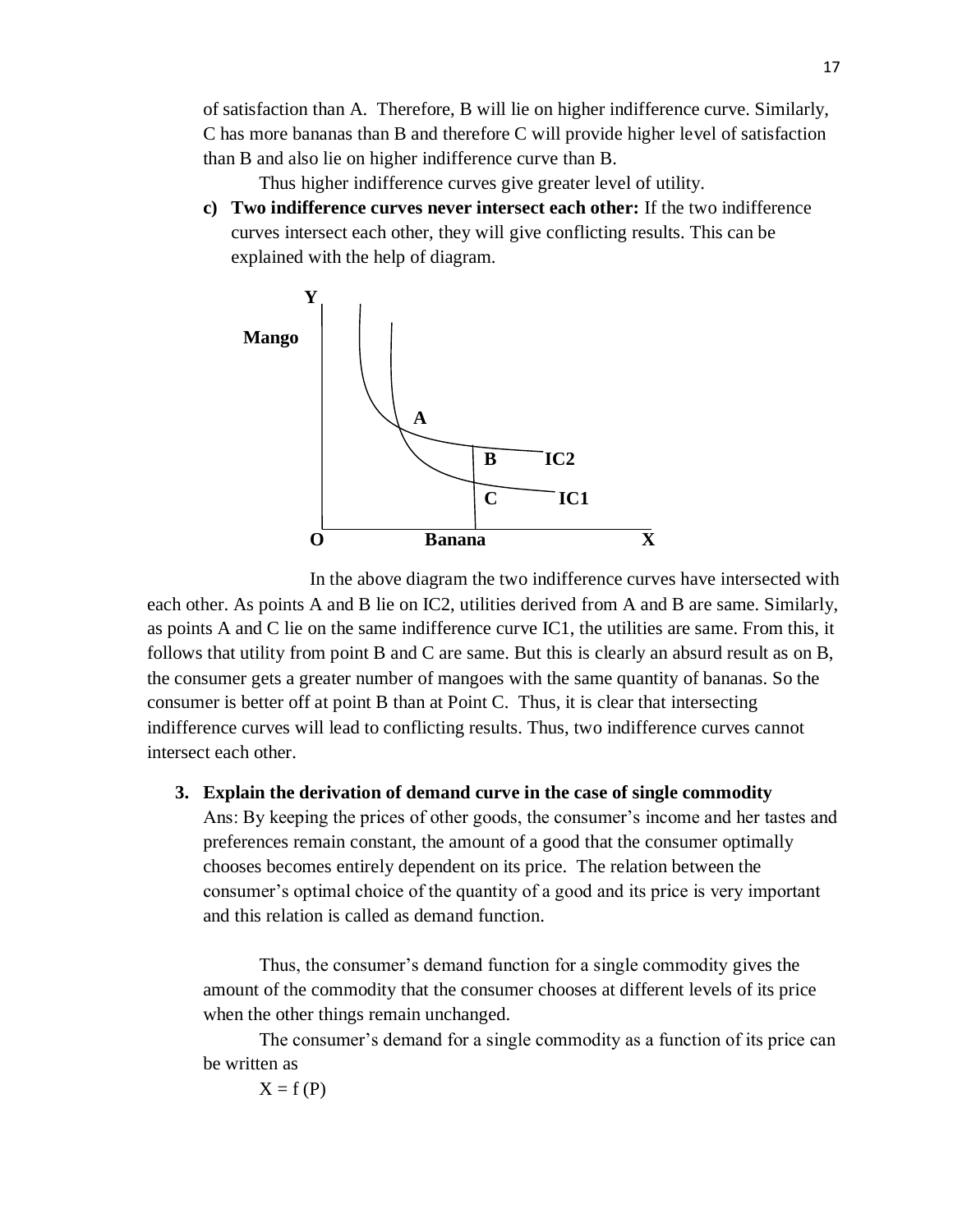Where X denotes the quantity and P represents the price of the commodity.

The demand function can be represented graphically. The graphically representation of the demand function is called the demand curve. The relation between the consumer's demand for a good and the price of the good is likely to be negative. That means, the amount of a good that a consumer would optimally choose is likely to increase when the price of the good falls and it is likely to decrease with a rise in the price of the good.



The demand curve is a relation between the quantity of the good chosen by a consumer and the price of the good. The independent variable (price) is measured along the vertical axis and dependent variable (quantity) is measured along the horizontal axis. The demand curve gives the quantity demanded by the consumer at each price.

#### **4. Explain the optimal choice of consumer with the help of diagram.**

It is assumed that the consumer chooses her consumption bundle on the basis of her taste and preferences over the bundles in the budget set. It is generally assumed that the consumer has well defined preferences over the set of all possible bundles. She can compare any two bundles. In other words, between any two bundles, she either prefers one to the other or she is indifferent between the two goods.

It is further assumed that the consumer is a rational individual. A rational individual clearly knows what is good or what is bad for her and in any given situation, she always tries to achieve the best for herself. From the bundles which are available to her, a rational consumer always chooses the one which gives her maximum satisfaction. The consumer always tries to move to a point on the highest possible indifference curve given her budget set.

Thus, the optimum point would be located on the budget line. A point below the budget line cannot be the optimum. Compared to a point below the budget line, there is always some point on the budget line which contains more of at least one of the goods and no less of the other. Thus, the consumer's preferences are monotonic.

The point at which the budget line is tangent to one of the indifference curves would be the optimum choice of consumer. This is because, the budget line other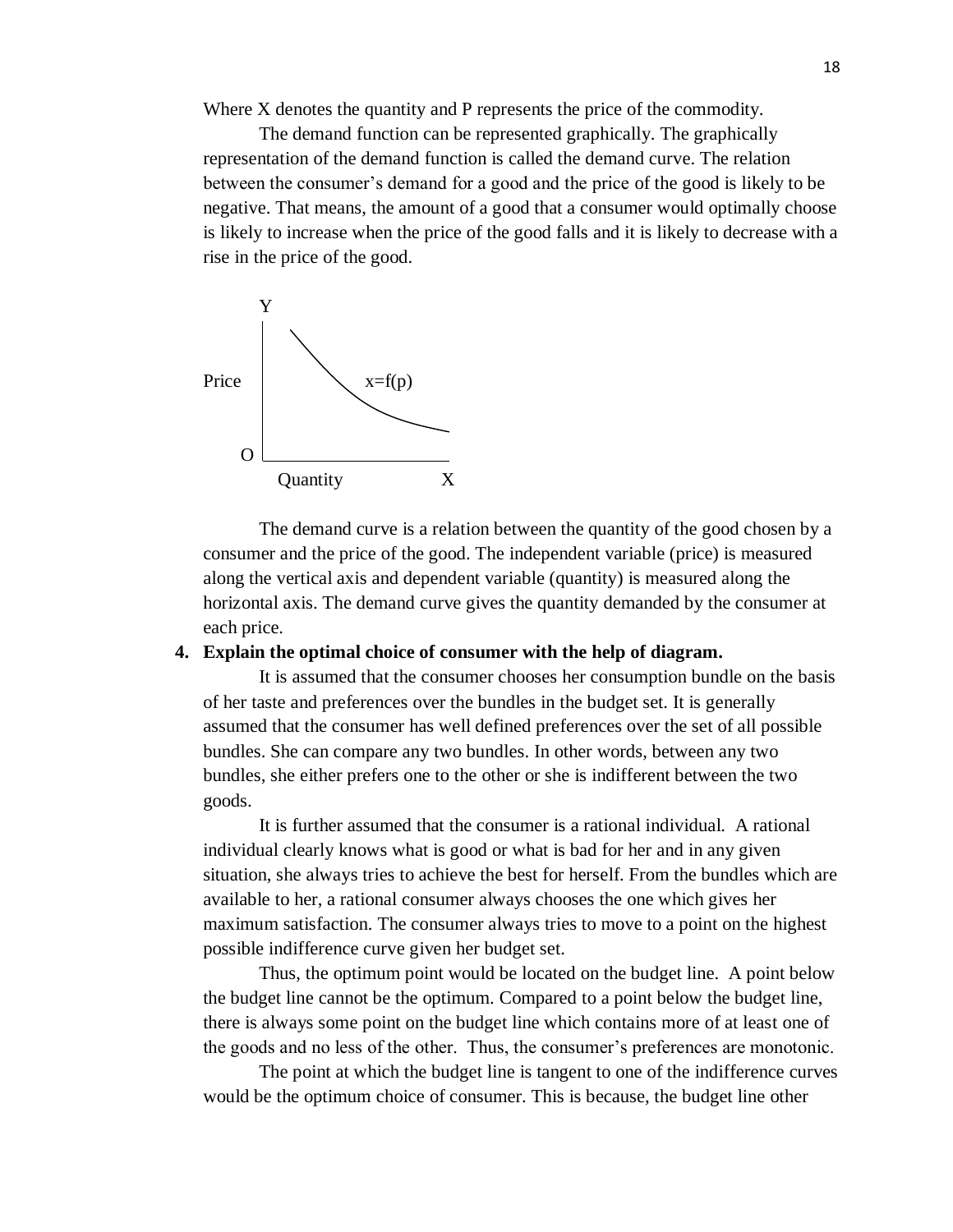than the point at which it touches the indifference curves lies on a lower indifference curve is considered as inferior. So such a point cannot be the consumer's optimum. The optimum bundle is located on the budget line at the point where the budget line is tangent to an indifference curve.

This can be explained with the help of the following diagram.



In the above diagram, PQ is budget line, IC1, IC2 and IC3 are indifference curves showing different levels of satisfaction. Banana is measured in OX axis and Mango is measured in OY axis.

 The above diagram illustrates the consumer's optimal choice also known as consumer's equilibrium. At  $(x_1, x_2)$ , the budget line PQ is tangent to the indifference curve  $IC_2$ . The indifference curve just touching the budget line is the highest possible indifference curve given the consumer's budget set. Bundles on the indifference curve above  $IC_2$  are not affordable. Points on the indifference curve  $IC_2$ are certainly inferior to the points on the  $IC_2$  as they lie on  $IC_1$ . Therefore,  $(x_1,x_2)$  is the consumer's optimum bundle.

# **5. Explain the movement along the demand curve and shift in demand curve with the help of two diagrams.**

 It is important to note that the amount of a good that the consumer chooses depends on the price of the good, the prices of other goods, income of the consumer and her tastes and preferences. The demand function is a relation between the amount of the good and its price when other things remain constant.

The demand curve is a graphical representation of the demand function. At higher prices, the demand is less and at lower prices, the demand is more. Thus, any change in the price leads to movements along the demand curve.

On the other hand, changes in any of the other things like, income of consumer, price of related goods (substitutes and complementary goods) and tastes and preferences, lead to a shift in the demand curve. The following two diagrams depict the movement along the demand curve and a shift in the demand curve.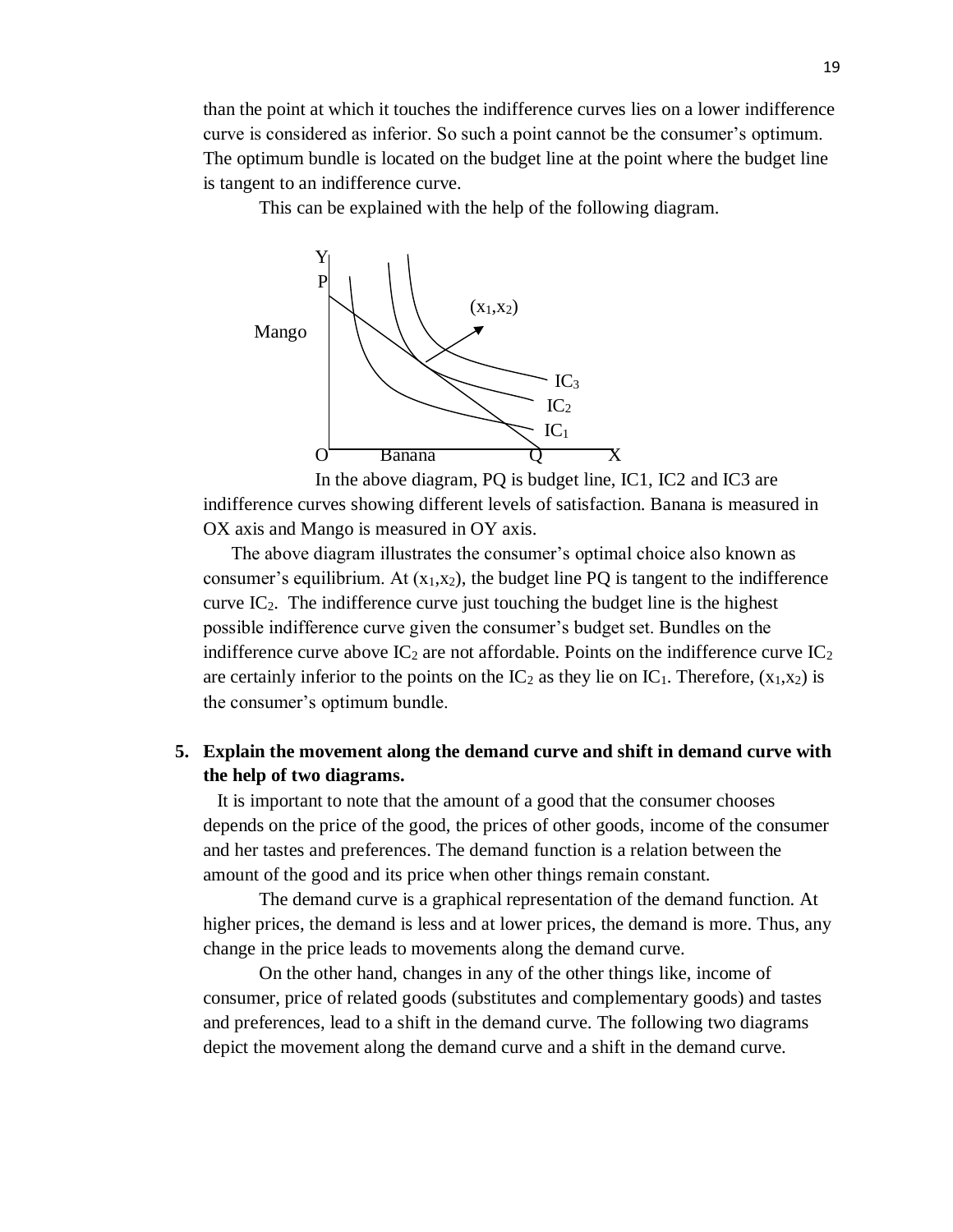

The above diagrams show movement along a demand curve and shift of a demand curve. Diagram (a) depicts a movement along the demand curve and diagram (b) depicts a shift in the demand curve.

# **6. Give the meaning and formula of price elasticity of demand and explain the elasticity along the linear demand curve.**

Ans: Price elasticity of demand is a measure of the responsiveness of the demand for a good to changes in its price. Price elasticity of demand for a good is defined as the percentage change in demand for the good divided by the percentage change in its price. Price elasticity of demand for a good is measured with the help of following formula

$$
PED = \frac{Percentage change in quantity demanded}{Percentage change in price} = \frac{\Delta Q/Q \times 100}{\Delta P/P \times 100}
$$

$$
PED = \underline{\Delta Q} \times \underline{P} \over \Delta P \quad Q
$$

Here,  $\Delta Q$  stands for change in quantity,  $\Delta P$  is change in price, 'p' is initial price and 'Q' is initial quantity.

#### **Elasticity along a Linear Demand curve:**

The linear demand curve is  $q = a - bp$ . Note that at any point on the demand curve, the change in demand per unit change in the price  $\Delta q = -b$ 

$$
\Delta \mathrm{P}
$$

The price elasticity of demand is different at different points on the linear demand curve which is shown in the following diagram: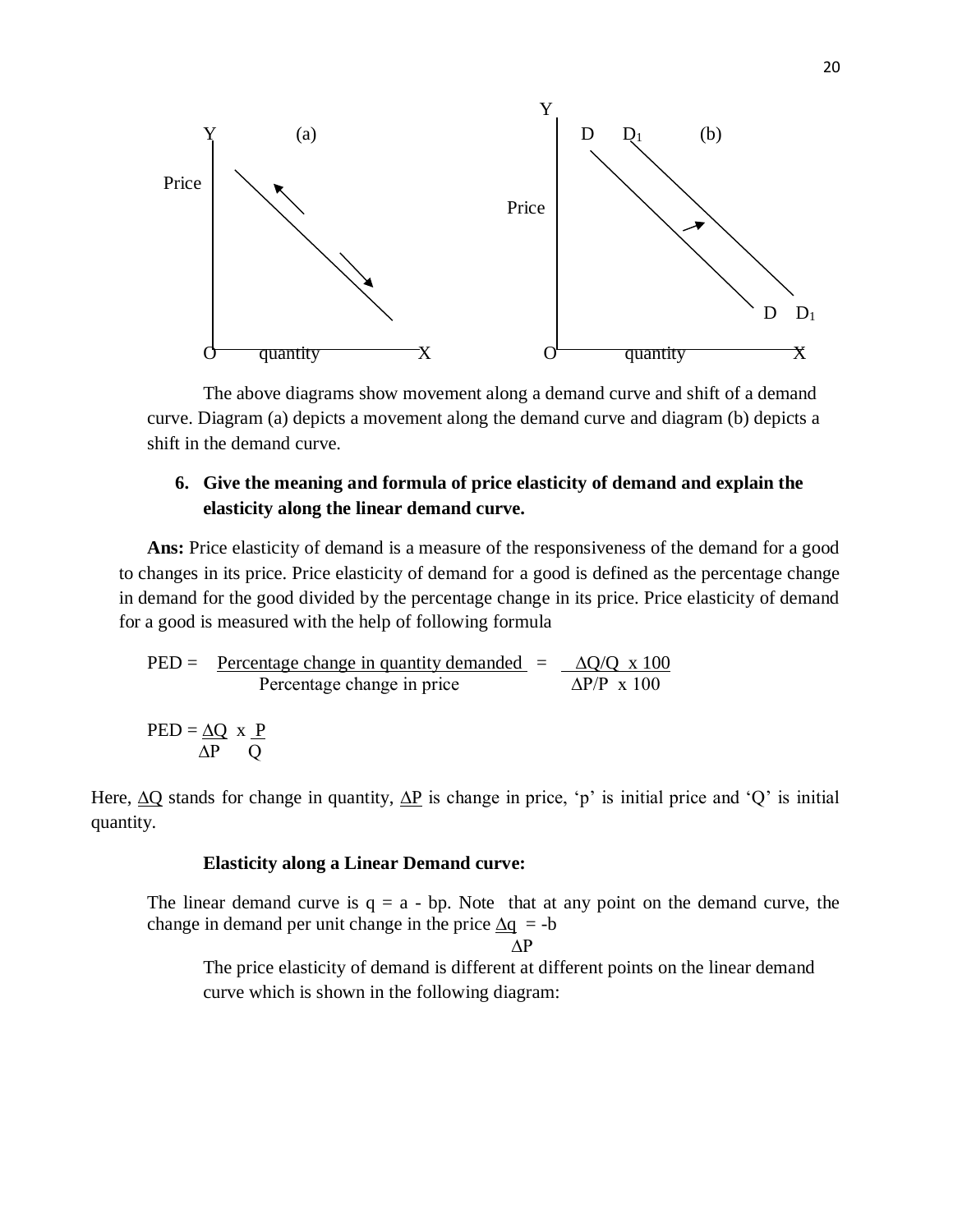

In the above diagram,  $|e_D| = \infty$  depicts price elasticity is perfectly elastic,  $|e_D|$  $<$  1 depicts the demand is less responsive to a price change;  $|e_D|=1$  depicts that the change in demand is equal to a change in price,  $|e_D|>1$  shows that the demand is more responsive to a price change and  $|e_D|=0$  depicts that there is no change in quantity demanded due to a change in price. So, price elasticity of demand is different at different points on the linear demand curve.

# **7. Explain the derivation of demand curve from Indifference curve and budget constraints.**

The derivation of demand curve from Indifference curve and budget constraints can be explained with the help of following diagram.



Suppose the price of  $X_1$  falls from  $P_1$  to  $P_2$ , keeping price of  $X_2$  and income of consumer constant, the budget set in diagram (a) expands and new consumption equilibrium is on higher indifference curve at point D where she buys more of bananas. Thus, demand for bananas increases as its price decreases. We can plot  $P_2$ against  $X_2$  in diagram (b) to get the second point on the demand curve for  $X_2$ . Similarly, the price of bananas may fall further to  $P_3$ , resulting in further increase in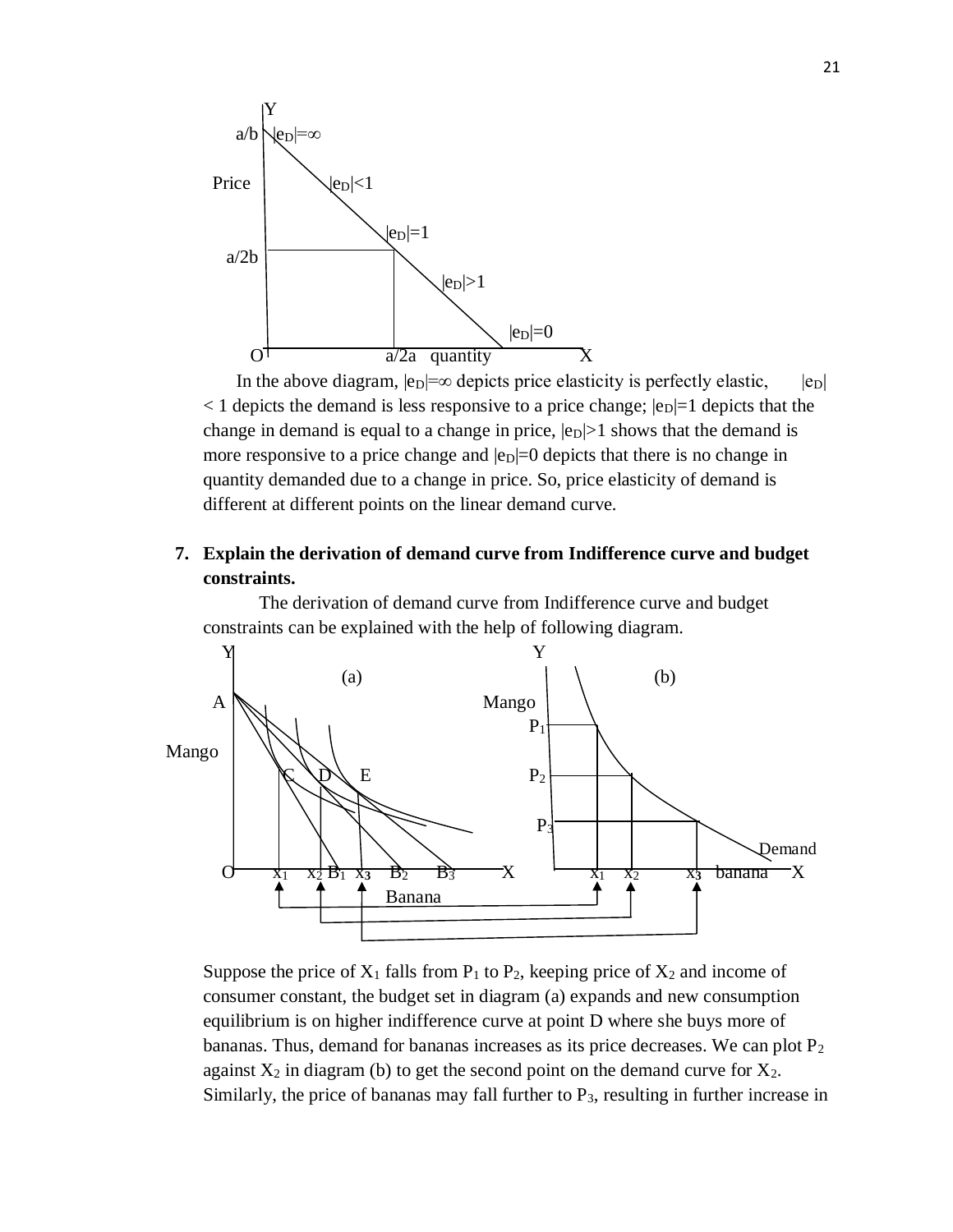consumption of bananas to  $X_3$  and the consumer moves from point D to E on an higher indifference curve in diagram (a). So,  $P_3$  is plotted against  $X_3$  which gives us third point on the demand curve.

Therefore, we observe that a decrease in price of bananas results in an increase in quantity of bananas purchased by a consumer who maximizes his utility. Thus, the demand curve is negatively sloped.

### **VIII Assignment and project oriented question**

- **1. A consumer wants to consume two goods. The Price of bananas is Rs.4 and price of mangoes is Rs.5. The consumer income is Rs.20.**
	- **a) How much bananas can she consume if she spend her entire income on that good**
	- **b) How much mangoes can she consume if she spend her entire income on that good**
	- **c) Is the slope of budget line is downward or upward**
	- **d) Are the bundles on the budget line equal to the consumers' income or not**
	- e) **If you want to have more of banana you have to give up mangoes. Is it true?**

Ans: (a) 5 Bananas (20/4)

(b) 4 Mangoes (20/5)

(c) Slope of budget line is downward.

- (d) Yes, the bundles on the budget line are equal to the consumer's income.
- (e) True. If we want to have more of banana we have to give up mangoes.

\*\*\*\*\*\*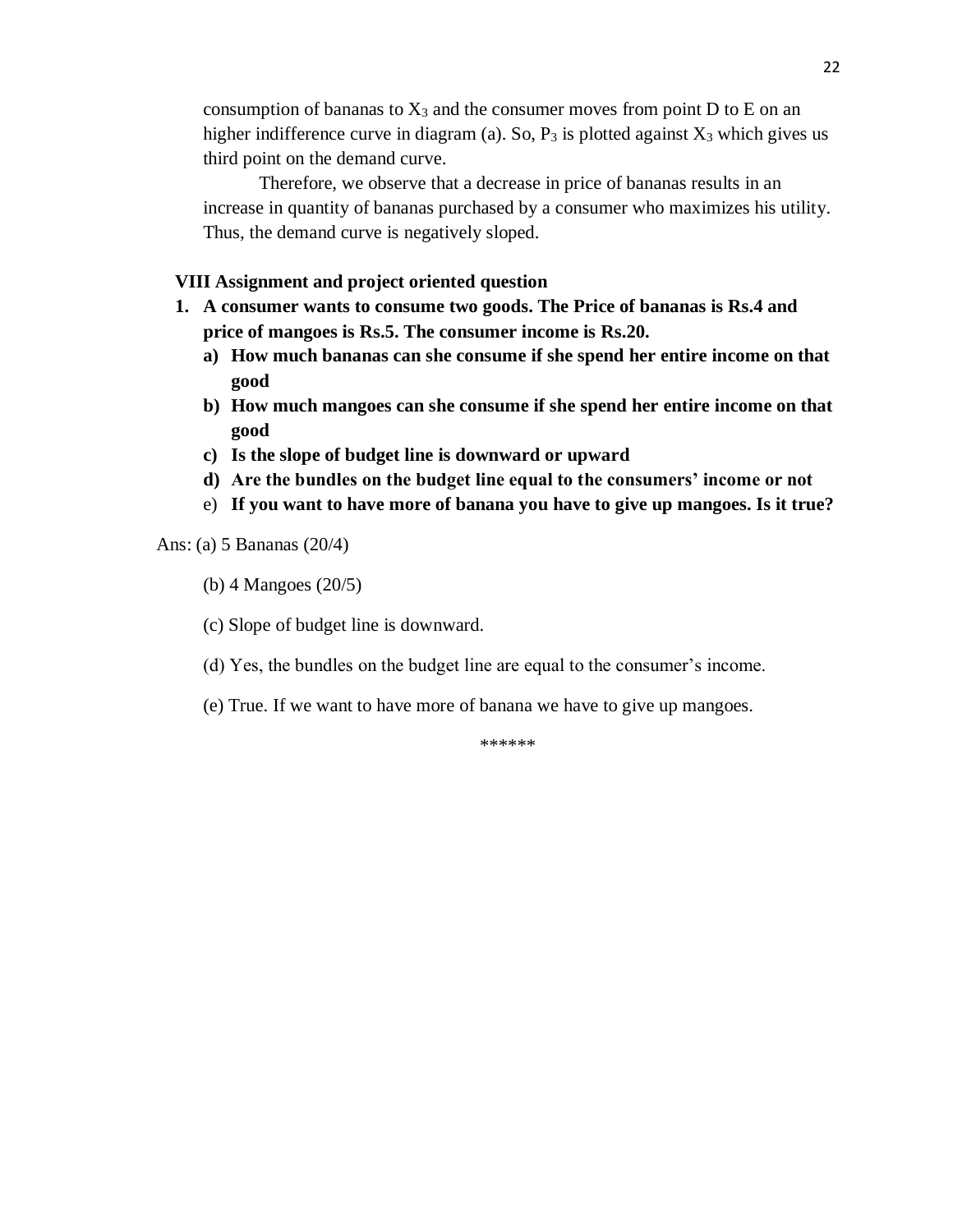#### CHAPTER 3

## PRODUCTION AND COST

I Choose the correct answer

- 1. The formula of production function is
	- a)  $q=f(L,K)$  c)  $Y=f(x)$
	- b)  $q=d(p)$  d) None of the above. **Ans: (a) q=f(L,K)**
- 2. In the short run, a firm
	- a) Can change all the inputs c) can keep inputs fixed
	- b) Cannot vary all the inputs d) None of the above **Ans: (b) Cannot vary all the inputs**
- 3. The change in output per unit of the change in the input is called
	- a) Marginal product c) Total product
	- b) Average Product d) Product **Ans: (a) Marginal product**
- 4. Cobb-Douglas production function is
	- a)  $q=(x, x)$ <sup>α</sup>,  $x_2$ <sup>β</sup>) b)  $q=(x_1, x_2)$  d)  $q=(0)$ **Ans:** c)  $q = (x_1^a, x_2^b)$
- 5. TC=

| a) TVC | c) TFC+TVC   |
|--------|--------------|
| b) TFC | $d) AC + MC$ |

**Ans: c) TFC+TVC**

II Fill the blanks

- 1. In the long run, all inputs are …………… **Ans: Varied**
- 2. …………..is defined as the output per unit of variable input. **Ans: Average Product**
- 3. Marginal product and average product curves are …………in shape. **Ans: Inverse U**
- 4. SMC curves cuts the AVC curve at the …………point of AVC curve from below. **Ans: Minimum**
- 5. …………….is the set of all possible combinations of the two inputs that yield the same maximum possible level of output.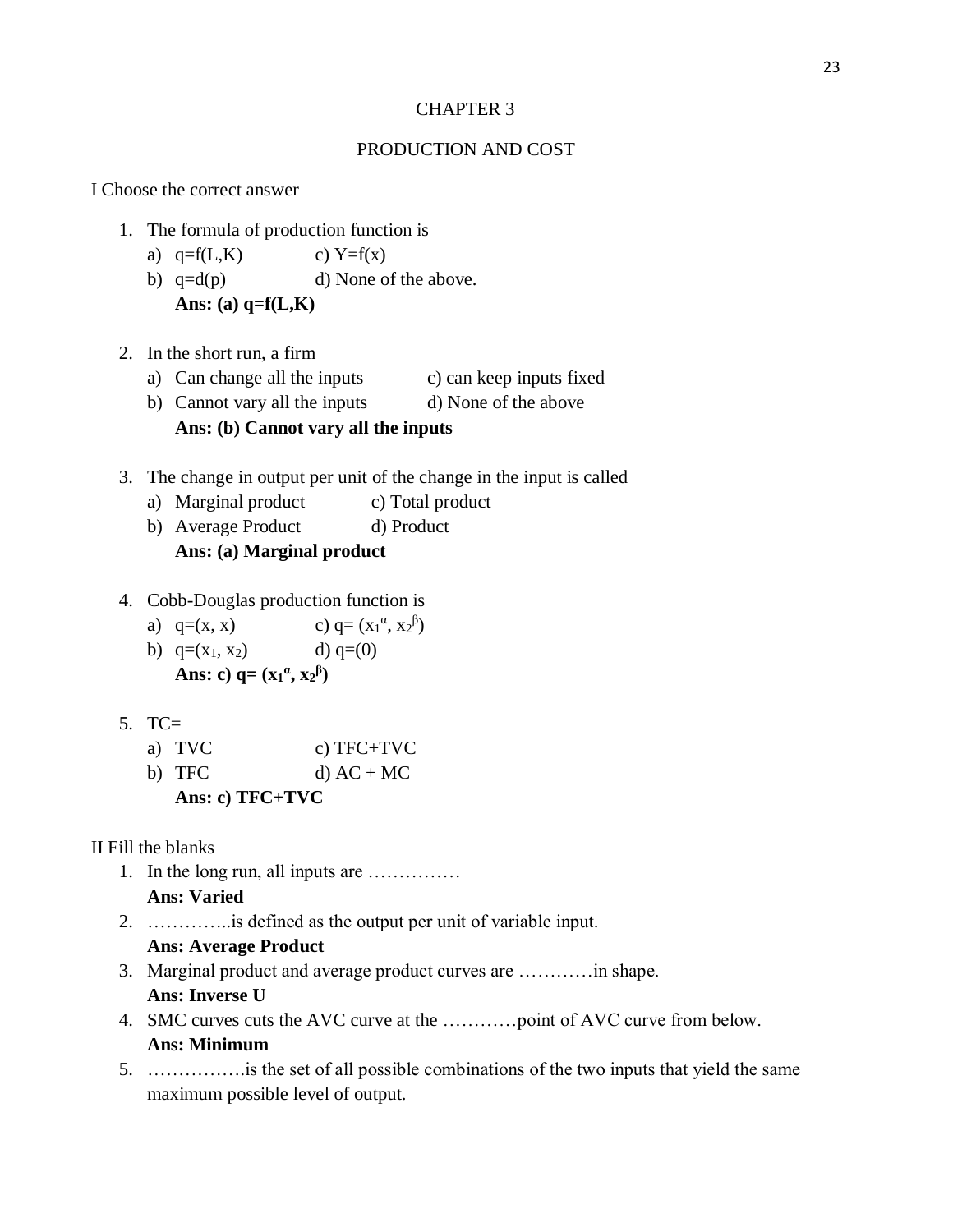#### **Ans: Isoquant**

III Match the following

| 1. CRS        | a) $\Delta \text{TC}/\Delta \text{C}$ |
|---------------|---------------------------------------|
| 2. SAC        | b) Long run Average cost              |
| 3. LRAC       | c) Short run Average cost             |
| 4. $TFC+TVC=$ | d) Constant returns to scale          |
| $5$ SMC       | $e)$ TC                               |

# **Ans: 1 - (d); 2 - (c); 3 - (b); 4 – (e); 5 – (a)**

#### **IV Answer the following questions in a sentence or word**

#### **1. What do you meant by total product?**

Ans: Total product is the relationship between a variable input and output when all other inputs are held constant.

Suppose we vary a single input and keep all other inputs constant. Then for different levels of that input, we get different levels of output. This relationship between the variable input and output, keeping all other inputs constant, is often referred to as Total Product of the variable input.

## **2. What is Average product?**

Ans: Average Product is defined as the output per unit of variable input. We calculate it as  $AP<sub>L</sub>=TP<sub>L</sub>/L$ .

#### **3. Give the meaning of marginal product.**

Ans: Marginal Product of an input is defined as the change in output per unit of change in the input when all other inputs are held constant. It is the additional unit of output per additional unit of variable input. It is calculated by dividing the change in output by change in input labour.

 $MP_L = \Delta TP_L / \Delta L$ .

# **4. Write the meaning of cost function of the firm.**

Ans: The cost function of the firm describes the least cost of producing each level of output, given prices of factors of production and technology. It deals with the output and prices of factors of production.

## **5. What is total fixed cost?**

Ans: The cost that a firm incurs to employ fixed factors of production (inputs) is called as Total Fixed Cost.

## **6. What is average fixed cost?**

Ans: Average fixed cost is the cost per unit of fixed input. It is obtained by dividing the values of the Total Fixed cost by output. The formula to calculate Average Fixed cost is  $AFC = TFC/q$ .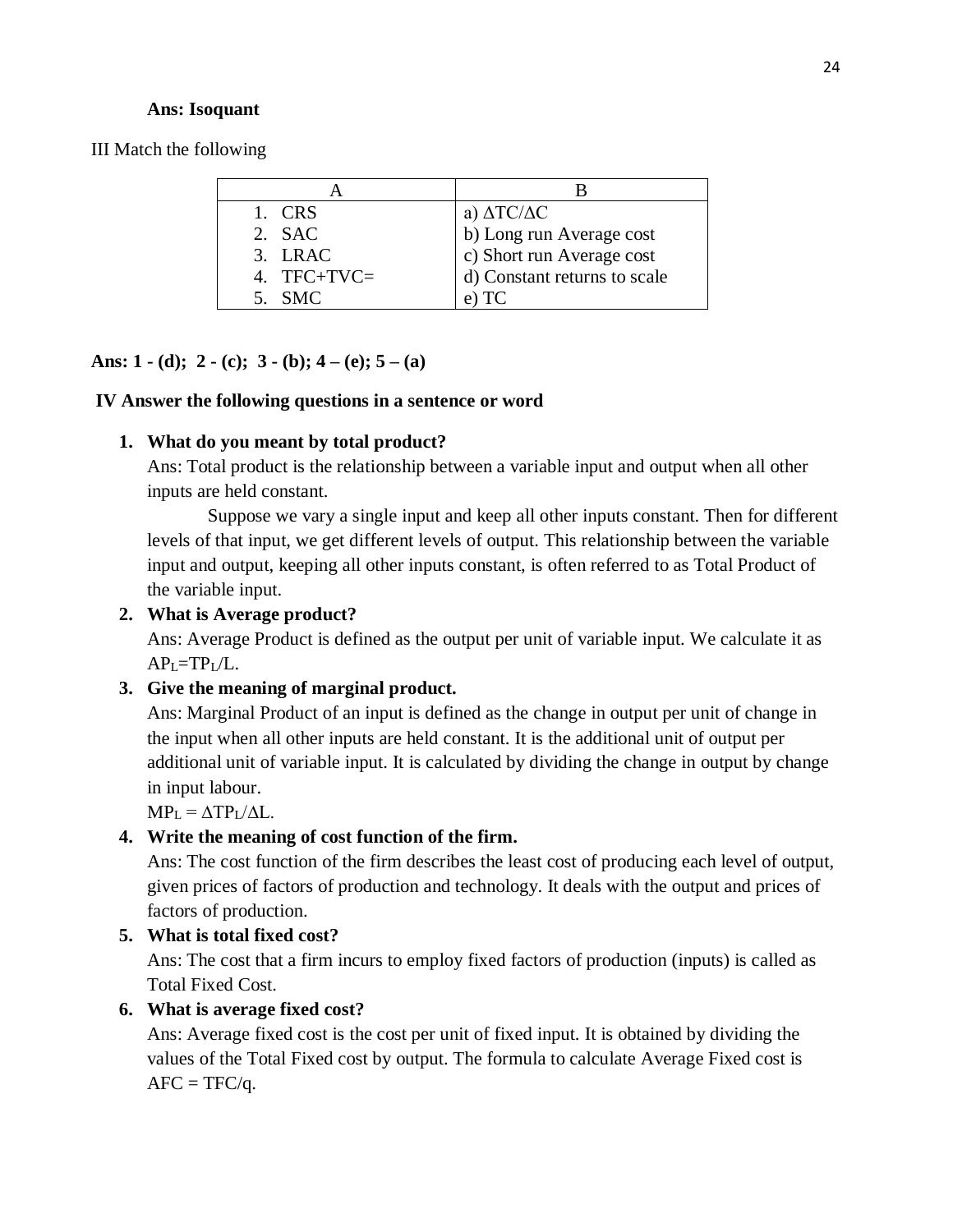## **V Answer the following questions in four sentences.**

#### **1. What is Isoquant?**

Ans: An isoquant is the set of all possible combinations of the two inputs that yield the same maximum possible level of output. Each isoquant represents a particular level of output and is labelled with that amount of output. It is just an alternative way of representing the production function.

## **2. Give the meaning of the concepts of short run and long run.**

Ans: The concepts of short run and long run are defined as a period simply by looking at whether all the inputs can be varied or not. It is not advisable to define short run and long run in terms of days, months or years.

In the short run, at least one of the factor – labour or capital cannot be varied and therefore, remains fixed. In order to vary the output level, the firm can vary only the other factor. The factor that remains fixed is called the fixed factor and the other factor which the firm can vary is called the variable factor.

In the long run, all factors of production can be varied. A firm in order to produce different levels of output in the long run may vary both the inputs simultaneously. So, in the long there is no fixed factor.

#### **3. Mention the types of returns to scale.**

Ans: The types of returns to scale are

- (a) Constant Returns to Scale
- (b) Increasing Returns to Scale
- (c) Decreasing Returns to Scale

## **4. Name the short run costs.**

Ans: The short run costs are: Total Fixed cost, Total Variable cost, Total Cost, Average Fixed Cost, Average Variable Cost, Average Cost and Marginal Cost.

#### **5. What are long costs?**

Ans: There are two long run costs namely, (a) Long run Average Cost (b) Long run Marginal Cost.

#### **VI Answer the following questions in 12 sentences.**

#### **1. Explain isoquant with the help of a diagram.**

Ans: An isoquant is the set of all possible combinations of the two inputs that yield the same maximum possible level of output. Each isoquant represents a particular level of output and is labelled with that amount of output. It is just an alternative way of representing the production function.

The concept of isoquant can be explained with the help of following diagram: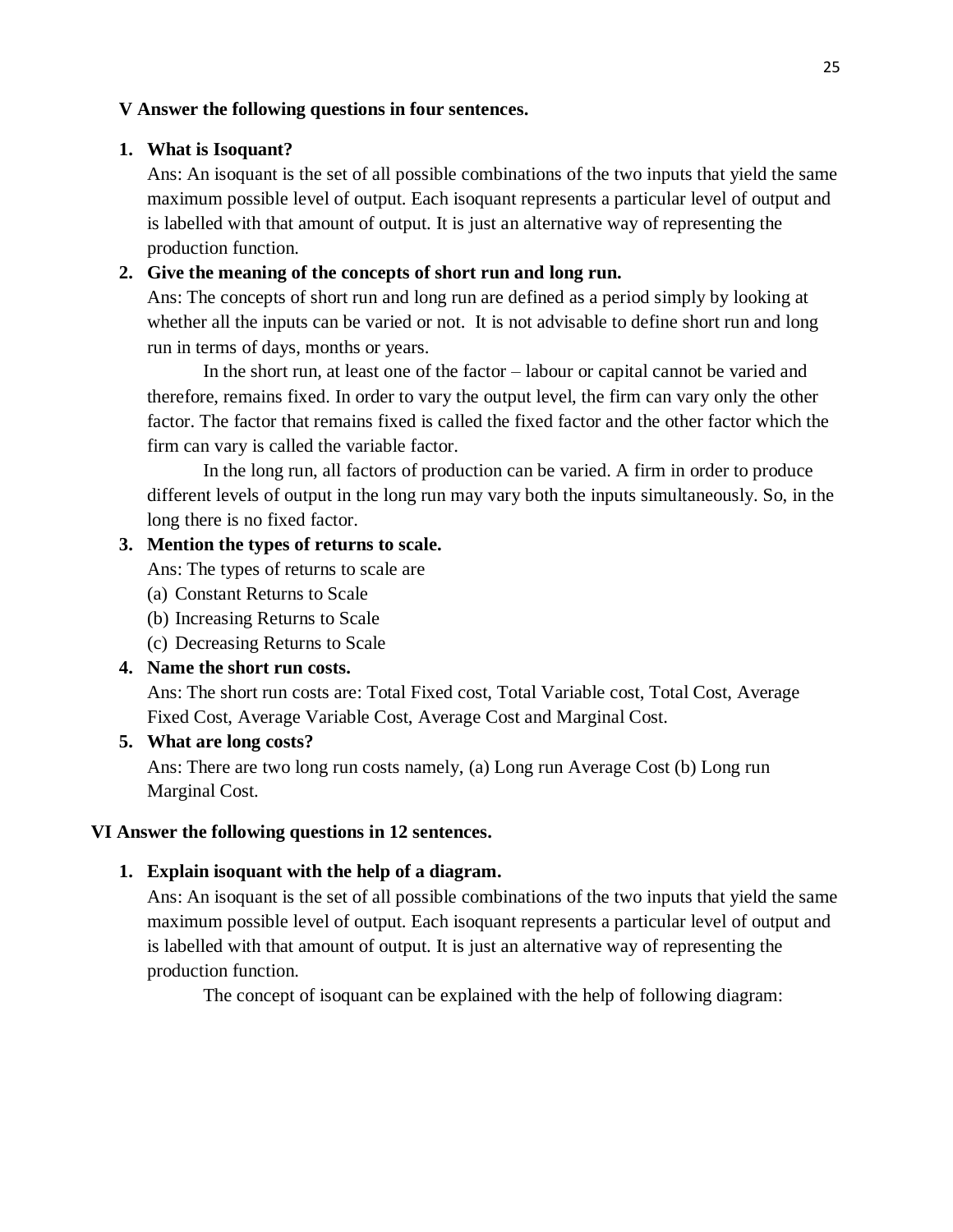

The above diagram generalizes the concept of isoquant. In the above diagram, labour is measured in OX axis and Capital is measured in OY axis. There are 3 isoquants for the three output levels viz.,  $q=q_1, q=q_2$  and  $q=q_3$ . Two input combinations (L<sub>1</sub>, K<sub>2</sub>) and (L<sub>2</sub>,  $K_1$ ) give us the same level of output  $q_1$ . If we fix capital at K1 and increase labour to L3, output increases and we reach a higher isoquant  $q=q_2$ . When Marginal products are positive, with greater amount of one input, the same level of output can be produced only using lesser amount of the other. Therefore, isoquants curves slope downwards from left to right (negatively sloped).

## **2. Explain TP, MP and AP with the example.**

Ans: The TP – total product, MP- marginal product and AP – Average Product **Total Product:**

Total product is the relationship between a variable input and output when all other inputs are held constant. Suppose we vary a single input and keep all other inputs constant. Then for different levels of that input, we get different levels of output. This relationship between the variable input and output, keeping all other inputs constant, is often referred to as Total Product of the variable input.

#### **Average product**

Average Product is defined as the output per unit of variable input. We calculate it as  $AP<sub>L</sub>=TP<sub>L</sub>/L$ , where  $AP<sub>L</sub>$  is the Average Product of Labour,  $TP<sub>L</sub>$  is the Total product of labour and L is the amount of labour input used.

#### **Marginal Product**

Marginal Product of an input is defined as the change in output per unit of change in the input when all other inputs are held constant. It is the additional unit of output per additional unit of variable input. It is calculated by dividing the change in output by change in input labour.

## $MP_L = \Delta TP_L / \Delta L$ .

The concepts of TP, AP and MP can be explained with the help of following table: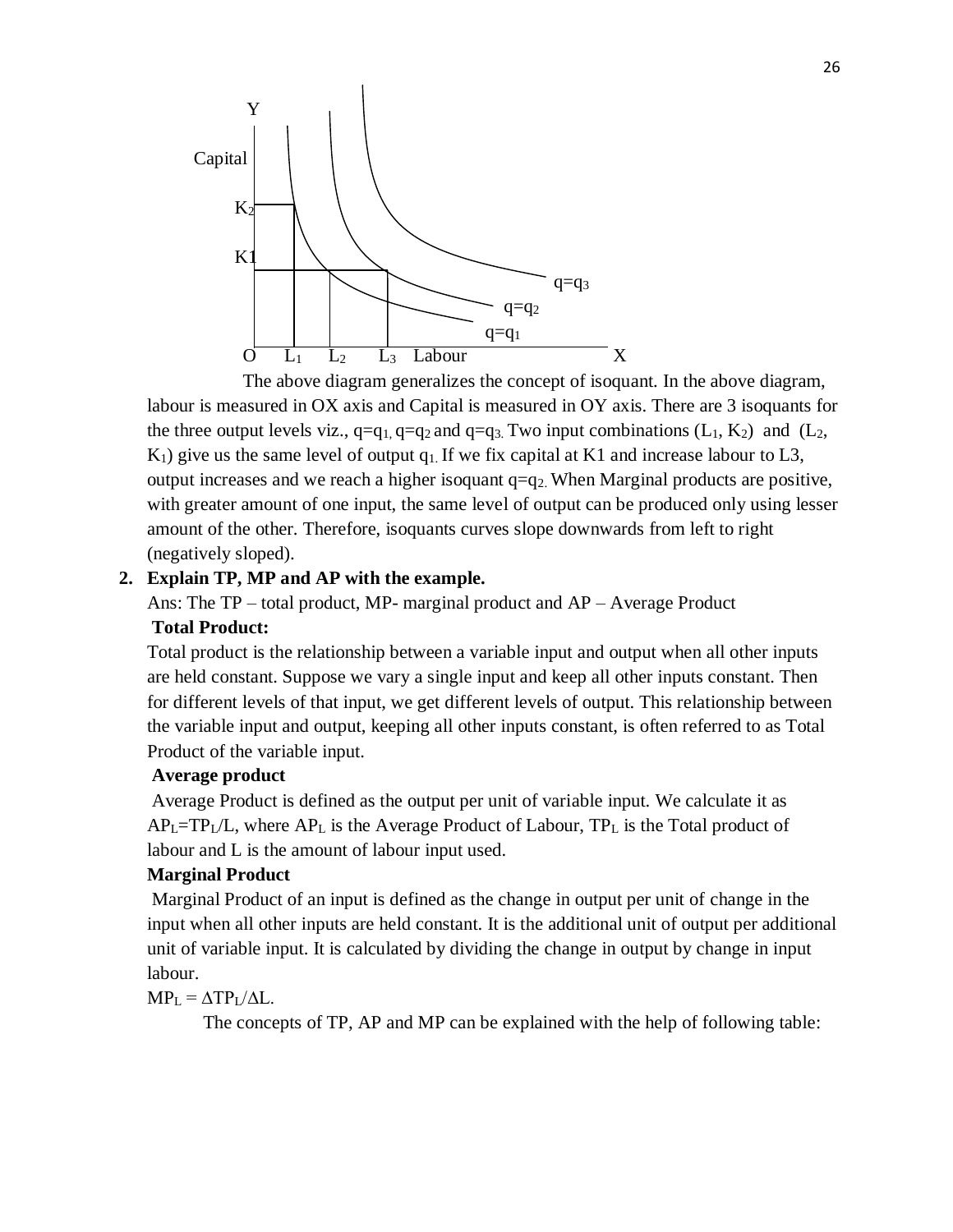| Labour | <b>TP</b> | MP <sub>L</sub> | $AP_{L}$ |
|--------|-----------|-----------------|----------|
|        |           |                 |          |
|        | 10        | 10              | 10       |
|        | 24        | 14              | 12       |
| 3      | 40        | 16              | 13.33    |
|        | 50        | 10              | 12.5     |
|        | 56        |                 | 11.2     |
|        | 57        |                 | 9.5      |

The above table shows the total product of labour, Marginal product of labour and Average product of labour. The total product is also sometimes called as total return to or total physical product of the variable input labour. The third column gives us a numerical example of Marginal product of labour. The values in this column are obtained by dividing change in TP by change in Labour. The last column gives us a numerical example of average product of labour. The values in their column are obtained by dividing TP by Labour.

# **3. Write a brief note on returns to scale.**

Ans: The returns to scale can happen only in the long run as both the factors (Labour and Capital) can be changed. One special case in the long run occurs when both factors are increased by the same proportion or factors are scaled up.

- **Constant returns to scale:** When a proportional increase in all inputs results in an increase in output by the same proportion, the production function is said display constant returns to scale.
- **Increasing returns to scale:** When proportional increase in all inputs results in an increase in output by a larger proportion, the production function is said to display increasing returns to scale.
- **Decreasing returns to scale:** When a proportional increase in all inputs results in an increase in output by a smaller proportion, the production function is said to display decreasing returns to scale.

For example, if in a production process, all inputs get doubled. As a result, if the output gets doubled, the production function exhibits constant returns to scale, if output is less than doubled, exhibits decreasing returns to scale and if is more than doubled, exhibits increasing returns to scale.

## **4. Explain the long run costs.**

Ans: In the long run, all inputs are variable. There are no fixed costs, The total cost and the total variable cost coincide in the long run. There are two types of long run costs. They are as follows:

a) **Long Run Average Cost (LRAC)**: The long run average cost is the cost per unit of output produced. It is obtained by dividing the Total Cost by the output produced. It can be calculated as follows:

 $LRAC = TC/q$ 

Where TC is Total cost and 'q' is quantity of output produced.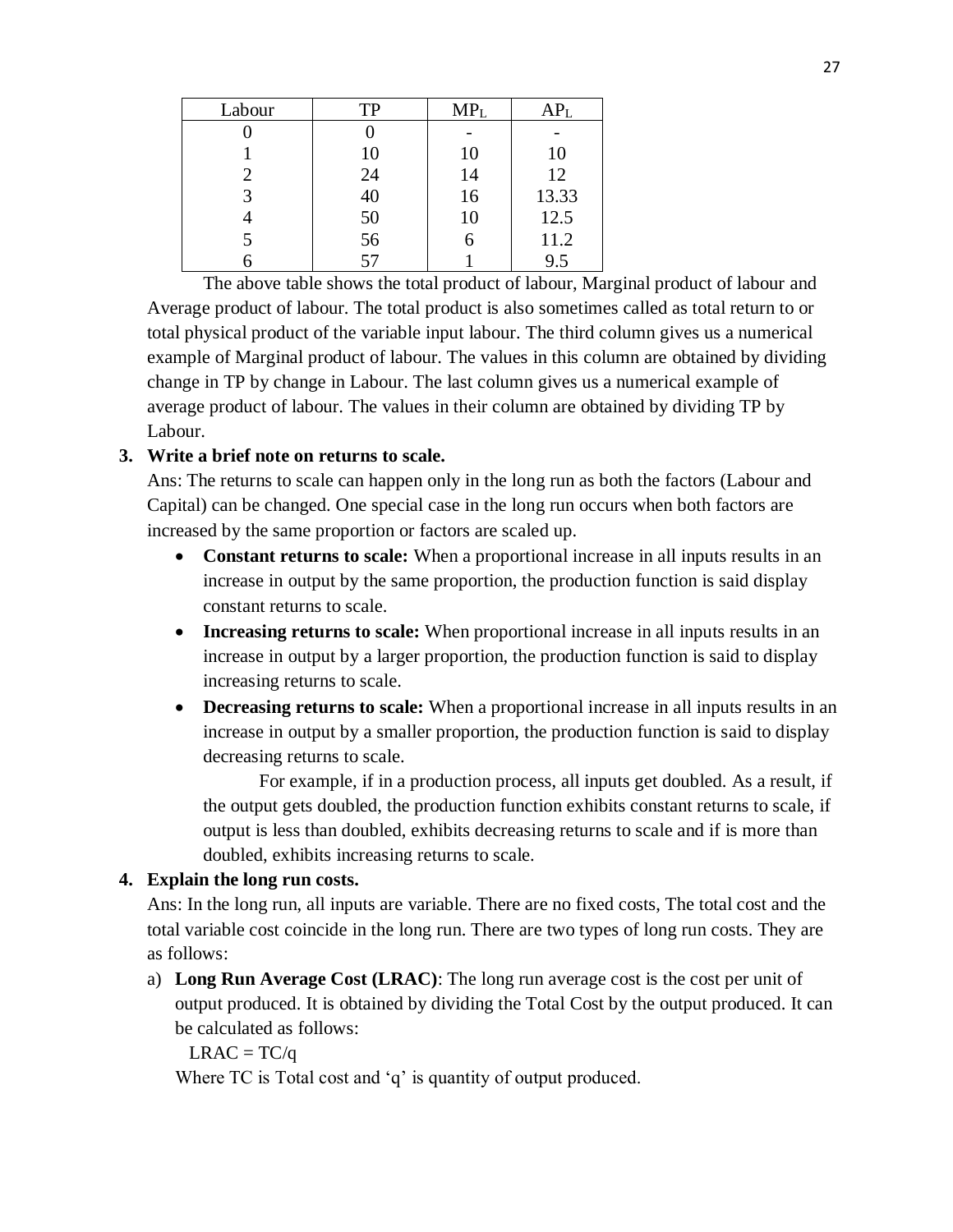**b) Long Run Marginal Cost:** The long run marginal cost is the change in total cost per unit of change in output. When output changes in discrete units, then, if we increase production from  $q_1$ -1 to  $q_1$  units of output, the marginal cost of producing  $q_1$ <sup>th</sup> unit will be measured as follows:

LRMC = (TC at q1 units) – (TC at q<sub>1</sub>-1 units) or LRMC =  $TC_n - TC_{n-1}$ 

**5. The following table gives the TP schedule of labour. Find the corresponding Average product and marginal product schedules.**

Ans: Calculation of Average Product (AP) and Marginal Product (MP). AP is obtained by dividing TPL by Labour (L) and MP is obtained from TPL with the help of formula

 $TC_n - TC_{n-1}$ 

| TP <sub>L</sub> |   | AP    | <b>MP</b> |
|-----------------|---|-------|-----------|
|                 |   |       |           |
|                 |   |       |           |
| 35              | 2 | 17.5  | 34        |
| 50              |   | 16.66 | 15        |
| 40              |   | 10    | $-10$     |
| $\overline{40}$ |   | 9.6   |           |

VII Answer the following questions in 20 sentences.

## 1. **Explain the various short run costs with the help of a table.**

The various short run costs are Total Cost, Total Fixed Cost, Total Variable Cost, Average Cost, Average Fixed Cost, Average Variable Cost, and Marginal Cost. The following table shows the various types of short run costs:

The TFC, TVC, TC, AFC, AVC, AC and MC is shown in table as follows:

| Output         | <b>TFC</b> | <b>TVC</b> | <b>TC</b> | <b>AFC</b> | <b>AVC</b>     | AC             | <b>MC</b> |
|----------------|------------|------------|-----------|------------|----------------|----------------|-----------|
| $\theta$       | 100        | $\theta$   | 100       | 100        | $\overline{0}$ | $\overline{0}$ |           |
| $\mathbf{1}$   | 100        | 150        | 250       | 100        | 150            | 250            | 150       |
| $\overline{2}$ | 100        | 200        | 300       | 50         | 100            | 150            | 50        |
| 3              | 100        | 250        | 350       | 33.33      | 83.3           | 116.6          | 50        |
| $\overline{4}$ | 100        | 300        | 400       | 25         | 75             | 100            | 50        |
| 5              | 100        | 420        | 520       | 20         | 84             | 104            | 120       |
| 6              | 100        | 530        | 630       | 16.66      | 88.3           | 105            | 110       |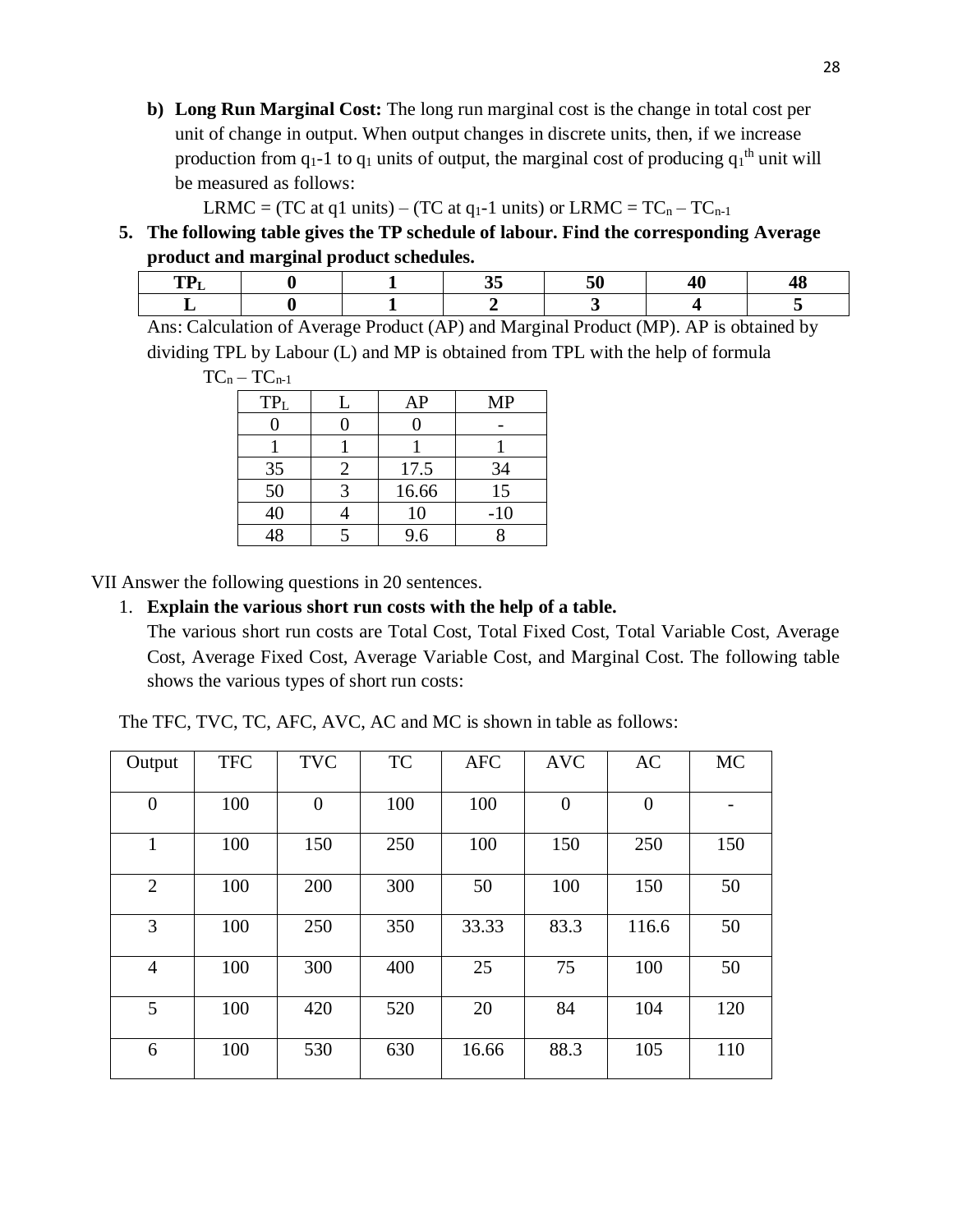#### **a) Total Fixed Cost (TFC):**

It refers to the total money expenses incurred on all the fixed factors in the short run. TFC remains constant at all levels of output. Therefore the total fixed cost curve is horizontal straight line to OX axis above the origin which indicates that it is never zero.

$$
TFC = TC-TVC
$$

#### **b) Total Variable Cost (TVC):**

 It refers to the total money expenses incurred on the variable factor inputs in the short-run. Total variable cost is the direct cost of the output because it increases along with the output & remains zero when the output is zero. So, the TVC curves starts from the origin  $\&$  rises sharply in the beginning, gradually in the middle  $\&$ stretch again sharply in the end the nature of this slope is in accordance with the law of variable proportion.



#### **c) Total Cost (TC):**

It is the aggregate money expenditure incurred by the firm on all the factors to produce a given quantity of output. TC varies in the same proportion as total variable cost because the total fixed cost is constant. The TC curve slope upwards from left to right, above the origin, indicating that, it includes total fixed cost and total variable cost.

#### d) **Average Fixed Cost (AFC):**

 It is the fixed cost per unit of output. In other words, it is average expenses incurred on a single unit of output produced. AFC and output are inverse relation i.e. AFC will be higher when the output level is less and as the output goes on increasing AFC starts reducing, when it is represented in the diagram AFC curve will have a negative slope which falls very stiffly in the beginning and later on becomes parallel to the X axis. .

The Average Fixed Cost is obtained by dividing Total Fixed Cost by Output. AFC=TFC/Output.

#### **e) Average Variable Cost (AVC):**

 It is a variable cost for per unit of output. It can be calculated by dividing total variable cost by the total units of output. When this cost is graphically represented, we get a 'U' shaped AVC, which shows that the cost will be less as the number of units produced increase, this is because as the number of variable inputs are added in a fixed plant the efficiency will increase and vice versa.

AVC=TVC/Output or AVC=AC-AFC

f) **Average Cost (AC):** It is the cost per unit of output produced. It is obtained by dividing total cost by the total output produced i.e.  $AC = TC/Q$  or it is also obtained by adding AFC & AVC. If the AC is graphical represented we get U shaped curve because of the operation of law of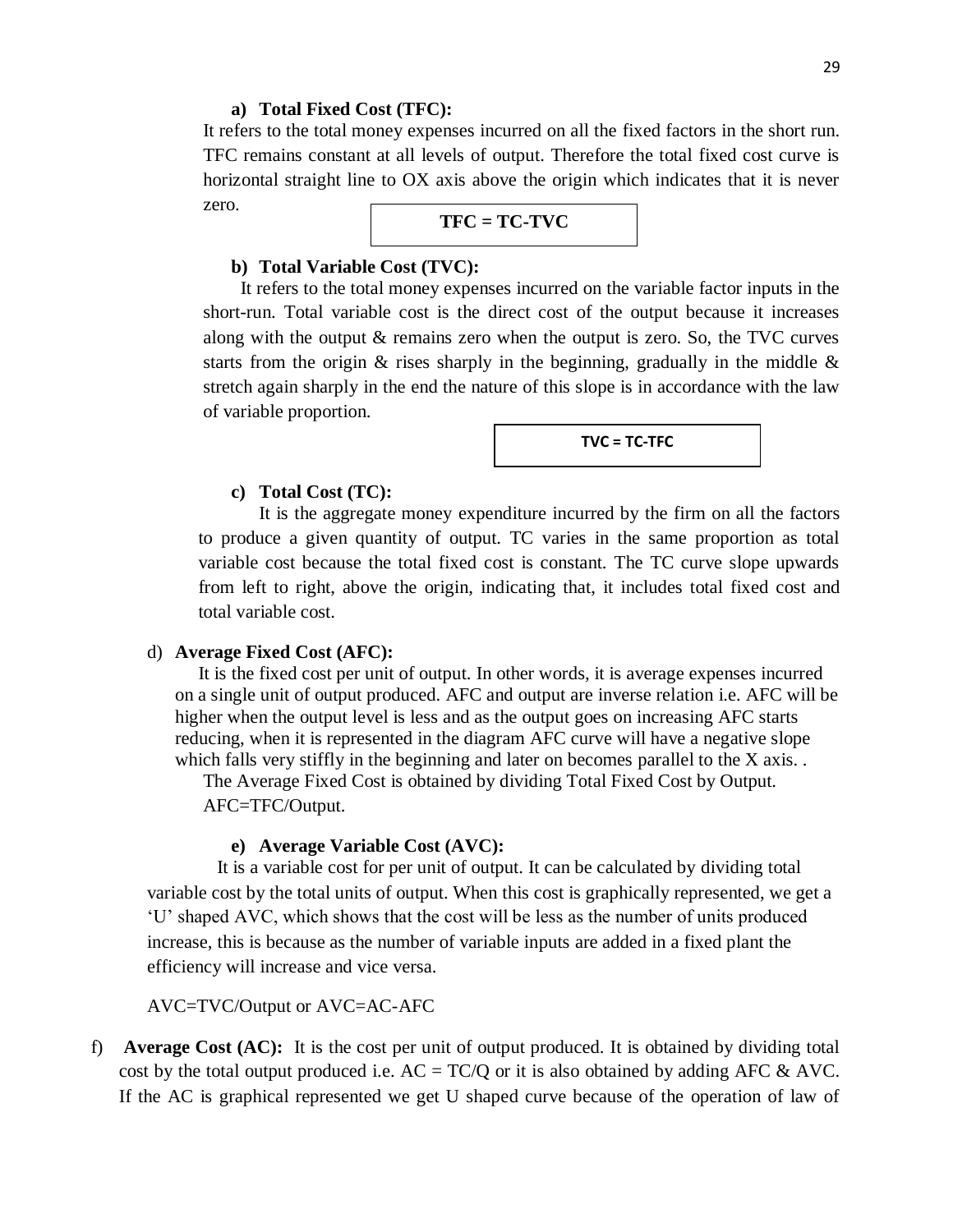variable proportions. The short run AC curve is also called as 'Plant Curves' because it indicates the optimum utilization of a given plant (Industry) capacity.

g) **Marginal Cost (MC):** It is an additional cost incurred to produce an additional output. In other words it is the net additions to the total cost when one more unit of output is produced.  $MC = TC_n-TC_{n-1}$ 

(Where  $TCn = Total Cost of 'n' selected unit of output and  $TCn-1$  is Total cost of previous$ output)

2. Explain the shapes of long run cost curves.

Ans: In the long run, all inputs are variable. There are no fixed costs, The total cost and the total variable cost coincide in the long run. There are two types of long run costs. They are as follows:

c) **Long Run Average Cost (LRAC)**: The long run average cost is the cost per unit of output produced. It is obtained by dividing the Total Cost by the output produced. It can be calculated as follows:

 $LRAC = TC/q$ 

Where TC is Total cost and 'q' is quantity of output produced.

In a typical firm the Increasing Returns to scale is observed at the initial level of production. This is then followed by the Constant Returns to Scale and then by the Diminishing Returns to Scale. Accordingly, the LRAC curve is 'U' shaped curve. Its downward sloping part corresponds to Increasing Returns to Scale and upward rising part corresponds to Decreasing Returns to scale. At the minimum point of the LRAC curve, Constant returns to scale is observed.

**d) Long Run Marginal Cost:** The long run marginal cost is the change in total cost per unit of change in output. When output changes in discrete units, then, if we increase production from  $q_1$ -1 to  $q_1$  units of output, the marginal cost of producing  $q_1$ <sup>th</sup> unit will be measured as follows:

LRMC = (TC at q1 units) – (TC at q<sub>1</sub>-1 units) or LRMC =  $TC_n - TC_{n-1}$ 

For the first unit of output, both LRMC and LRAC are the same. Then, as output increases, LRAC initially falls, and then, after a certain point, it rises. As long as average cost is falling, marginal cost must be less than the average cost. When the average cost is rising, marginal cost must be greater than the average cost. LRMC curve is there a 'U' shaped curve. It cuts the LRAC curve from below at the minimum point of LRAC. The following diagram shows the shapes of the long run marginal and the long run average cost curves for a typical firm.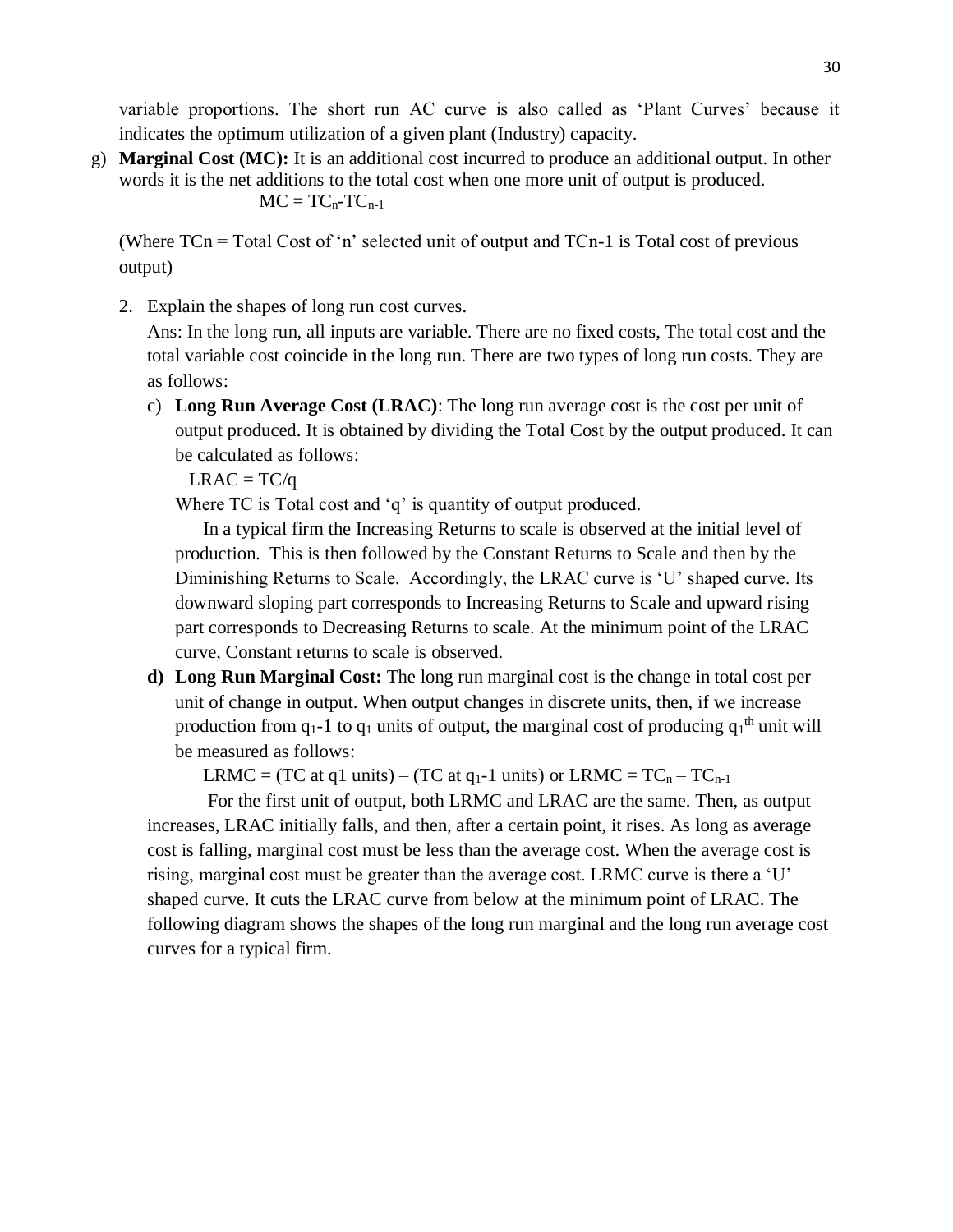

In the above diagram, LRAC reaches its minimum at  $q_1$ . To the left of  $q_1$ , LRAC is falling and LRMC is less than the LRAC curve. To the right of  $q_1$ , LRAC is rising and LRMC is higher than LRAC.

## **3. Explain the shapes of TP, MP and AP curves. Ans: Total Product(TP):**

Total product is the relationship between a variable input and output when all other inputs are held constant. Suppose we vary a single input and keep all other inputs constant. Then for different levels of that input, we get different levels of output. This relationship between the variable input and output, keeping all other inputs constant, is often referred to as Total Product of the variable input.

The total product curve in the input-output plane is a positively sloped curve as follows:



The above diagram shows the total product curve for labour. When all other inputs are held constant, it shows the different output levels obtainable from different units of labour.

Labour is measured in OX axis and output is measured in OY axis. With L units of labour, the firm can at most produce  $q_1$  units of output.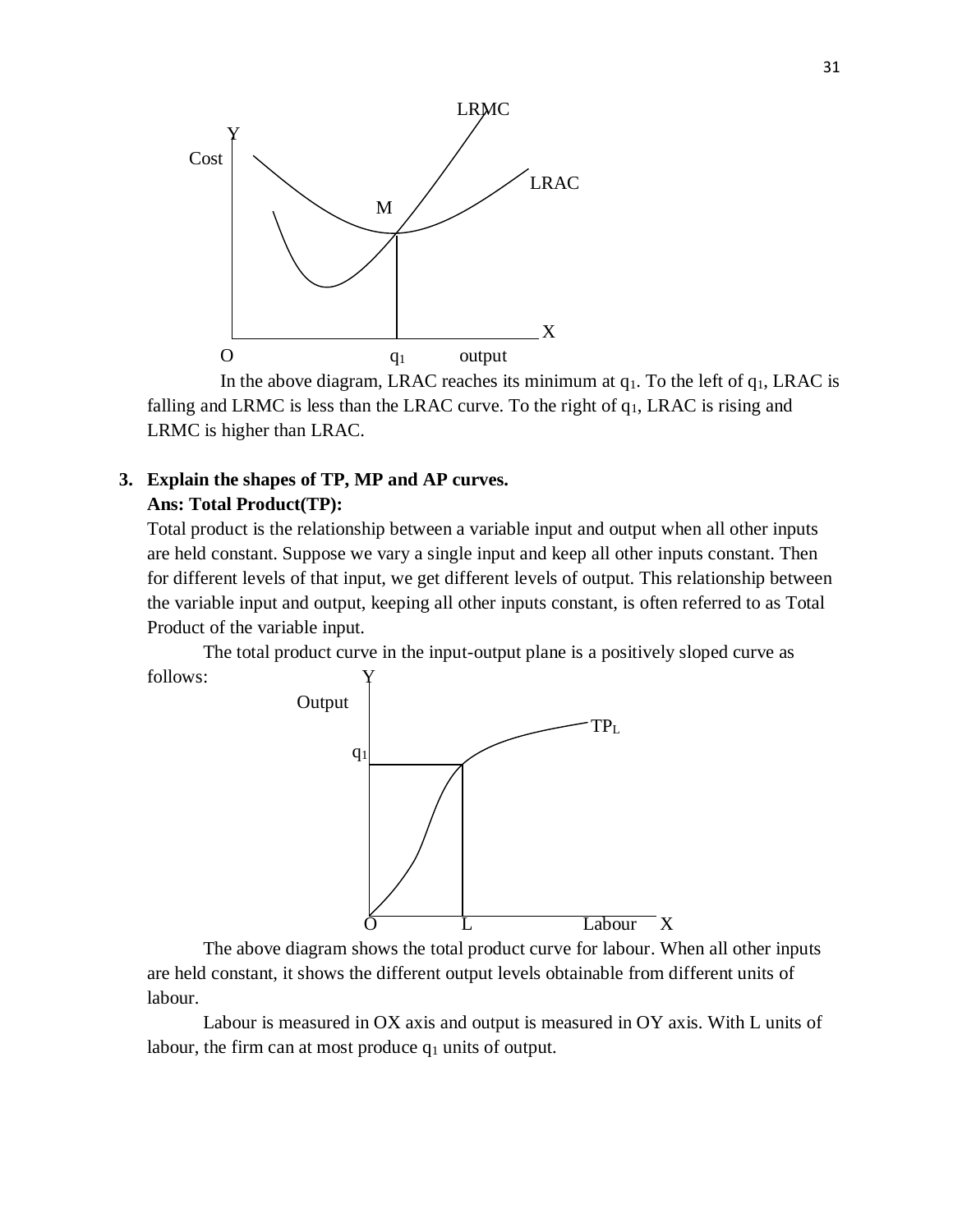#### **Average product (AP) and Marginal Product (MP):**

Average Product is defined as the output per unit of variable input. We calculate it as  $AP<sub>L</sub>=TP<sub>L</sub>/L$ , where  $AP<sub>L</sub>$  is the Average Product of Labour, TP<sub>L</sub> is the Total product of labour and L is the amount of labour input used.

Marginal Product of an input is defined as the change in output per unit of change in the input when all other inputs are held constant. It is the additional unit of output per additional unit of variable input. It is calculated by dividing the change in output by change in input labour.

 $MP_L = \Delta TP_L / \Delta L$ .

According to the law of variable proportions, the marginal product of an input initially rises and then after a certain level of employment, it starts falling. The MP curve therefore, looks like an inverse 'U' shaped curve.

For the first unit of the variable input, one can easily check that the MP and the AP are same. As the amount of input is increased, the MP rises. AP being the average of marginal products also rises, but rises less than MP. Then after a point, the MP starts falling. However, as long as the value of MP remains higher than the value of the AP, the AP continues to rise. Once MP has fallen sufficiently, its value becomes less than the AP and the AP also starts falling. So AP curve is also inverse 'U' shaped.

This can be diagrammatically represented as follows:



In the above diagram, MPL is marginal product of labour, APL is the average product labour. As long as the AP increases, it must be the case that MP is greater than AP. Otherwise, AP cannot rise. Similarly, when AP falls, MP has to be less than AP. It follows that MP curve cuts AP curve from above at its maximum. In the diagram, AP is maximum at L. To the left of L, AP is rising and MP is greater than AP. To the right of L, AP is falling and MP is less than AP.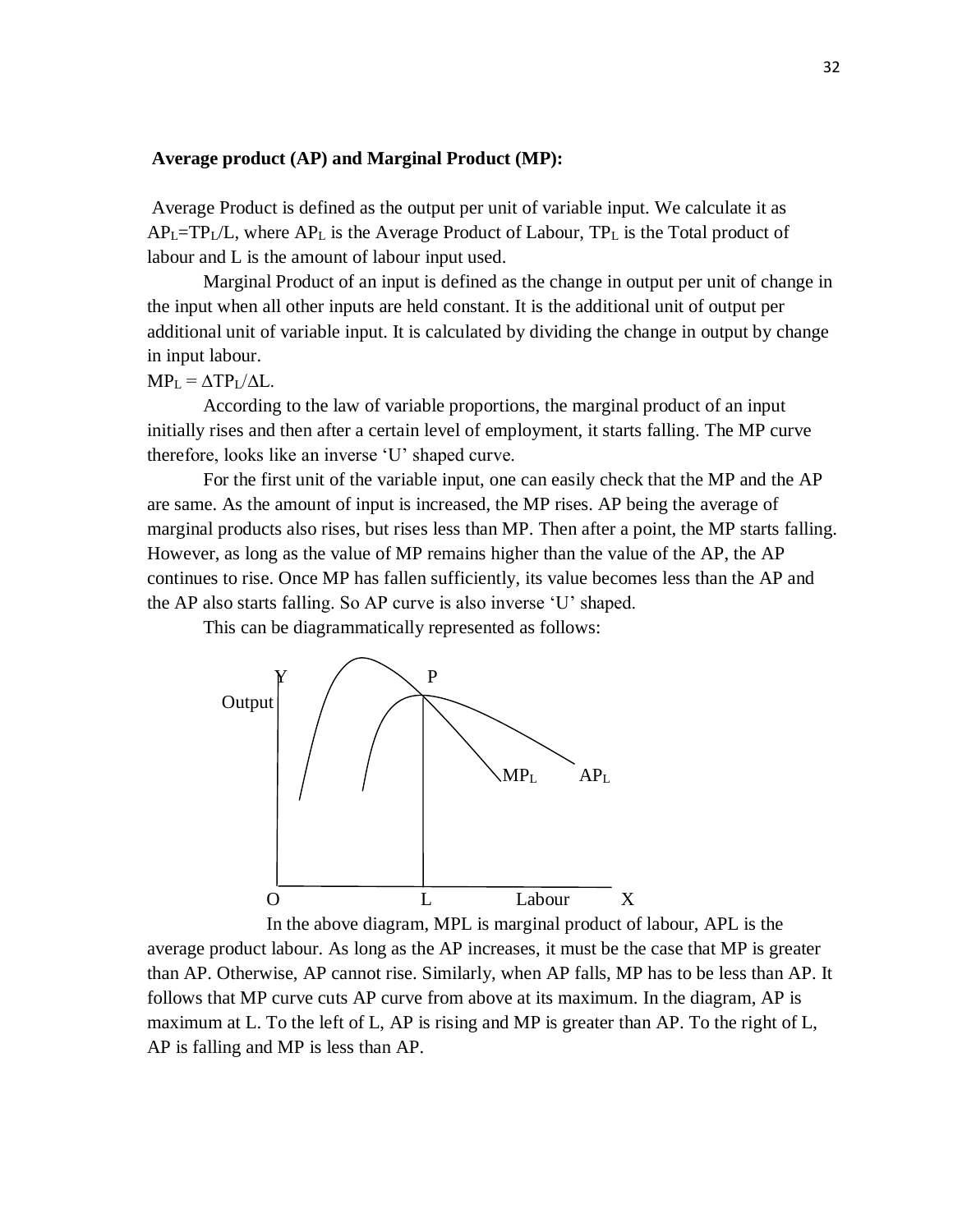|                | $\boldsymbol{0}$ |            | $\overline{2}$ | 3         | $\boldsymbol{4}$ | 5          | 6          |
|----------------|------------------|------------|----------------|-----------|------------------|------------|------------|
| <b>SMC</b>     | ۰                | 500        | 300            | 200       | 300              | 500        | 800        |
| Ans:           |                  |            |                |           |                  |            |            |
|                | <b>SMC</b>       | <b>TFC</b> | <b>TVC</b>     | <b>TC</b> |                  | <b>AVC</b> | <b>SAC</b> |
|                |                  | 100        | $\theta$       | 100       |                  |            | O          |
|                | 500              | 100        | 500            | 600       |                  | 500        | 600        |
| $\overline{2}$ | 300              | 100        | 800            | 900       |                  | 400        | 450        |
| 3              | 200              | 100        | 1000           | 1100      |                  | 333.33     | 366.66     |
| 4              | 300              | 100        | 1300           | 1400      |                  | 325        | 350        |
| 5              | 500              | 100        | 1800           | 1900      |                  | 360        | 380        |
| 6              | 800              | 100        | 2600           | 2700      |                  | 433.33     | 450        |

**4. A firm's SMC schedule is shown in the following table. TFC is Rs.100. find TVC, TC, AVC and SAC schedules of the firm**

Note: TFC is given. TVC is obtained by adding SMC for each unit of output like 500 as it is taken, then 500+300=800; 800+200(SMC)=1000 and so on. TC is TFC+TVC, AVC is TVC divided by Q; and SAC is TC divided by Q.

### **5. Explain the law of variable proportions with the help of a diagram.**

**Ans:** The law of variable proportions say that the Marginal product of a factor input initially rises with the employment level. But after reaching a certain level of employment, it starts falling.

The law of variable proportions can be explained with the help of the following table and diagram.

| Labour | <b>TP</b> | MP <sub>L</sub> | APL   |
|--------|-----------|-----------------|-------|
|        |           |                 |       |
|        | 10        | 10              | 10    |
|        | 24        | 14              | 12    |
|        | 40        | 16              | 13.33 |
|        | 50        | 10              | 12.5  |
|        | 56        |                 | 11.2  |
|        | 57        |                 | 9.5   |

The above table shows the total product of labour, Marginal product of labour and Average product of labour. The total product is also sometimes called as total return to or total physical product of the variable input labour. The third column gives us a numerical example of Marginal product of labour. The values in this column are obtained by dividing change in TP by change in Labour. The last column gives us a numerical example of average product of labour. The values in their column are obtained by dividing TP by Labour.

If we plot the above table in graph, placing labor on X axis and output on Y axis, we get the curves shown in the diagram below: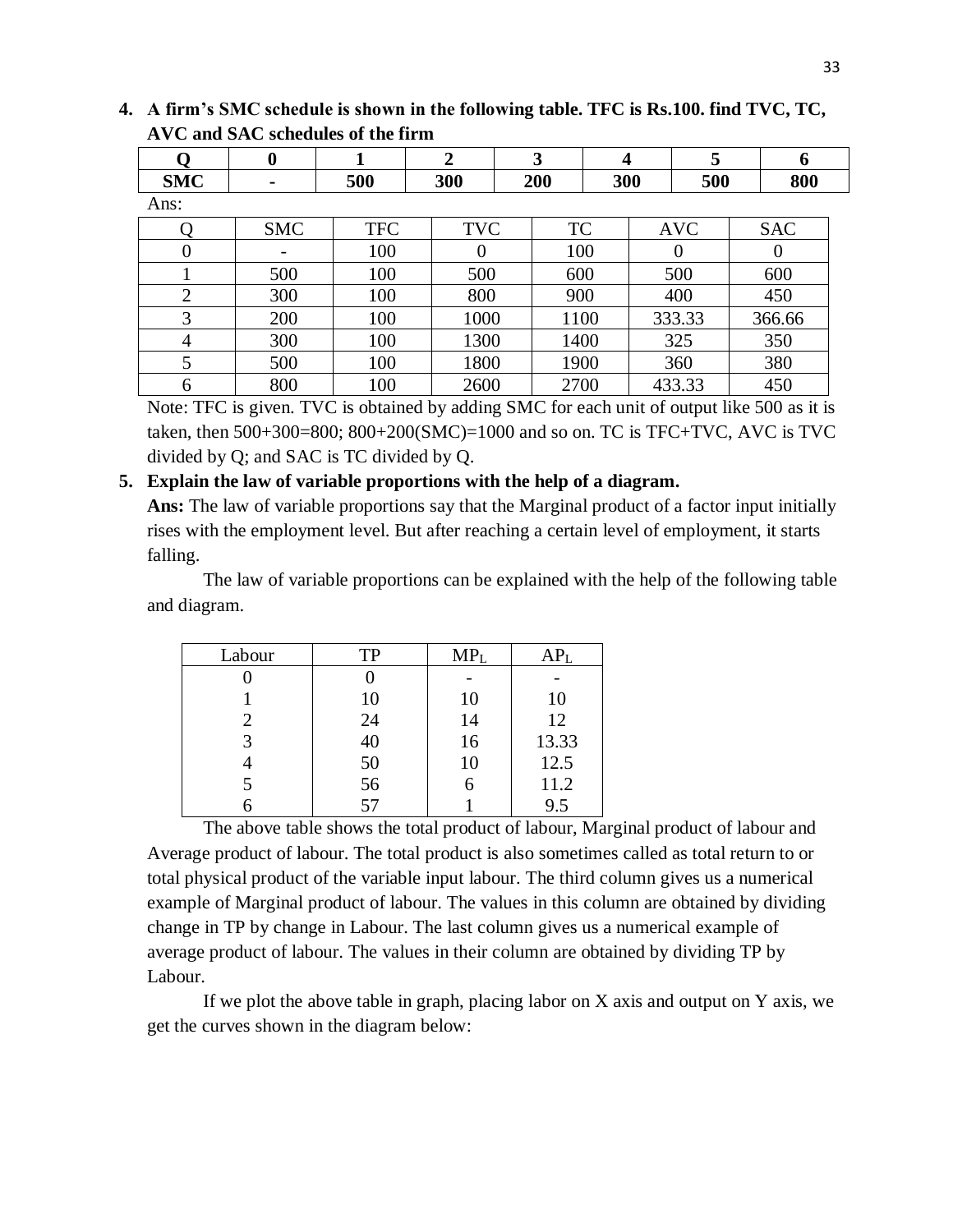

The TP increases as labour input increases. But the rate at which it increases is not constant. An increase in labour from 1 to 2 increases TP by 10 units. An increase in labour from 2 to 3 increases TP by 12 units. The rate at which TP increases is shown by the MP. The MP first increases (till 3 units of labour) and then begins to fall. This tendency of the MP to first increase and then fall is called the law of variable proportions.

The law of variable proportions is also known as law of diminishing marginal product. It occurs because of change in factor proportions. Factor proportions represent the ratio in which the two inputs are combined to produce output. As we hold one factor fixed and keep the other increasing, the factor proportions change. Initially, as we increase the amount of the variable input, the factor proportions become more and more suitable for the production and marginal product increases. But after a certain level of employment, the production process becomes too crowded with the variable input.

In the above diagram, TP is Total Product curve which is increasing in different proportions due the change in labour input. The AP and MP curves are increasing in the beginning and decreasing later. But the change in MP is greater than AP.

#### **VIII Assignment and project oriented questions.**

| Factor 1 | TP | $MP_1$ | AP <sub>1</sub> |
|----------|----|--------|-----------------|
|          |    |        |                 |
|          | LU |        |                 |
|          | 24 |        |                 |
|          | 40 | 10     | 13.33           |
|          |    | ΙU     |                 |
|          |    |        | 11.2            |
|          | -- |        | 9.5             |

#### **1. Find the missing products of the following table.**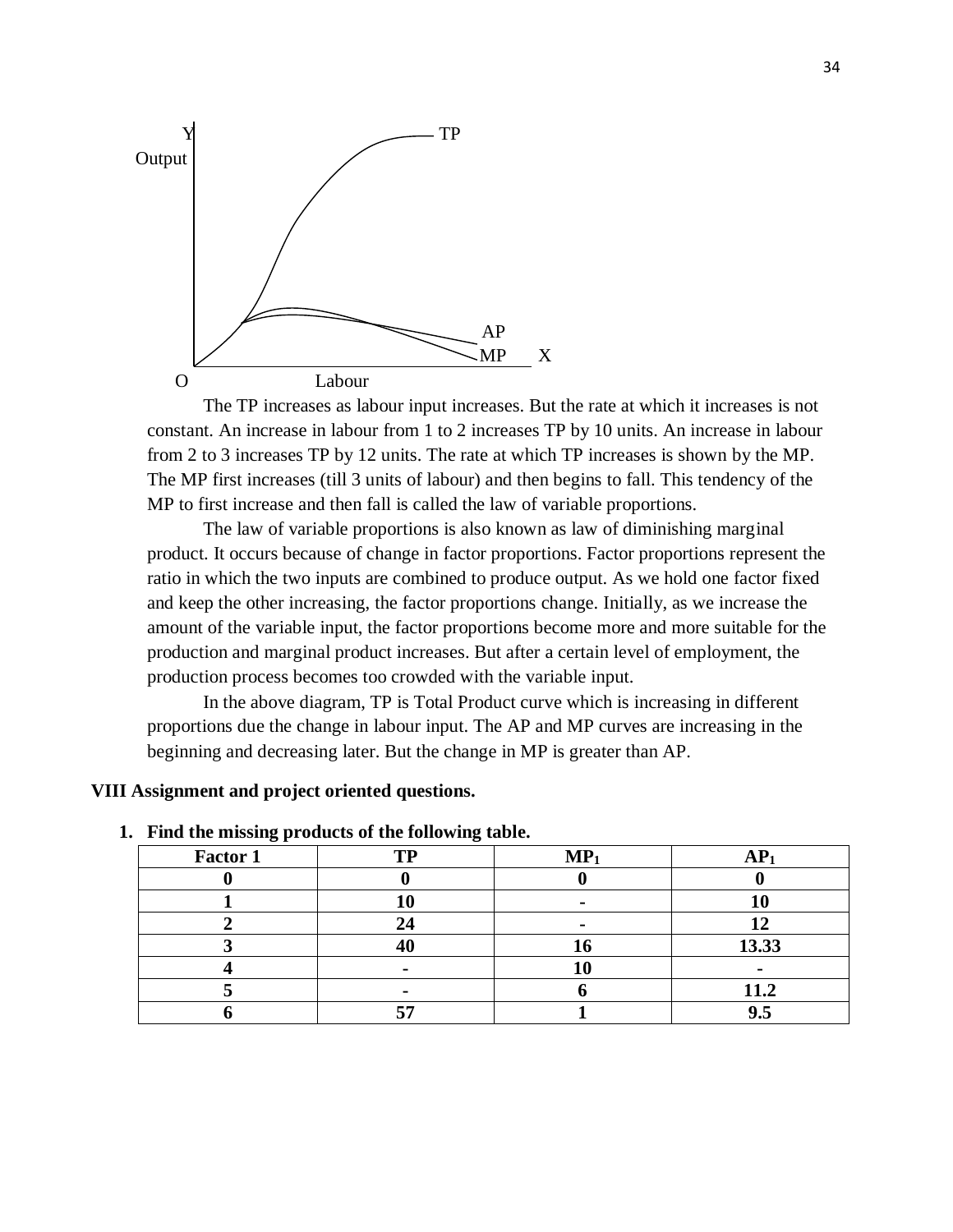Ans:

| Factor 1 | <b>TP</b>    | MP <sub>1</sub> |        |
|----------|--------------|-----------------|--------|
|          |              |                 |        |
|          |              |                 |        |
|          |              |                 |        |
|          |              |                 | 13.33  |
|          | 50           |                 | 12.5   |
|          | $50^{\circ}$ |                 | L L .∠ |
|          |              |                 |        |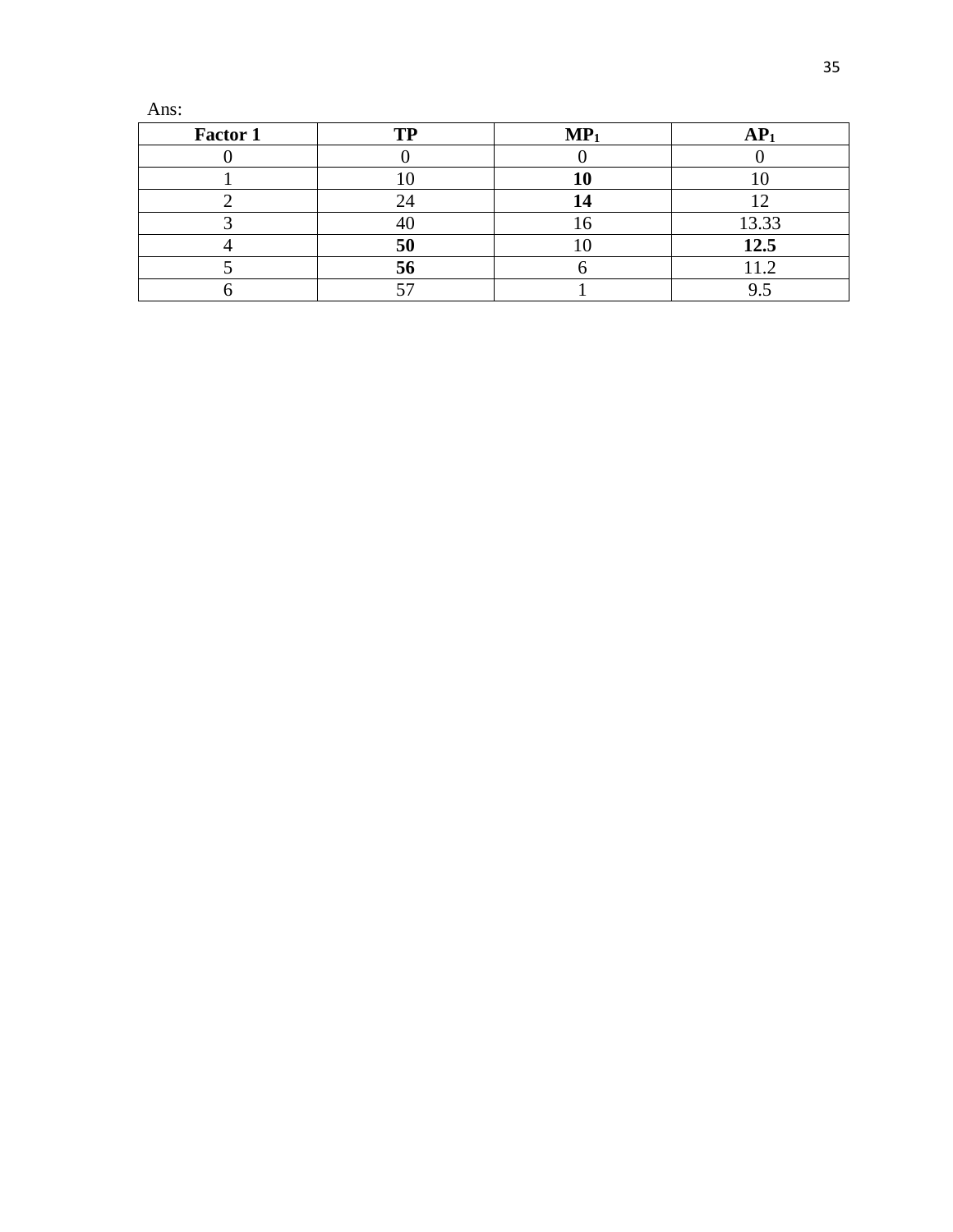## **CHAPTER-4**

# **THE THEORY OF FIRM UNDER PERFECT COMPETITION**

#### **I Choose the correct answer**

- 1. In a perfect competition each firm produces and sells
	- a) Heterogeneous products c) Luxury goods
	- b) Homogeneous products d) Necessary goods

## **Ans: (b) Homogeneous products**

- 2. The increase in total revenue for a unit increase in the output is
	- a) Marginal Revenue c) Total Revenue
	- b) Average Revenue d) Fixed Revenue

# **Ans: (a) Marginal Revenue**

- 3. The firm's profit is denoted by
	- a)  $\sum$  b) $\Delta$  c)  $\Phi$  d) $\pi$

## **Ans: d)π**

4. When the supply curve is vertical, the elasticity of supply is

a) es=1 b) es=1 c) es=0 d) ex= $\infty$ 

## **Ans: c) es=0**

5. The revenue per unit of output of a firm is called as a) TR b) MR c) AR d) None of these.

# **Ans: c) AR**

II Fill in the blanks.

1. Price taking behavior is the single most distinguishing characteristic of ………………market

## **Ans: Perfect competitive market.**

- 2. …………….is a tax that the Government imposes per unit sale of output. **Ans: Unit Tax**
- 3. For a price taking firm Marginal Revenue is equal to…………………… **Ans: Market price**
- 4. The point of minimum AVC where the SMC curve cuts the AVC curves is called as

## **Ans: Shut down point**

5. …………………cost of some activity is the gain forgone from the second best activity. **Ans: Opportunity cost**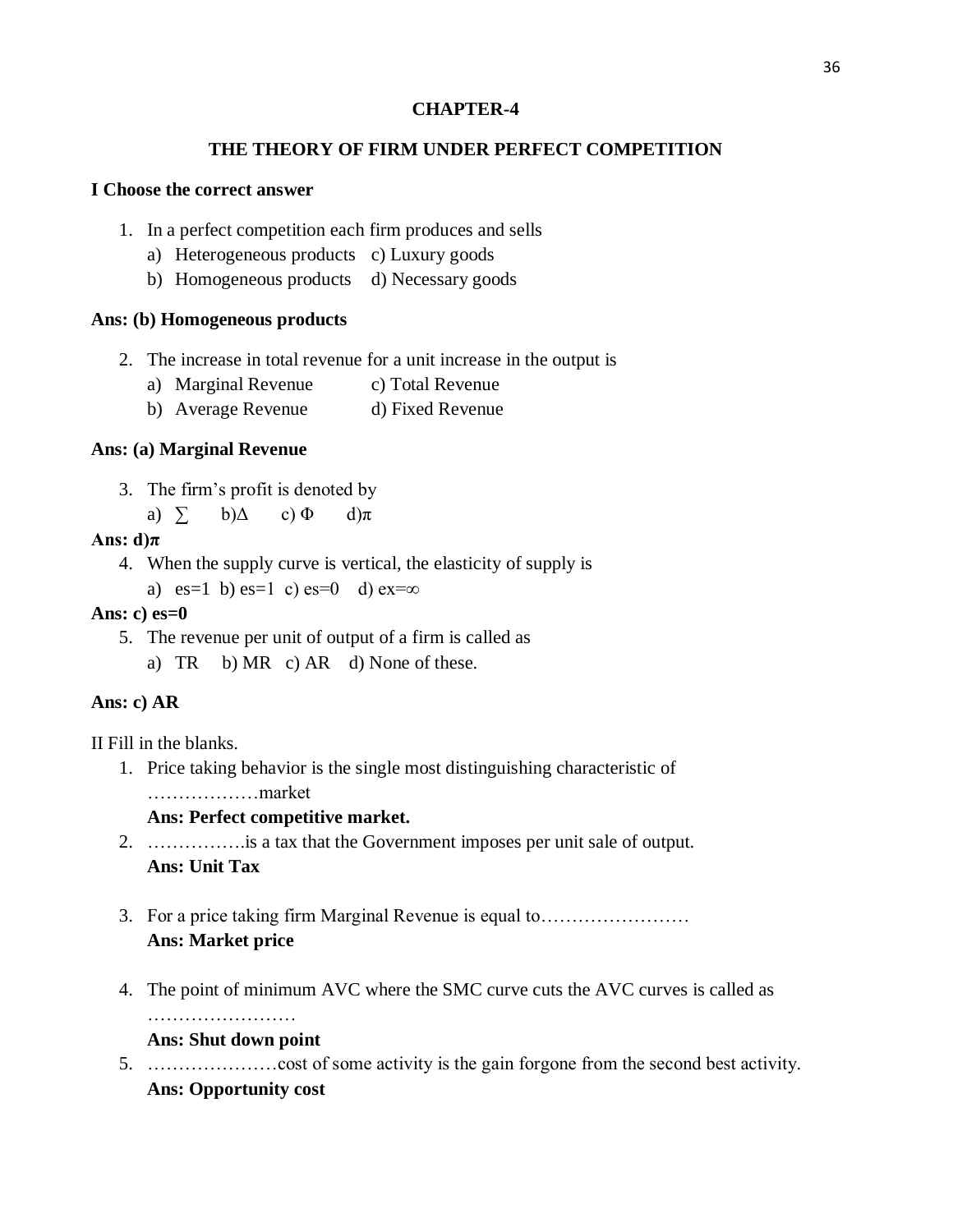# **III Match the following**

| 1. TR $\equiv$         | a) Perfect information |
|------------------------|------------------------|
| 2. $\pi$ =             | b) Zero profit         |
| $3. \quad AR=$         | c) $P X Q$             |
| 4. Normal profit       | $d)$ TR-TC             |
| 5. Perfect competition | e) $TR/O$              |
|                        |                        |

**Ans:**  $1 - (c)$ ;  $2 - (d)$ ;  $3 - (e)$ ;  $4 - (b)$ ;  $5 - (a)$ 

# **IV Answer the following questions in a sentence or a word**

# **1. Define Marginal Revenue.**

Ans: Marginal Revenue of a firm is defined as the increase in total revenue for a unit increase in the firm's output.

It is obtained by dividing the Change in Total Revenue by Change in quantity.

# **2. To which side does a supply curve shift due to the technological progress?**

Ans: The supply curve shifts to the right due to the technological progress.

# **3. Write the formula to calculate Average Revenue.**

Ans: We calculate Average Revenue, by dividing Total revenue by the quantity sold. The following formula used:

 $AR = TR/a$ 

# **4. What is normal profit?**

**Ans:** The minimum level of profit that is needed to keep a firm in the existing business is called as normal profit.

# **5. Give the meaning of super normal profit.**

Ans: Profit that a firm earns over and above the normal profit is called as super normal profit.

# **6. What does market supply curve show?**

Ans: The market supply curve shows the output levels that firms in the market produce in aggregate corresponding to different values of the market price.

# **V Answer the following questions in four sentences**

# **1. Mention the conditions needed for profit by a firm under perfect competition.**

Ans: The following conditions needed for profit by a firm under perfect competition:

- The Price P must be equal to MC
- Marginal cost must be non-decreasing at  $q_0$
- The firm to continue to produce, in the short run, price must be greater than the average variable cost and in the long run, price must be greater than the average cost.
- **2. Give the meaning of shut down point.**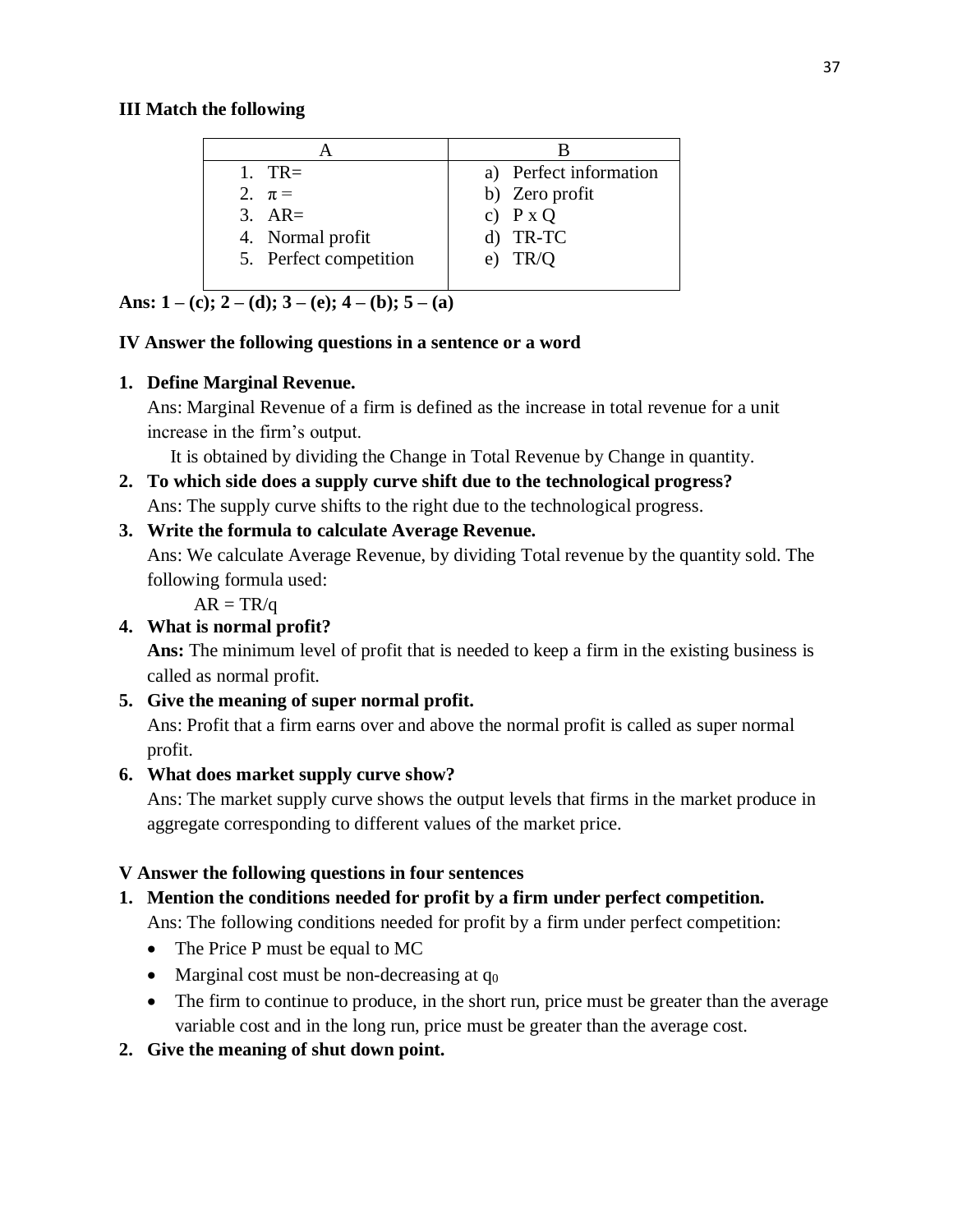Ans: In the short run, the shut down point is that point of minimum Average Variable Cost where Short run Marginal Cost curve cuts the Average Variable Cost curve. In the long run, the shut down point is the minimum of Long Run Average Cost Curve.

# **3. Write the meaning of opportunity cost with an example.**

Ans: Opportunity cost of some activity is the gain foregone from the second best alternative activity.

 For example, you have Rs.10000 which you decide to invest in your family business. What is the opportunity cost of your action? If you do not invest this money, you can either keep it in the house safe which will give you zero return or you can deposit it in either bank A or bank B in which case you get an interest at the rate of 20 percent or 10 percent respectively. So the maximum benefit that you may get from other alternative activities is the interest from the bank A. But this opportunity will no longer be there once you invest the money in your family business. The opportunity cost of investing the money in your family business is therefore the amount of forgone interest from the bank A.

# **4. Mention the two determinants of a firm's supply curve.**

Ans: The two determinants of a firm's supply curve are as follows:

- (a) Technological progress
- (b) Input prices.
- **5. Give the meaning of price elasticity of supply and write its formula.**

# **VI Answer the following questions in 12 sentences**

# **1. Write a short note on profit maximization of a firm under the following conditions**

- a) P=MC
- b) MC must be none decreasing at  $q_0$

Ans:

A firm always wishes to maximize its profit. The firm would like to identify the quantity  $q_{0}$ , the firm's profits are less than at  $q_0$ . For profits to be maximum, the following conditions must hold at q<sub>0</sub>.

**a) The price P must equal MC (P = MC):** Profit is the difference between Total Revenue and Total Cost. Both total revenue and total cost increase as output increases. As long as the change in total revenue is greater than the change in total cost, profits will continue to increase.

The change in total revenue per unit increase in output is the marginal revenue and the change in total cost per unit increase in output is the marginal cost.

Therefore, we can conclude that as long as marginal revenue is greater than marginal cost, profits are increasing and as long as marginal revenue is less than marginal cost, profits will fall. It follows that for profits to be maximum, marginal revenue should be equal to marginal cost.

For the perfectly competitive firm, we have established that the MR=P. So the firm's profit maximizing output becomes the level of output at which P=MC.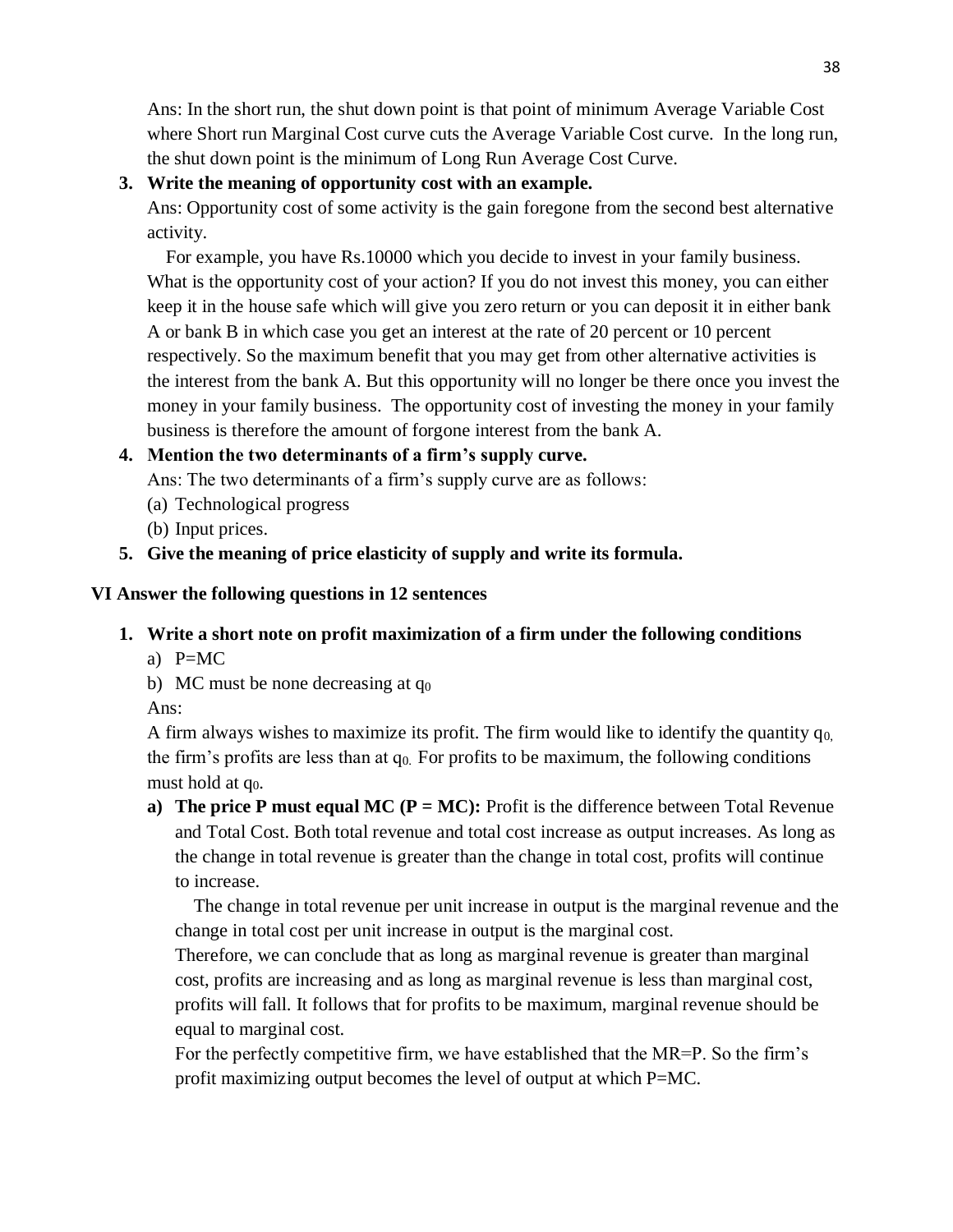**b) Marginal cost must be non-decreasing at q0:** It means that the marginal cost curve cannot slope downwards at the profit maximizing output level. This can be explained with the help of diagram:



In the above diagram, at output levels **q1** and **q4** the market price is equal to the marginal cost. However, at the output level **q1** the marginal cost curve is downward sloping. The **q1** is not profit maximizing output level.

If we observe all output levels left to the **q1** the market price is lower than the marginal cost. But the firm's profit at an output level slightly smaller than **q<sup>1</sup>** exceeds that corresponding to the output level **q1.** Therefore, **q1** cannot be a profit maximizing output level.

## **2. Explain the determinants of a firm's supply curve.**

 **Ans:** A firm's marginal cost curve is a part of its marginal cost curve. Any factor that affects a firm's marginal cost curve is a determinant of its supply curve. Following are the two factors determining a firm's supply curve:

- **a) Technological Progress:** The organizational innovation by the firm leads to more production of output. That means, to produce a given level of output, the organizational innovation allows the firm to use fewer units of inputs. It is expected that this will lower the firm's marginal cost at any level of output, i.e., there is a rightward shift of the MC curve. As the firm's supply curve is essentially a segment of the MC curve, technological progress shifts the supply curve of the firm to the right. At any given market price, the firm now supplies more quantity of output.
- **b) Input prices:** A change in the prices of factors of production (inputs) also influences a firm's supply curve. If the price of input (eg. wage) increases, the cost of production also increases. The consequent increase in the firm's average cost at any level of output is usually accompanied by an increase in the firm's marginal cost at any level of output which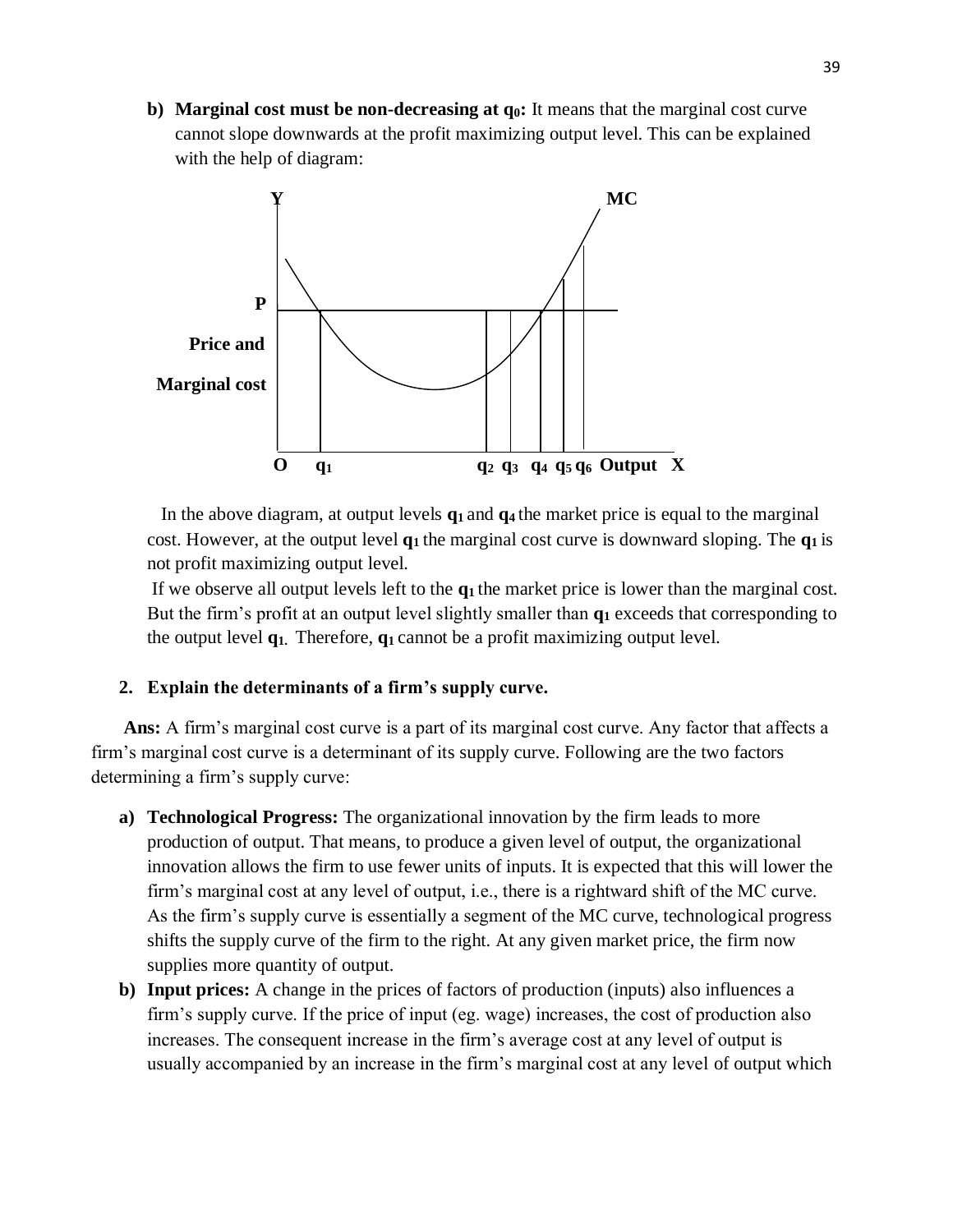leads to upward shift of the MC curve. That means, the firm's supply curve shifts to the left and the firm produces less quantity of output.

# **3. Explain the features of perfect competition.**

Ans: Perfect competition is a market where there will be existence of large number of buyers and sellers dealing with homogenous products. It is a market with highest level competition. i) **Large number of sellers and sellers:** The first condition which a perfectly competitive market must satisfy is concerned with the sellers' side of the market. The market must have such a large number of sellers that no one seller is able to dominate in the market. No single firm can influence the price of the commodity. The sellers will be the firms producing the product for sale in the market. These firms must be all relatively small as compared to the market as a whole. Their individual outputs should be just a fraction of the total output in the market.

There must be such a large number of buyers that no one buyer is able to influence the market price in any way. Each buyer should purchase just a fraction of the market supplies. Further the buyers should have any kind of union or association so that they compete for the market demand on an individual basis.

**ii) Homogeneous products**: Another prerequisite of perfect competition is that all the firms or sellers must sell completely identical or homogeneous goods. Their products must be considered to be identical by all the buyers in the market. There should not be any differentiation of products by sellers by way of quality, colour, design, packing or other selling conditions of the product.

**iii) Free Entry and Free exit for firms**: Under perfect competition, there is absolutely no restriction on entry of new firms in the industry or the exit of the firms from the industry which want to leave. This condition must be satisfied especially for long period equilibrium of the industry.

If these four conditions are satisfied, the market is said to be purely competitive. In other words, a market characterized by the presence of these four features is called purely competitive. For a market to be perfect, some conditions of perfection of the market must also be fulfilled.

**iv) Price Taker:** The single distinguishing character of perfect competition is the price taking behaviour of the firms. A price taking firm believes that if it sets a price above the market price, it will be unable to sell any quantity of the good that it produces. On the other hand, if the firm set the price less than or equal to the market price, the firm can sell as many units of the good as it wants sell. The firms in the perfect competitive market are price takers. That means, the producers will continue to sell their goods and services in the price existing in the market. Firms have no control over the price of the product.

**v) Information is perfect:** Price taking is often thought to be a reasonable assumption when the market has many firms and buyers have perfect information about the price prevailing in the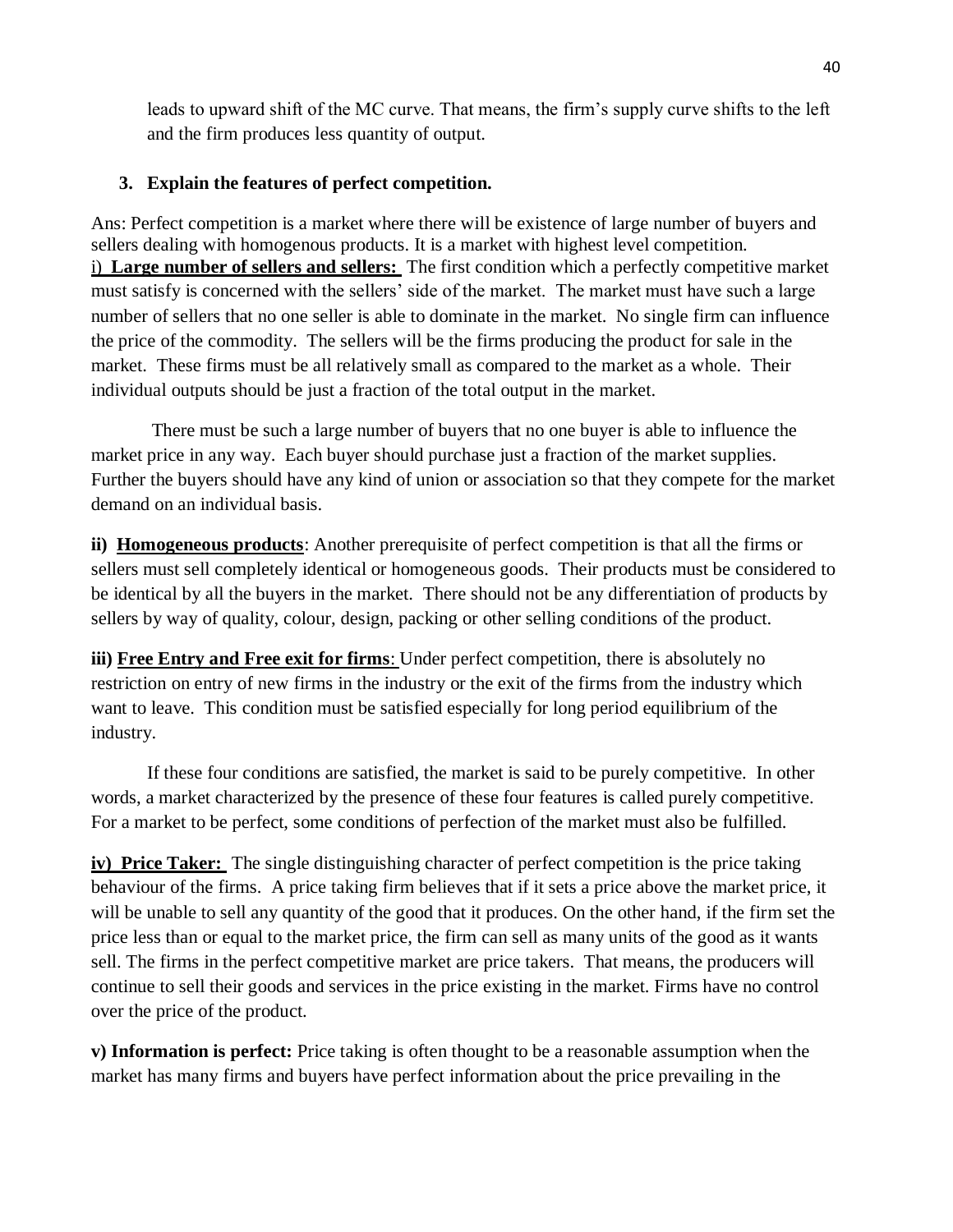market. Since all firms produce the same good and all buyes are aware of the market price, the firm in question loses all its buyers if it rises price.

**4. Explain the Average Revenue or price line of a firm under perfect competition with the help of a diagram.**

**Ans: Average Revenue**: It refers to the revenue per unit of output sold. It is obtained by dividing the total revenue by the number of units of output sold. The average revenue is defined as total revenue per unit of output.

So,  $AR = TR/O = p x q = p$ q

where, AR is Average Revenue, TR is Total Revenue and Q is quantities sold. That means, for a price taking firm, average revenue equals the market price.

Under perfect competition, the AR will be equal to the market price. This is because, in perfect competitive market, the seller sells his product at the same price which is prevailing in the market. If the seller sells at low price, he incurs losses or if he increases the price, he loses customers. This can be represented in diagram:



In the above diagram, the average revenue for different values of firm's output is shown in Y and X axis respectively. Since the market price is fixed at P, we obtain a horizontal straight line that cuts the Y axis at a height equal to P. This horizontal straight line is called the price line. It is also firm's AR curve under Perfect competition. The AR curve of a firm is also the demand curve of the customers, because the price paid by the consumer for each unit is the average revenue from the seller's point of view.

#### **VII Answer the following questions in 20 sentences.**

#### **1. Explain the short run supply curve of a firm with the help of a diagram.**

Ans: Supply of a firm refers to the quantity that it chooses to sell at a given price, given technology and given prices of factors of production. Supply curve of a firm shows the levels of output that the firm chooses to produce corresponding to different values of the market price by keeping technology and prices of factors of production constant.

## **Short Run Supply Curve of a Firm:**

Let us derive a firm's short run supply curve. The derivation of supply curve can be split into two parts viz., firm's profit maximizing output level when the market price is greater than or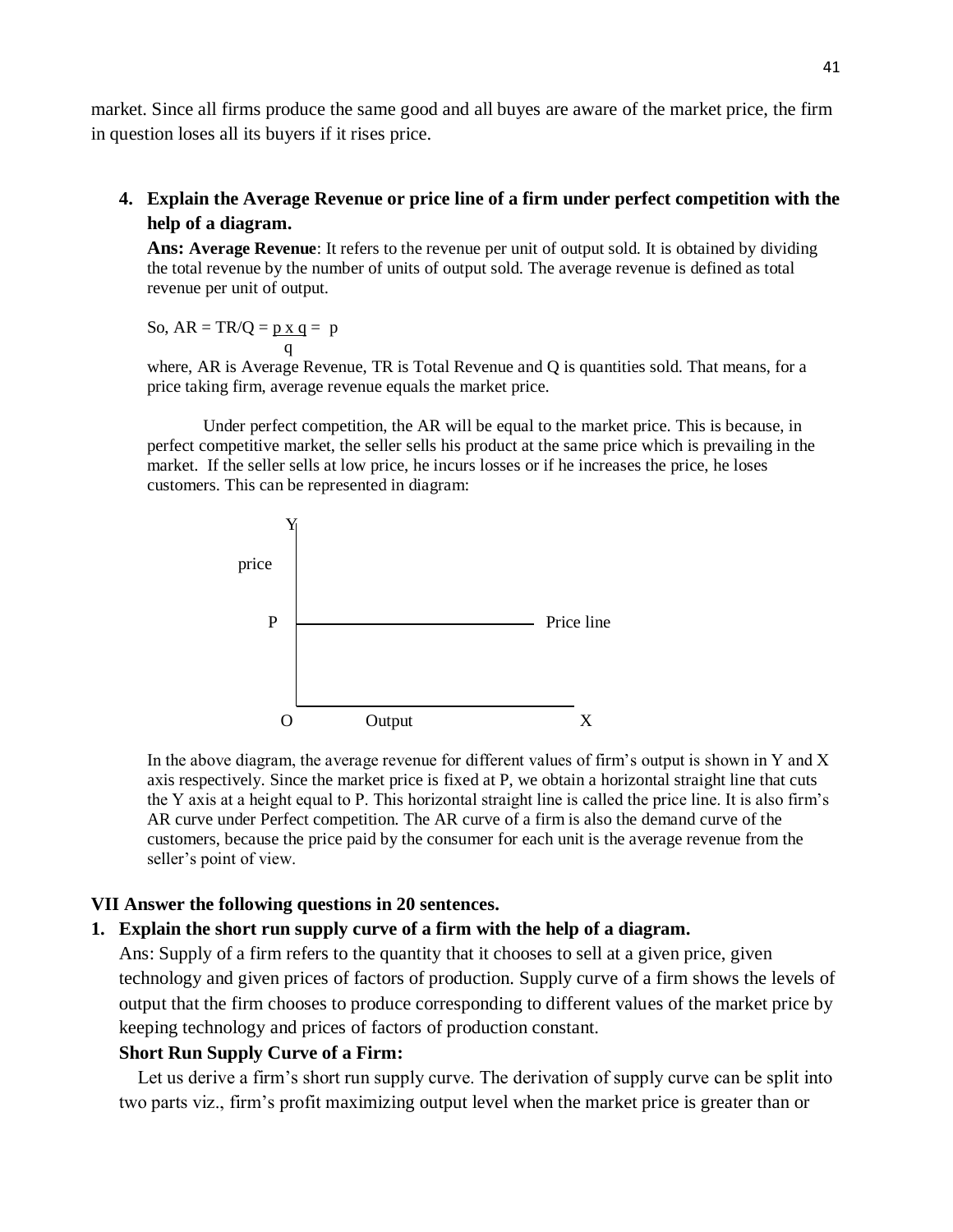equal to minimum Average Variable Cost and the firm's profit maximizing output level when the market price is less than the minimum Average Variable Cost.

**Case 1: Price or Average Revenue greater than or equal to the minimum AVC:**

This can be explained with the help of the following diagram



If the market price is  $P_1$ , which exceeds the minimum of AVC, the firm starts out by equating  $P_1$ with SMC on the rising part of the SMC curve which leads to the output level  $q_1$ . But the AVC at  $q_1$  does not exceed the market price  $P_1$ . Thus, when the market price is  $P_1$ , the firm's output level in the short run is equal to q1.

**Case -2: Price is less than minimum AVC:** If the market price is  $P_2$  which is less than the minimum AVC, at all positive output levels, AVC exceeds  $P_2$ . In other words, it cannot be the case that the firm supplies a positive output. So, if the market price is  $P_2$ , the firm produces zero output.

Combining both the cases, we can conclude that a firm's short run supply curve is the rising part of the Short Run Marginal curve from and above the minimum Average Variable Cost together with zero output for all prices strictly less than the minimum AVC. This can be represented in the following diagram:

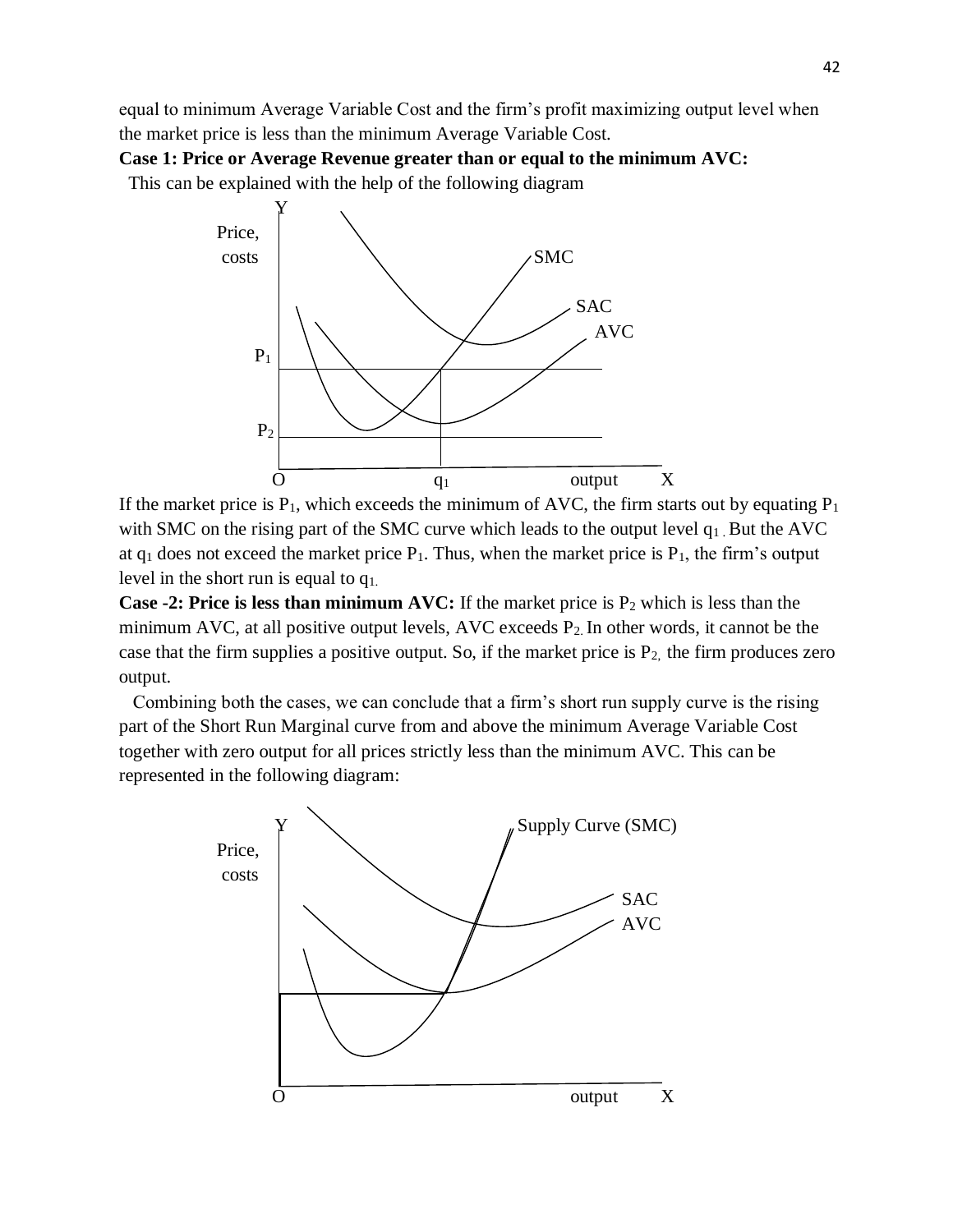In the above diagram, the short run supply curve of a firm, which is based on its short run marginal cost curve and average variable cost is represented by the curve which rises from the minimum point of AVC curve. The bold line represents the short run supply curve.

## **2. Explain market supply curve with the help of a diagram.**

Ans: The market supply curve shows the output levels that firms in the market produce in aggregate corresponding to different values of the market price.

 For example, there are firm 1, firm 2, firm3 in the market. Suppose the price is fixed at p. Then the output produced by these firms in aggregate will be supply of firm  $1 +$  supply of firm  $2 +$ supply of firm 3. So, the market supply at price p is the summation of the supplies of individual firms at that price.

 The supply curve geometrically with two firms in the market i.e., firm 1 and firm 2 is given below. The two firms have different cost structures. Firm 1 will not produce anything if the market price is less than  $P_1$  while firm 2 will not produce anything if the market price is less than  $P_2$ . This can be represented in the diagram:



In the above diagram, output is measured in  $X$  axis and Price is measured in  $Y$  axis. The diagram (a) is the supply curve of firm  $1 (S_1)$ , diagram (b) is the supply curve of firm  $2 (S_2)$  and the diagram (c) is the market supply curve  $(S_m)$ . When the market price is below  $P_1$ , both the firms do not produce the goods. Hence the market supply will be zero. If the market price is greater than or equal to  $P_1$ , but less than  $P_2$ , only firm 1 will produce the goods. In this range, the market supply curve coincides with the supply curve of firm 1. If the market price is greater than or equal  $P_2$ , both firms will have positive output levels. If the price is  $P_3$ , the firm 1 will supply  $q_1$  units of output and firm 2 supplies  $q_2$  units of output. So, the market supply at price  $P_3$ is  $q_m$ , where  $q_m = q_1 + q_2$ . The market supply curve  $S_m$  is obtained by taking a horizontal summation of the supply curves of the two firms in the market  $S_1$  and  $S_2$ .

## **3. Explain the long run supply curve of a firm with the help of a diagram**

Ans: To derive the long supply curve of a firm we split the derivation into two parts. First we determine the firm's profit-maximising output level when the market price is greater than or equal to the minimum Long run Average Cost.

**Case 1: Price greater than or equal to minimum of LRAC:**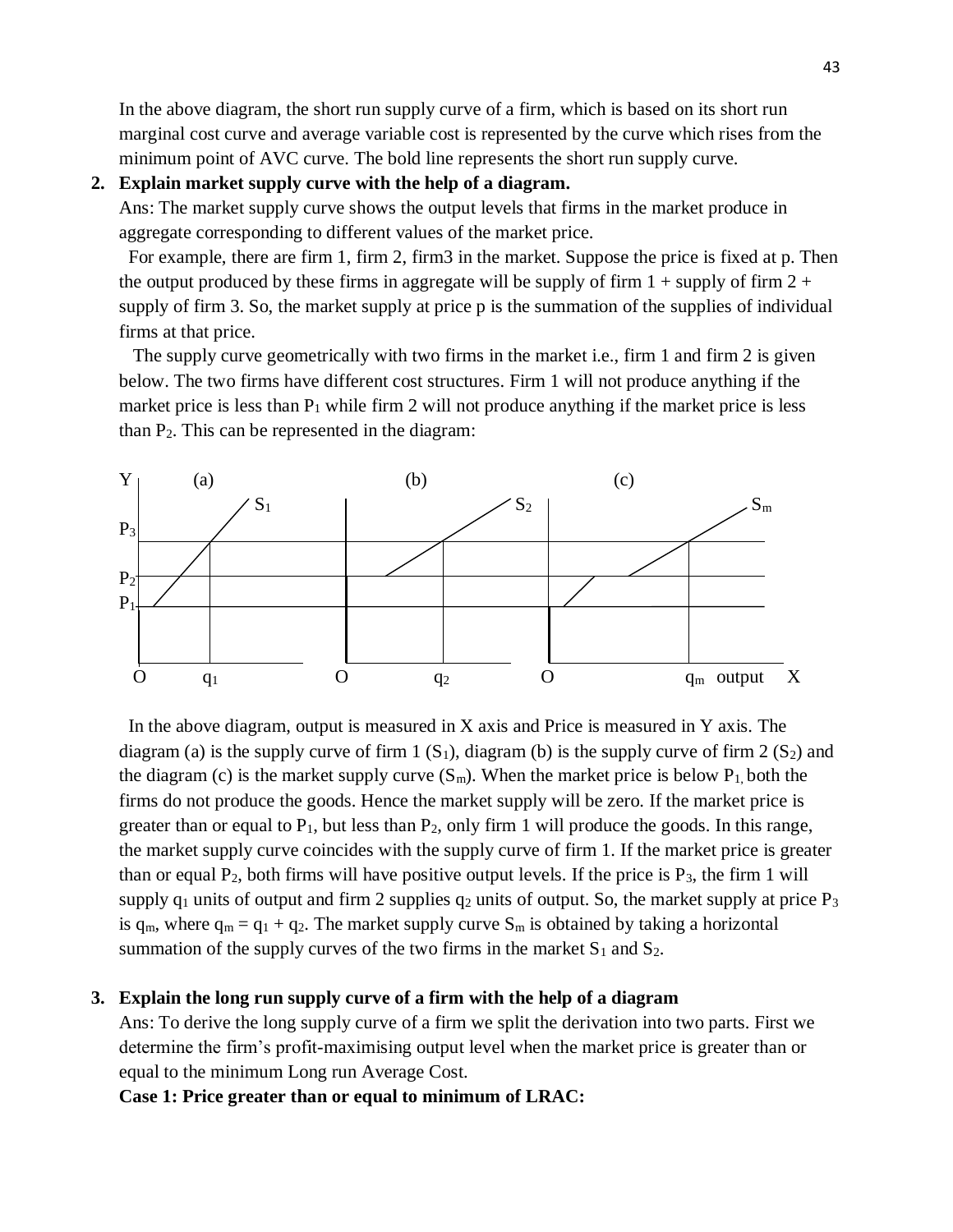

In the above diagram, if the market price is  $p_1$ , which exceeds the minimum LRAC, with LRMC rising,  $q_1$  output is produced. LRAC at  $q_1$  does not exceed the market price  $p_1$ . Hence, when the market price is  $p_1$ , the firm's supply, in the long run become an output equal to  $q_1$ .

**Case 2: Price less than the minimum LRAC:** If the market price is P2, which is less than the minimum LRAC the firm will not produce. Here the firm will not produce positive output. The market price P2 must be greater than or equal to the LRAC at the level of output. So, in the above diagram, LRAC exceeds P2.

By combining both the cases, we conclude that a firm's long run supply curve is the rising part of the LRMC curve from and above the minimum LRAC together with zero output for all the prices less than the minimum of LRAC. The following diagram shows the long run supply curve of the firm.

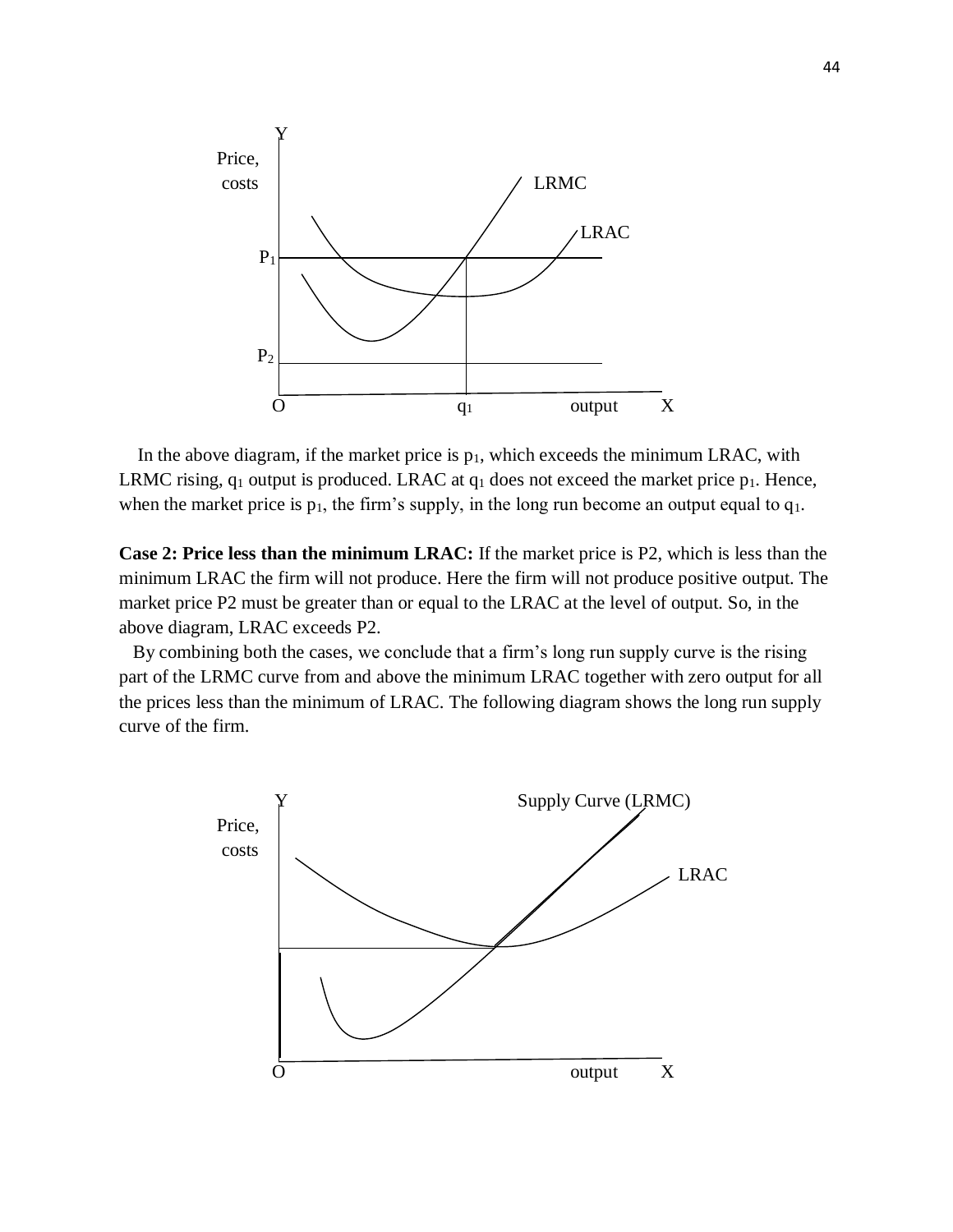In the above diagram, the long run supply curve of a firm, which is based on its long run marginal cost curve and long run average cost curve is represented by the bold line.

# **VIII Assignment and project oriented questions.**

**1. Compute the total revenue, marginal revenue and average revenue schedules from the following table when market price of each unit of goods is Rs.10.**

| Quantity | <b>TR</b> | <b>MR</b> | <b>AR</b> |
|----------|-----------|-----------|-----------|
| sold     |           |           |           |
|          |           |           |           |
|          |           |           |           |
| 2        |           |           |           |
| 3        |           |           |           |
|          |           |           |           |
| 5        |           |           |           |
|          |           |           |           |

Ans: Hint: For TR Multiply Price and Quantity (PxQ);  $MR = TR<sub>n-1</sub>$  and  $AR = TR/O$ 

| Quantity       | <b>TR</b> | <b>MR</b> | <b>AR</b> |
|----------------|-----------|-----------|-----------|
| sold           |           |           |           |
| 0              | 0         |           |           |
|                | 10        | 10        | 10        |
| $\overline{2}$ | 20        | 10        | 10        |
| 3              | 30        | 10        | 10        |
|                | 40        | 10        | 10        |
| 5              | 50        | 10        | 10        |
|                | 60        | 10        | 10        |

\*\*\*\*\*\*\*\*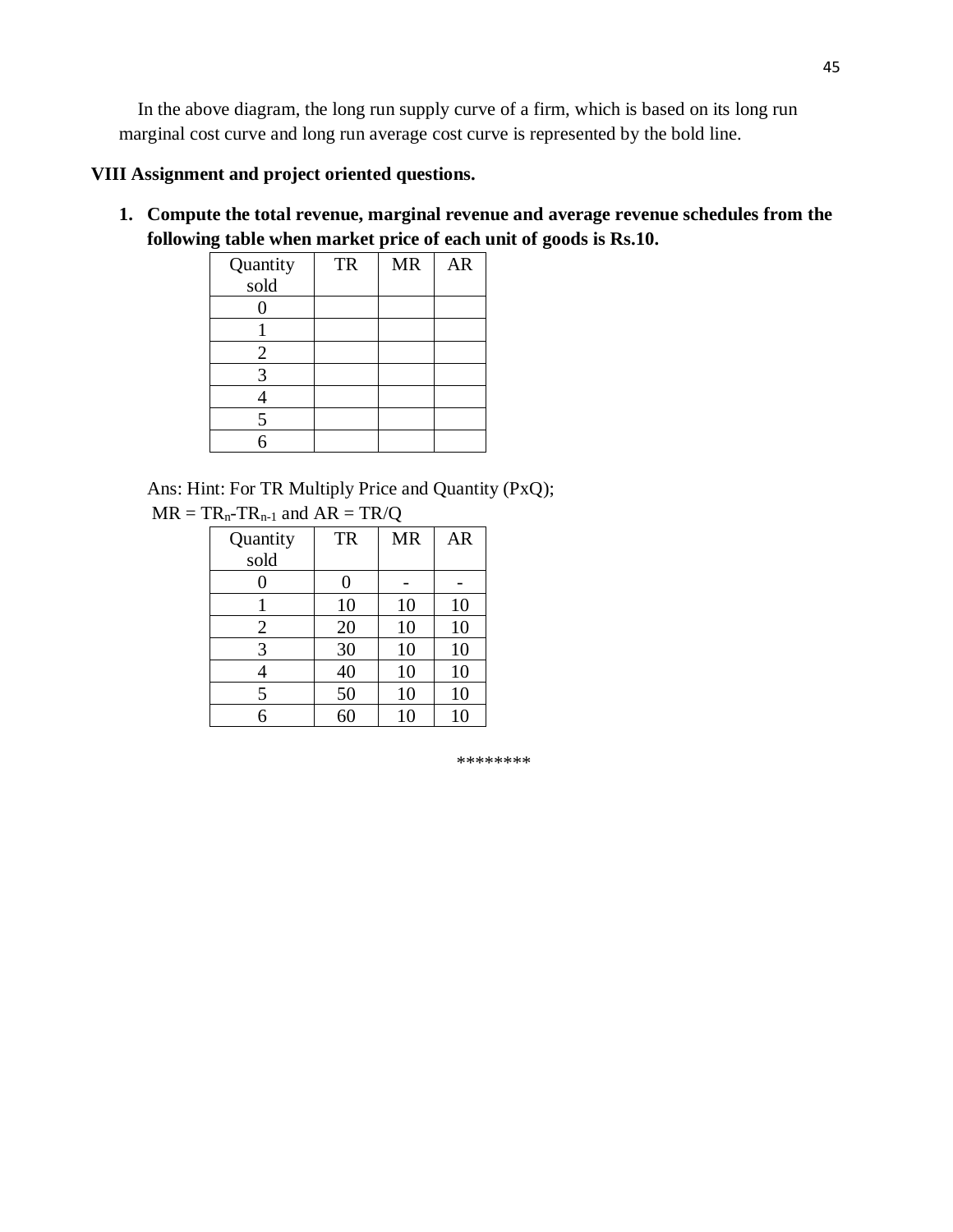# **CHAPTER 5**

# **MARKET EQUILIBRIUM**

## I Choose the correct answer

- 1. In perfect competition buyers and sellers are
	- a) Price makers c) Price analysts
	- b) Price takers d) None of the above

# **Ans: (b) Price takers.**

- 2. A situation where the plans of all consumers and firm in the market match.
	- a) Inequilibrium situation c) Maximisation situation
	- b) Equilibrium situation d) Partial Equilibrium situation

# **(b) Equilibrium situation**

- 3. As a result of increase in the number of firms there is an increase in supply, then supply curve
	- a) Shifts towards left c) Shifts towards both sides
	- b) Shifts towards right d) None of the above

# **Ans: (b) Shifts towards right**

- 4. The firms earn super normal profit as long as the price is greater than the minimum of
	- a) Marginal cost c) Average cost
	- b) Total cost d) Fixed cost

# **Ans: c) Average cost**

- 5. The government imposing upper limit on the price of goods and services is called
	- a) Price ceiling c) Price floor
	- b) Selling price d) None of the above

# Ans: **(a) Price ceiling**

- 6. The government imposed lower limit on the price of goods and service is called
	- a) Goods floor c) Price floor
	- b) Service floor d) None of the above

# **Ans: c) Price floor**

# **II Fill in the blanks**

1. In a perfectly competitive market, equilibrium occurs when market demand

…………market supply

# **Ans: Equals**

2. If the supply curve shifts rightward and demand curve shifts leftward equilibrium price will be………………..

# **Ans: Decreasing**

3. ……………is determined at the point where the demand for labour and supply of labour curves intersect.

# **Ans: Wage**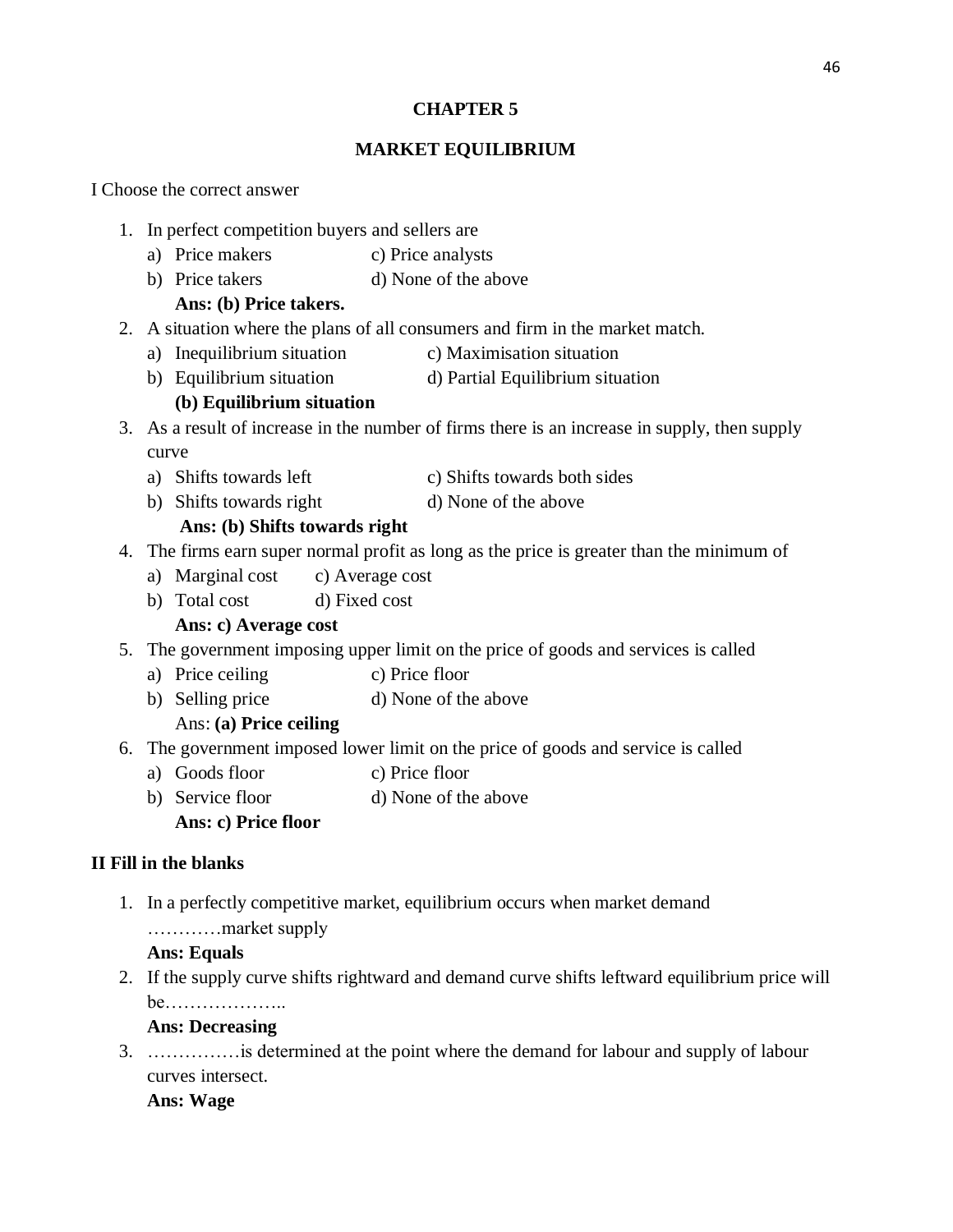4. In labour market……………….are the suppliers of labour.

# **Ans: Households**

5. Due to rightward shifts in both demand and supply curves the equilibrium price remains…………..

Ans: Unchanged (constant or same).

6. It is assumed that, in a perfectly competitive market an ……………………is at play. **Ans: Invisible hand**

# III Match the following

| 1. Adam smith                 | a) Attraction of new firms |
|-------------------------------|----------------------------|
| 2. Price ceiling              | b) Operation of invisible  |
| 3. Market equilibrium         | hand                       |
| 4. Possibility of supernormal | c) Lower limit on price    |
| profit                        | d) Upper limit on price    |
| 5. Price floor                | e                          |

**Ans: 1 – (b); 2 – (d); 3 – (e); 4 – (a); 5 – (c);** 

# **IV Answer the following questions**

# **1. Define market equilibrium.**

Ans: A market equilibrium is a situation where the plans of all consumers and firms in the market match and the market clears. Here Quantity demanded is equal to Quantity supplied. It is a zero excess demand and zero excess supply situation.

# **2. What is equilibrium price?**

Ans: The price at which equilibrium is reached is called equilibrium price.

# **3. When do we say that there is an excess demand in the market?**

Ans: The excess demand exists in the market when the market demand exceeds the market supply.

# **4. What is price ceiling?**

Ans: The Government imposed upper limit on the price of a good or service is called price ceiling. Example, price ceiling on necessary items like selected medicines, kerosene, wheat etc.

# **5. What is price floor?**

Ans: The Government imposed lower limit on the price that may be charged for a particular good or service is called price floor. Example agricultural price support programmes and minimum wage legislation.

# **6. Through which legislation, the government ensures that the wage rate of the labourers does not fall below a particular level?**

Ans: Minimum Wage Legislation (Minimum Wages Act)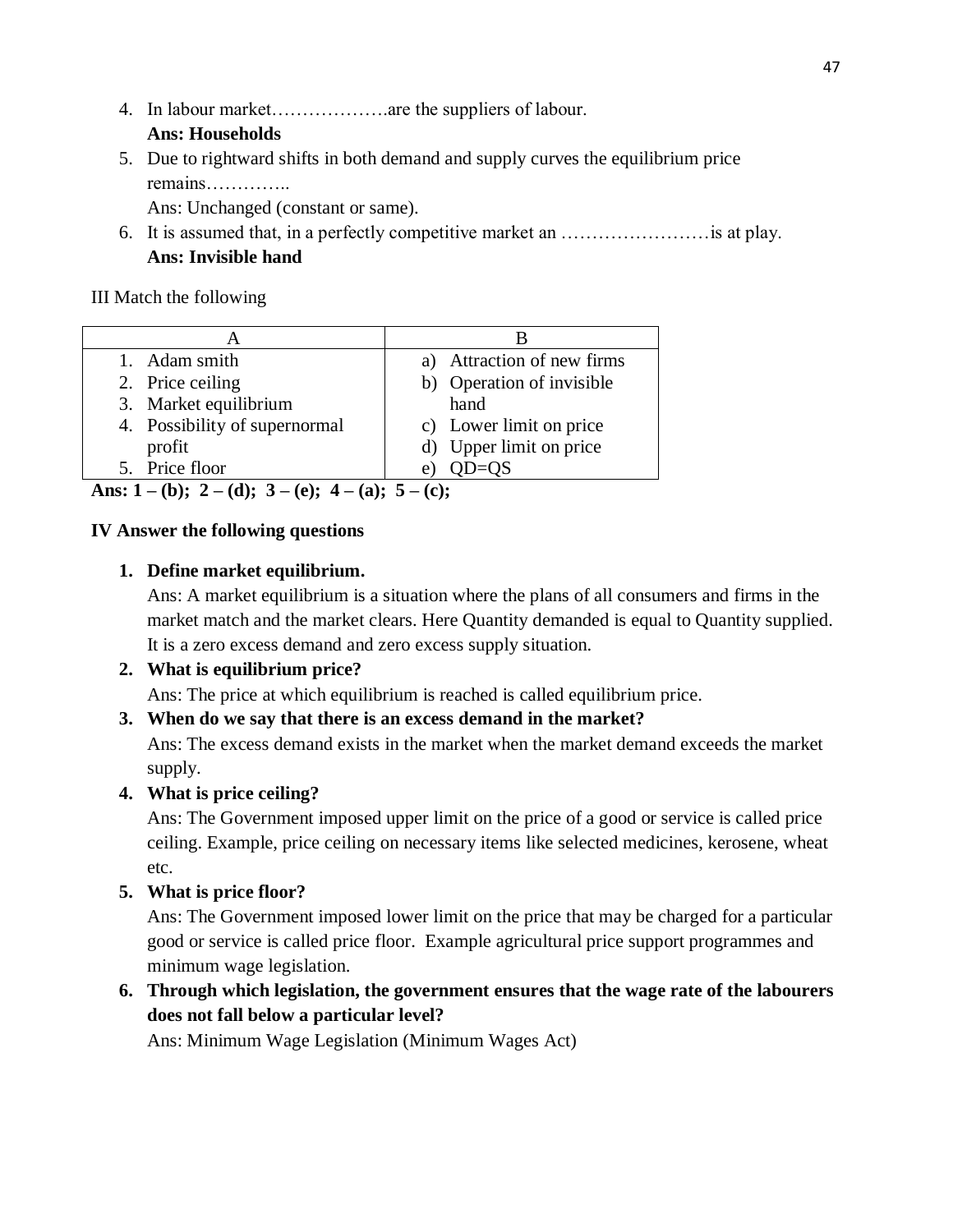## **V Answer the following questions in 4 sentences**

## **1. Define equilibrium price and quantity.**

Ans: Equilibrium price is the price at which equilibrium is reached in the market.

The equilibrium quantity is defined as the quantity which is bought and sold at equilibrium price.

Therefore price and quantity will be at equilibrium when

$$
Q^d(p^*) = q^s(p^*)
$$

 $p^*$  denotes the equilibrium price and  $Q^d(p^*)$  and  $q^s(p^*)$  denote the market dmenad and market supply respectively.

# **2. Write any two possible ways in which simultaneous shift of both demand and supply curve.**

Ans: The simultaneous shifts can happen in four possible ways:

- a) Both supply and demand curves shift rightwards.
- b) Both supply and demand curves shift leftwards.
- c) Supply curve shifts leftward and demand curve shifts rightward
- d) Supply curve shifts rightward and demand curve shifts leftward.

# **3. What is marginal revenue product labour (MRPL)?**

Ans: The extra output produced by one more unit of labour is its marginal product and by selling each extra unit of output, the additional learning of the firm is the marginal revenue she gets from that unit.

Therefore, for each extra unit of labour, she gets an additional benefit equal to marginal revenue times marginal product is called as Marginal Revenue Product of Labour (MRPL).

# $MRP_{L} = MR \times MP_{L}$

MR - Marginal Revenue; MPL- Marginal productivity of Labour.

# **4. Distinguish between excess demand and excess supply.**

| <b>Excess Demand</b>                     | <b>Excess Supply</b>                                  |
|------------------------------------------|-------------------------------------------------------|
| It is situation where market demand      | It is a situation where the market supply             |
| exceeds the market supply.               | exceeds the market demand.                            |
| Here the price of the product increases. | Here the price of the product decreases.<br>$\bullet$ |
| Od > Os                                  | $Os > Od$ .                                           |

# **5. How wage is determined in the labour market?**

Ans: The wage rate is determined at the point where the labour demand and supply curves intersect. This is shown in the following diagram: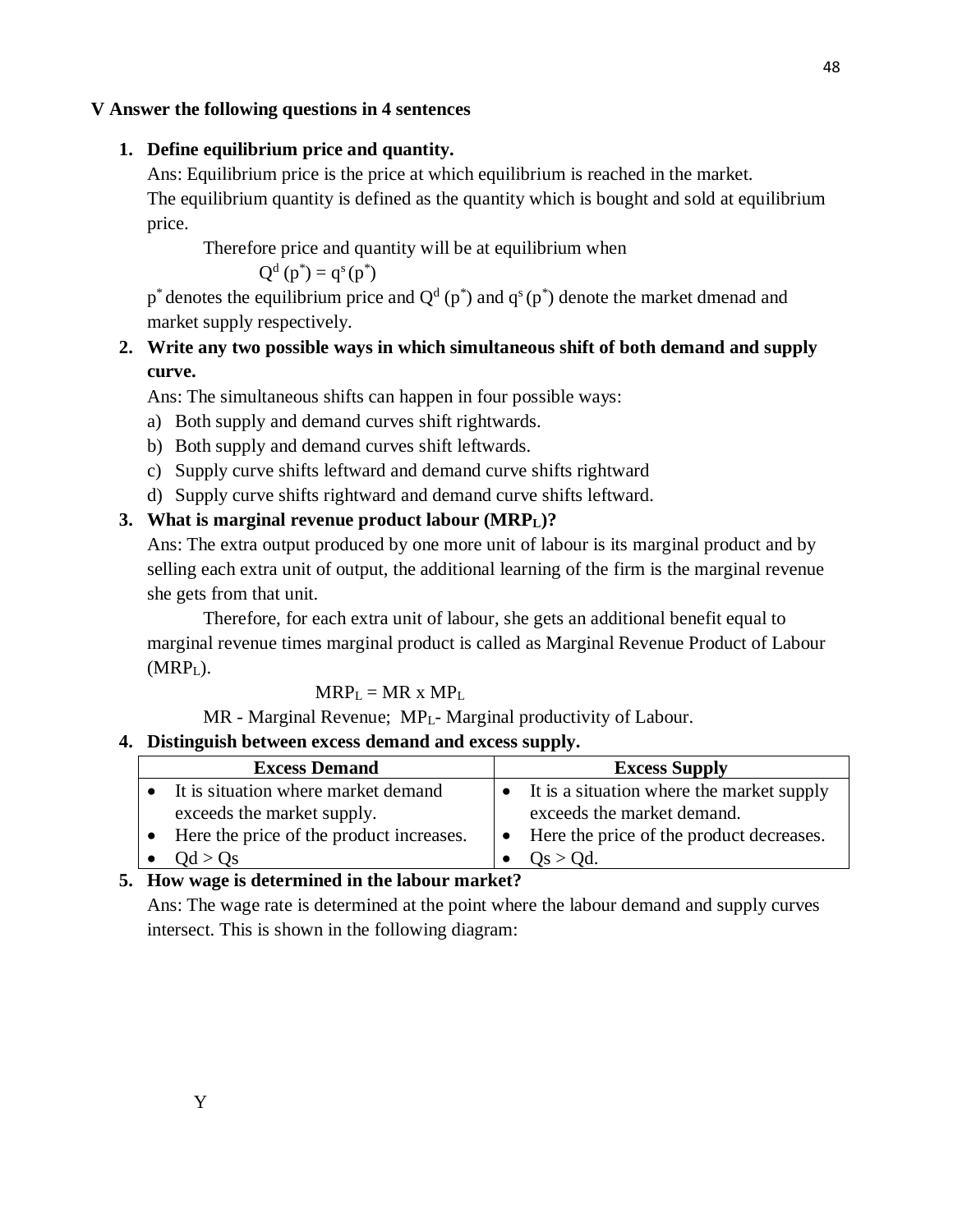

In the above diagram, hours of labour is measured in X axis and Wage is measured in Y axis.  $S_L$  is labour supply curve and  $D_L$  Labour demand curve. With an upward sloping supply curve and downward sloping demand curve, the equilibrium wage rate is determined at the point where these two curves intersect (point E). That means, the wage rate is determined at that point where the labour that the households wish to supply is equal to the labour that the firms wish to hire.

#### **VI Answer the following questions in 12 sentences.**

**1. What is the implication of free entry and exit of firm on market equilibrium? Briefly explain.**

Ans: In perfect competitive market, it is assumed that there will be free entry and exit of firms. This assumption implies that in equilibrium, no firm earns super normal profit or incurs loss by remaining in production. Here, the equilibrium price will be equal to the minimum average cost of the firms.

Let us discuss in detail why there will be no super normal profit or no loss to the firms.

Suppose, at the prevailing market price, each firm is earning super normal profit. The possibility of earning supernormal profit will attract some new firms. As new firms enter the market supply curve shifts rightward. However, demand remains same. This causes market price to fall. As prices decrease, super normal profits will eventually extinct. At this point, with all firms in the market earning normal profit.

Similarly, if the firms are incurring loss (less than normal profit) at the prevailing price, some firms will exit. This will lead to an increase in price. Then the profits of each firm will increase to the level of normal profit. At this point, no firm will want to leave since they will be earning normal profit.

Therefore, with free entry and exit, each firm will always earn normal profit at the prevailing market price.

**2. Write a table to show the impact of simultaneous shifts on equilibrium.** Ans: The following table shows the impact of simultaneous shifts on equilibrium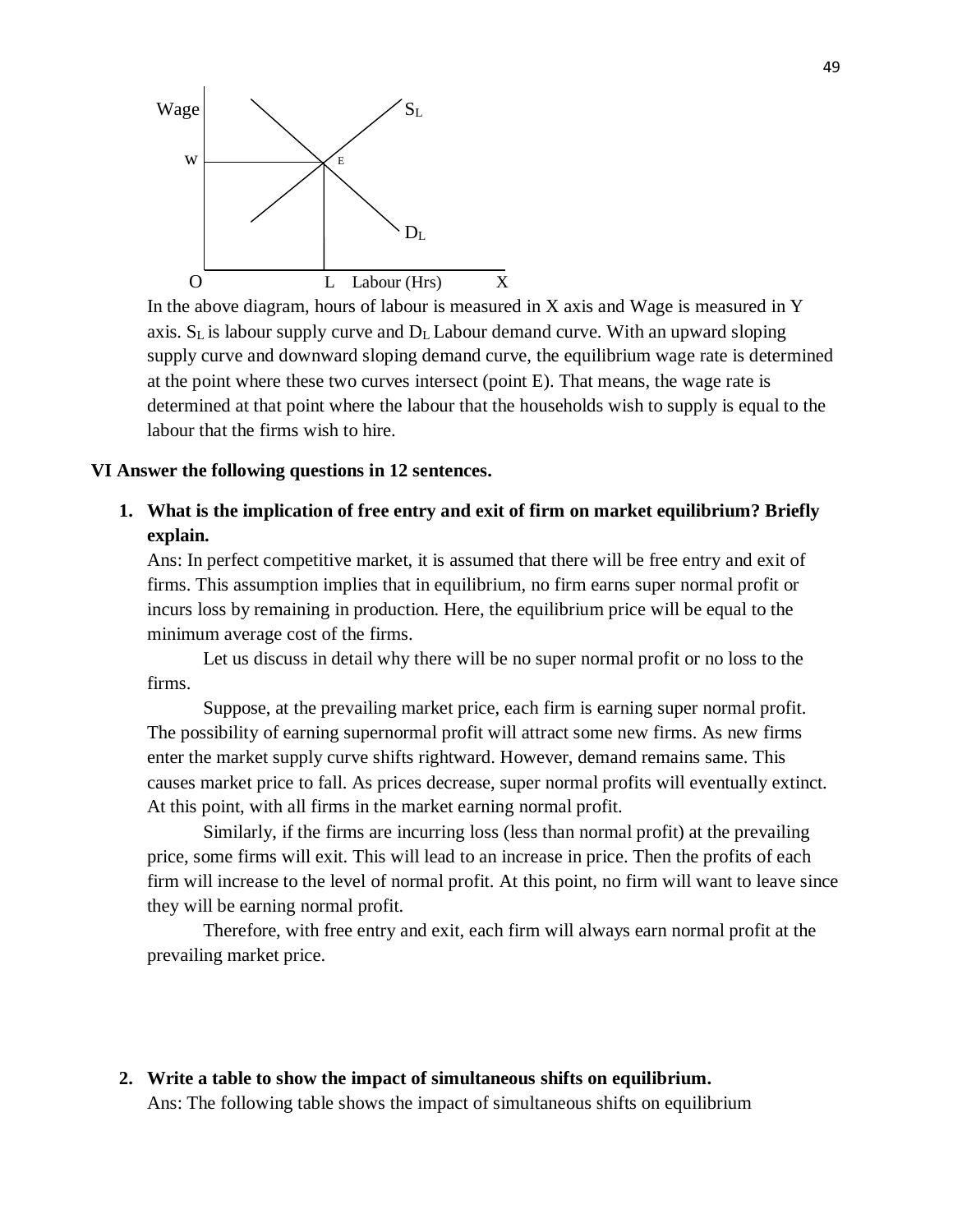| Shift in Demand | Shift in Supply | Quantity           | Price              |
|-----------------|-----------------|--------------------|--------------------|
|                 |                 |                    | May increase,      |
| Leftward        | Leftward        | Decreases          | decrease or remain |
|                 |                 |                    | constant           |
|                 |                 |                    | May increase,      |
| Rightward       | Rightward       | Increases          | decrease or remain |
|                 |                 |                    | constant           |
|                 |                 | May increase,      |                    |
| Leftward        | Rightward       | decrease or remain | Decreases          |
|                 |                 | constant           |                    |
|                 |                 | May increase,      |                    |
| Rightward       | Leftward        | decrease or remain | Increases          |
|                 |                 | constant           |                    |

## **3. Write a note on price ceiling and price floor.**

Ans: **Price Ceiling:** The Government imposed upper limit on the price of a good or service is called price ceiling. Price ceiling is generally imposed on necessary items like wheat, rice, kerosene, sugar and it is fixed below the market determined price. It is fixed below the market price because, at market determined price some sections of the population will not be able to afford these goods.

Here, though the intention of the Government is to help the consumers, it could end up creating shortage of products. In order to solve the scarcity of products, the Government may issue ration coupons to the consumers so that no individual can buy more than a certain amount of a product. This stipulated amount of a product sold through ration shops are called Fair Price Shops.

**Price Floor:** The Government imposed lower limit on the price that may be charged for a particular good or service is called price floor. For certain goods and services, fall in price below a particular level is not desirable and hence the Government sets minimum prices for these goods and services.

Example, agricultural price support programmes and the minimum wage legislation. The Government may impose a lower limit on the purchase price for some of the agricultural goods and the floor is normally set at a level higher than the market determined price for these goods.

Similarly, through the minimum wage legislation, the Government ensures that the wage rate of the labourers does not fall below a particular level and here again the minimum wage rate is set above the equilibrium wage rate.

## **VII Answer the following questions in 20 sentences**

**1. Explain the simultaneous shifts of demand and supply curve in perfect competition with the help of diagrams.**

Ans: The simultaneous shifts can happen in four possible ways: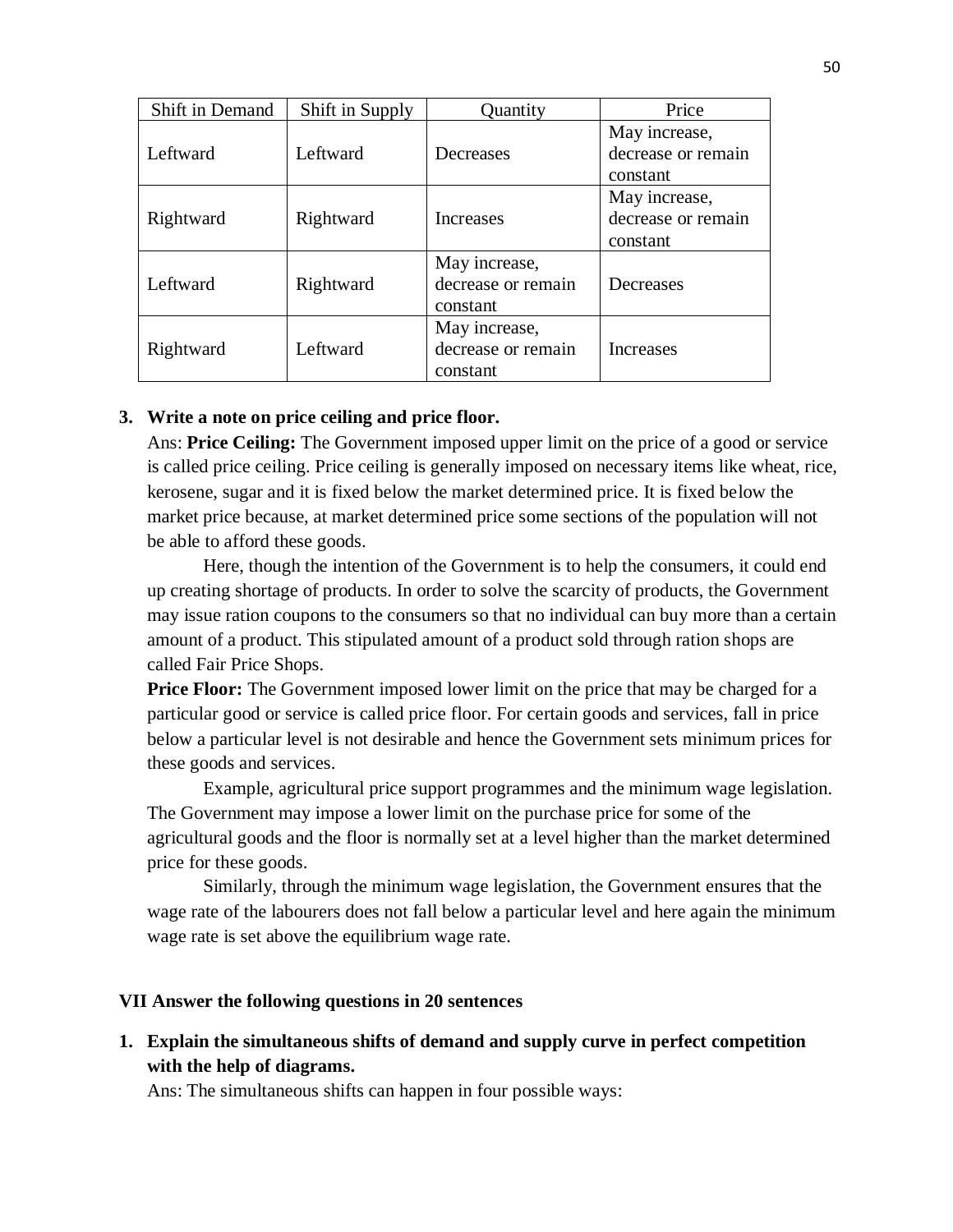- e) Both supply and demand curves shift rightwards.
- f) Both supply and demand curves shift leftwards.
- g) Supply curve shifts leftward and demand curve shifts rightward
- h) Supply curve shifts rightward and demand curve shifts leftward.

The simultaneous shifts of demand and supply curve in perfect competition can be represented in the following table:

| Shift in Demand | Shift in Supply | Quantity           | Price              |
|-----------------|-----------------|--------------------|--------------------|
|                 |                 |                    | May increase,      |
| Leftward        | Leftward        | Decreases          | decrease or remain |
|                 |                 |                    | constant           |
|                 |                 |                    | May increase,      |
| Rightward       | Rightward       | Increases          | decrease or remain |
|                 |                 |                    | constant           |
|                 |                 | May increase,      |                    |
| Leftward        | Rightward       | decrease or remain | Decreases          |
|                 |                 | constant           |                    |
|                 |                 | May increase,      |                    |
| Rightward       | Leftward        | decrease or remain | Increases          |
|                 |                 | constant           |                    |

In the above table, each row of the table describes the direction in which the equilibrium price and quantity will change for each possible combination of the simultaneous shifts in demand and supply curves. For instance, from the second row of the table, we can notice that due to a rightward shift in both demand and supply curves, the equilibrium quantity increases invariably but the equilibrium price may increase or decrease or remain constant.

The following diagrams depict the second and third cases of the above table:



In the above diagram (a) initially, the equilibrium is at E where the demand curve  $DD_0$  and supply curve  $SS_0$  intersect. Here, both supply and demand curves shift rightward where the price remains constant at P but the equilibrium quantity moves from q to  $q_1$ .

Similarly, in diagram (b), the supply curve shifts rightward and demand curve shifts leftward where the equilibrium quantity remains same but the equilibrium price decreases from P to P1.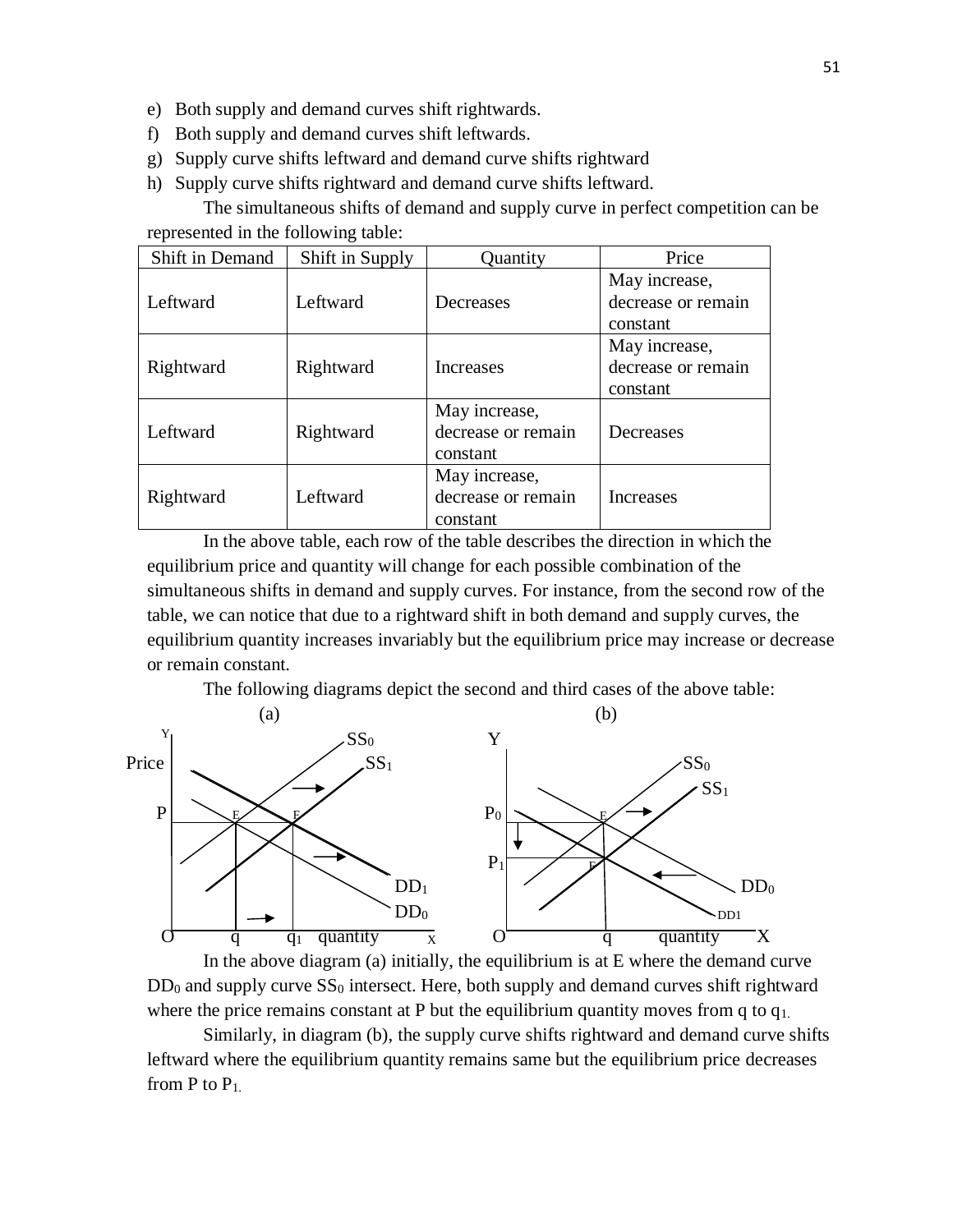Therefore, the rightward shifts in both demand and supply curves leads to increase in the equilibrium quantity and equilibrium price remaining constant. The equilibrium quantity remains same and the price decreases if there is leftward shift in demand curve and a rightward shift in supply curve.

# **2. Explain the market equilibrium with the fixed number of firms with the help of diagram.**

Ans: Under perfect competition, market is said to be in equilibrium when quantity demanded is equal to the quantity supplied. Here, with the help of market demand curve and market supply curve we will determine where the market will be in equilibrium when the number of firms is fixed.

This can be illustrated with the help of the following diagram:



The above diagram illustrates equilibrium for a perfectly competitive market with a fixed number of firms. SS is market supply curve and DD is market demand curve. The market supply curve SS shows how much of the commodity firms would wish to supply at different prices and the demand curve DD tells us how much of the commodity, the consumer would be willing to purchase at different prices.

At point E, the market supply curve intersects the market demand curve which denotes that quantity demanded is equal to quantity supplied. At any other point, either there is excess supply or there is excess demand.

OP is the equilibrium price and Oq is the equilibrium quantity. If the price is  $P_1$ , the market supply is  $q_1$  and market demand is  $q_4$ . Therefore, there is excess demand in the market equal to q1q4. Some consumers who are either unable to obtain the commodity at all or obtain it in insufficient quantity will be willing to pay more than  $P_1$ . The market price would tend to increase. All other things remaining constant, when the price increases the demand falls and quantity supplied rises. The market moves towards equilibrium where quantity demanded is equal to quantity supplied. It happens at P where supply decisions match demand decisions.

If the price is  $P_2$ , the market supply-  $q_3$  will exceed the market demand  $q_2$  which leads to excess supply equal to  $q_{2}q_{3}$ . Some firms will not be able to sell quantity they want to sell. Therefore, they will lower their price. All other things remaining constant, when the price falls, quantity demanded rises and quantity supplied falls to equilibrium price P where the firms are able to sell their desired output as market demand equals market supply at P.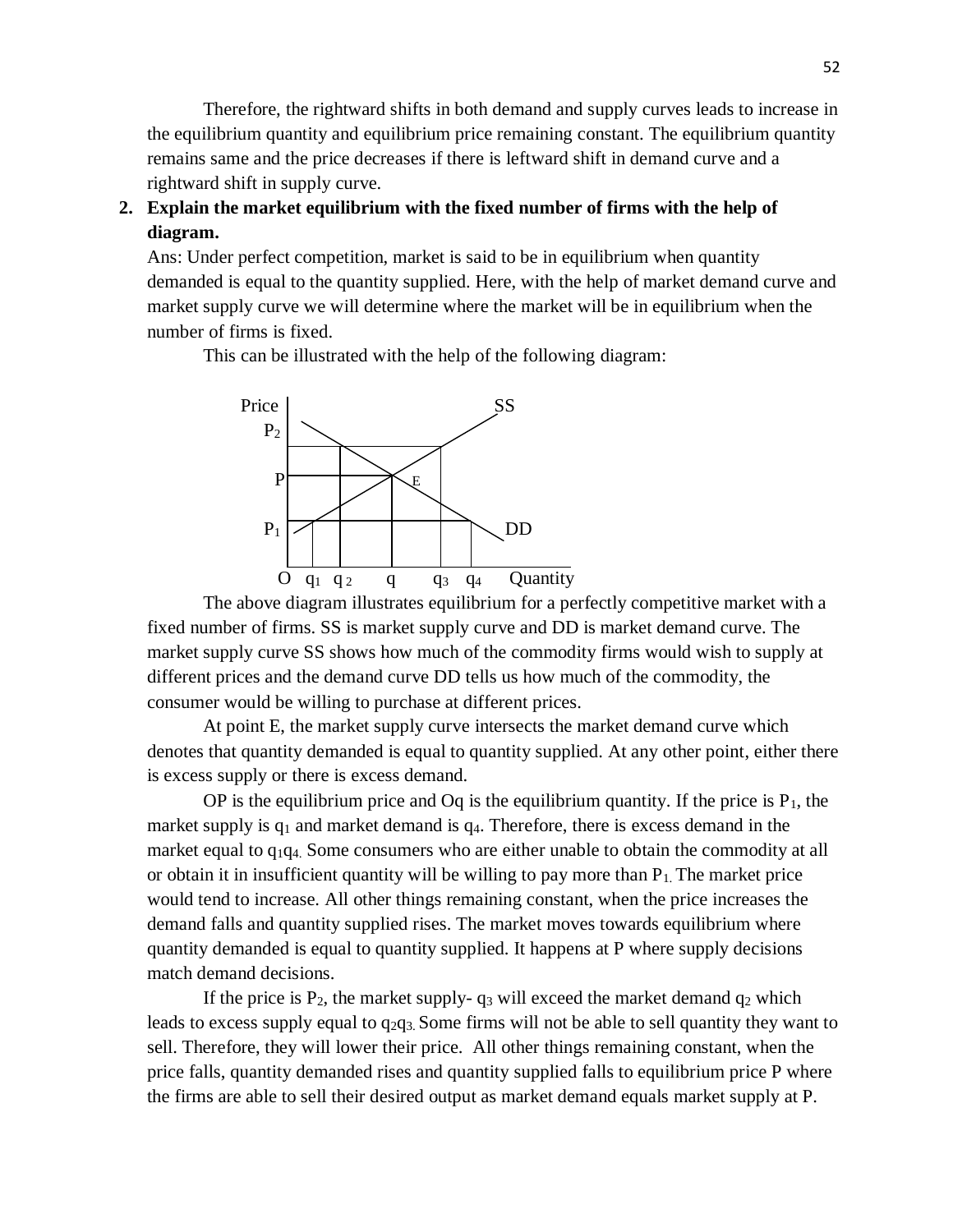So, the P is the equilibrium price and the corresponding quantity q is the equilibrium quantity.

- **3. Suppose the demand and supply curves of wheat are given by q <sup>D</sup>=200-P and q<sup>S</sup>=120+P**
	- **a) Find the equilibrium price**
	- **b) Find the equilibrium quantity of demand and supply**
	- **c) Find the quantity of demand and supply when P is greater than equilibrium price**
	- **d) Find the quantity of demand and supply when P is lesser than equilibrium price.**

Solution…………………………………………

\*\*\*\*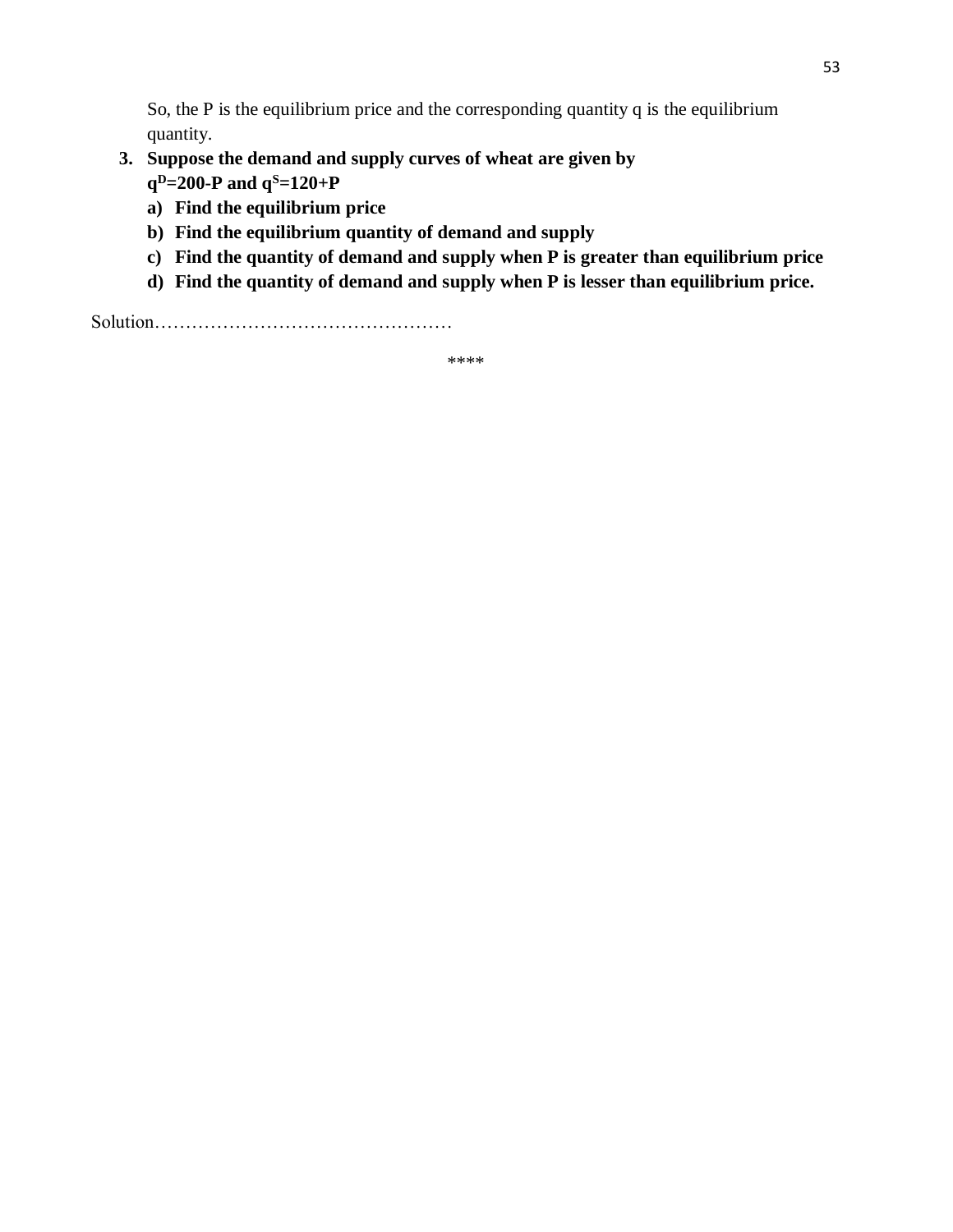## CHAPTER-6

# NON COMPETITIVE MARKETS

## **I Choose the correct answer**

- 1. A market structure which produces heterogeneous products is called
	- a) Monopoly c) Perfect competition
	- b) Monopolistic competition d) None of the above

## **Ans: (b) Monopolistic competition**

- 2. The change in TR due to the sale of an additional unit is called
	- a) Total Revenue c) Marginal revenue
	- b) Average Revenue d) Revenue

# **Ans: c) Marginal revenue**

- 3. When the price elasticity of demand is more than one, MR has a
	- a) Negative value c) Constant value
	- b) Decreasing value d) Positive value

# **Ans: d) Positive value**

- 4. Profit  $=$ 
	- a)  $P \times Q$  c)  $TFC + TVC$
	- b) TR-TC d) TR/Q
		- **Ans: (b) TR-TC**

## **II Fill in the blanks**

- 1. The monopoly firm's decision to sell a larger quantity is possible only at………….. **Ans: Lower prices.**
- 2. Competitive behavior and competitive market structure are in general…………..related **Ans: Inversely**
- 3. In monopoly market the goods which are sold have no……………….. **Ans: Substitutes**
- 4. TR=……………….
	- **Ans: P x q (price x quantity)**
- 5. The revenue received by the firm per unit of commodity sold is called…………………. **Ans: Average Revenue**
- 6. With the zero production cost, when the total revenue of monopoly firm is maximum, the profit is …………………..

## **Ans: Maximum**

## **III Answer the following questions in a sentence or a word.**

**1. What is monopoly?**

Ans: It is a market with one seller or firm with many buyers.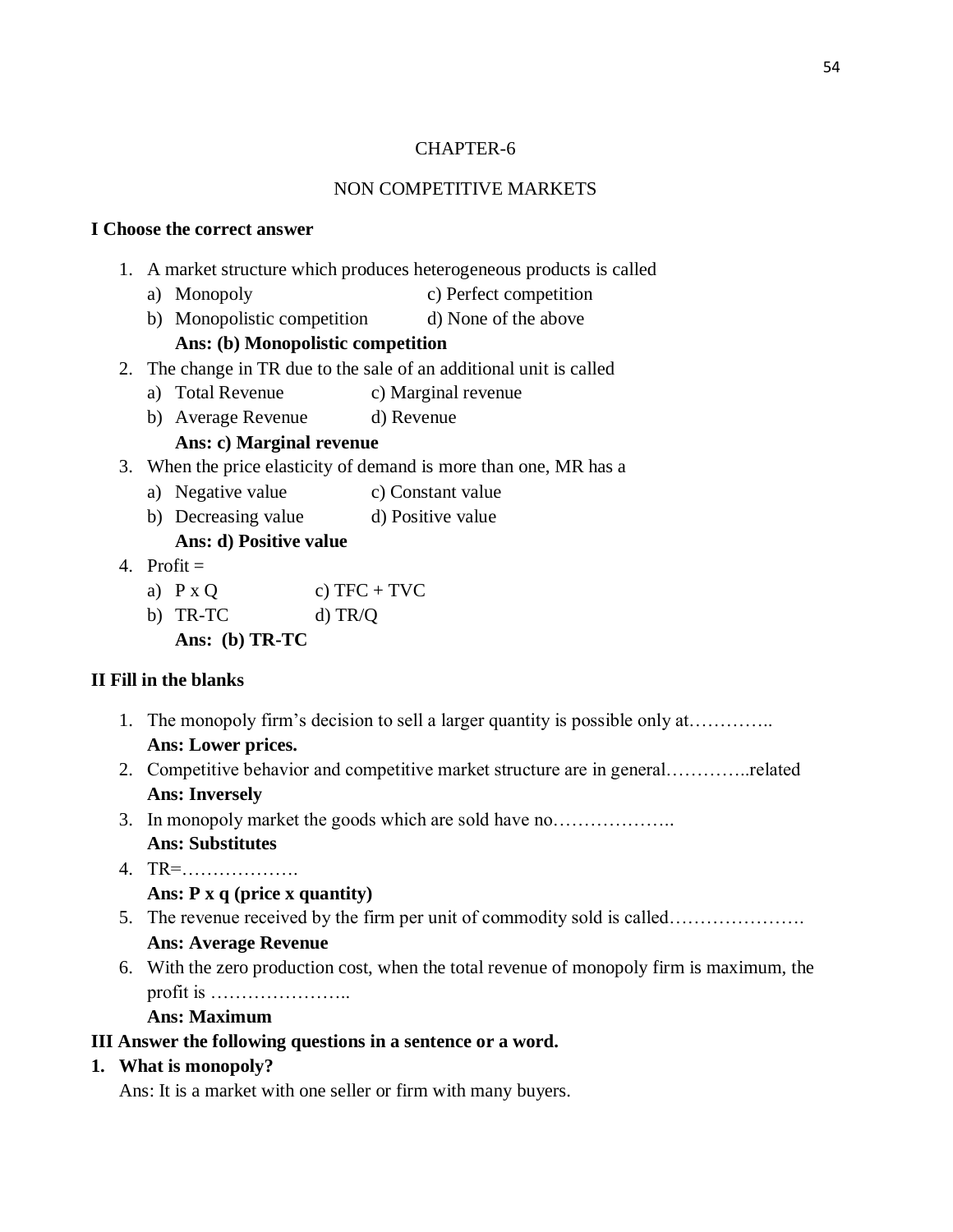# **2. Write the equation of the demand function.**

Ans:  $q = 20 - 2p$ , where 'q' is quantity sold and 'p' is the price.

**3. Give the meaning of monopolistic competition.** Ans: When the market structure has large number of firms, free entry and exit of firms and differentiated goods, then it is called monopolistic competition.

# **4. Give the meaning of oligopoly market.**

Ans: If the market consists of more than one seller but the number of sellers is few, then it is called oligopoly market. Oligopoly in a commodity market occurs when there are a small number of firms producing a homogenous commodity.

# 5. **What is duopoly?**

Ans: It is a special case of oligopoly where there are exactly two sellers or firms.

# **IV Answer the following questions in 4 sentences**

# **1. Mention the requirements of a monopoly market structure.**

Ans: The requirements of a monopoly market structure are as follows:

- a) Existence of a single producer of a particular commodity.
- b) No other commodity works as a substitute for this commodity.
- c) The monopoly situation has to persist over a time.
- d) Restrictions to prevent other firms entering the market and selling the commodity.

# **2. State the meaning of average revenue and marginal revenue.**

Ans: Marginal Revenue of a firm is defined as the increase in total revenue for a unit increase in the firm's output. It is obtained by dividing the Change in Total Revenue (∆TR) by Change in quantity (∆q). Thus,

 $MR = \Delta TR/\Delta q$ .

**Average Revenue:** We calculate Average Revenue, by dividing Total revenue by the quantity sold. The following formula used:

 $AR = TR/q$ 

- **3. State the relationship between Marginal revenue and price elasticity of demand.** Ans: The values of Marginal Revenue have a relation with the price elasticity of demand. Price elasticity of demand is more than 1 when the Marginal Revenue has a positive value and becomes less than the unity when Marginal Revenue has a negative value.
- **4. Write the meaning of monopolistic competition and give an example.**
- 5. Ans: When the market structure has large number of firms, free entry and exit of firms and differentiated goods, then it is called monopolistic competition.

For example, there is large number of soaps producing firms. But many of the soaps being produced are associated with some brand name and are distinguishable from the other companies. The consumer develops a preference for a particular brand of soap over time or becomes loyal to a particular brand like some people always prefer Mysore Sandal Soap.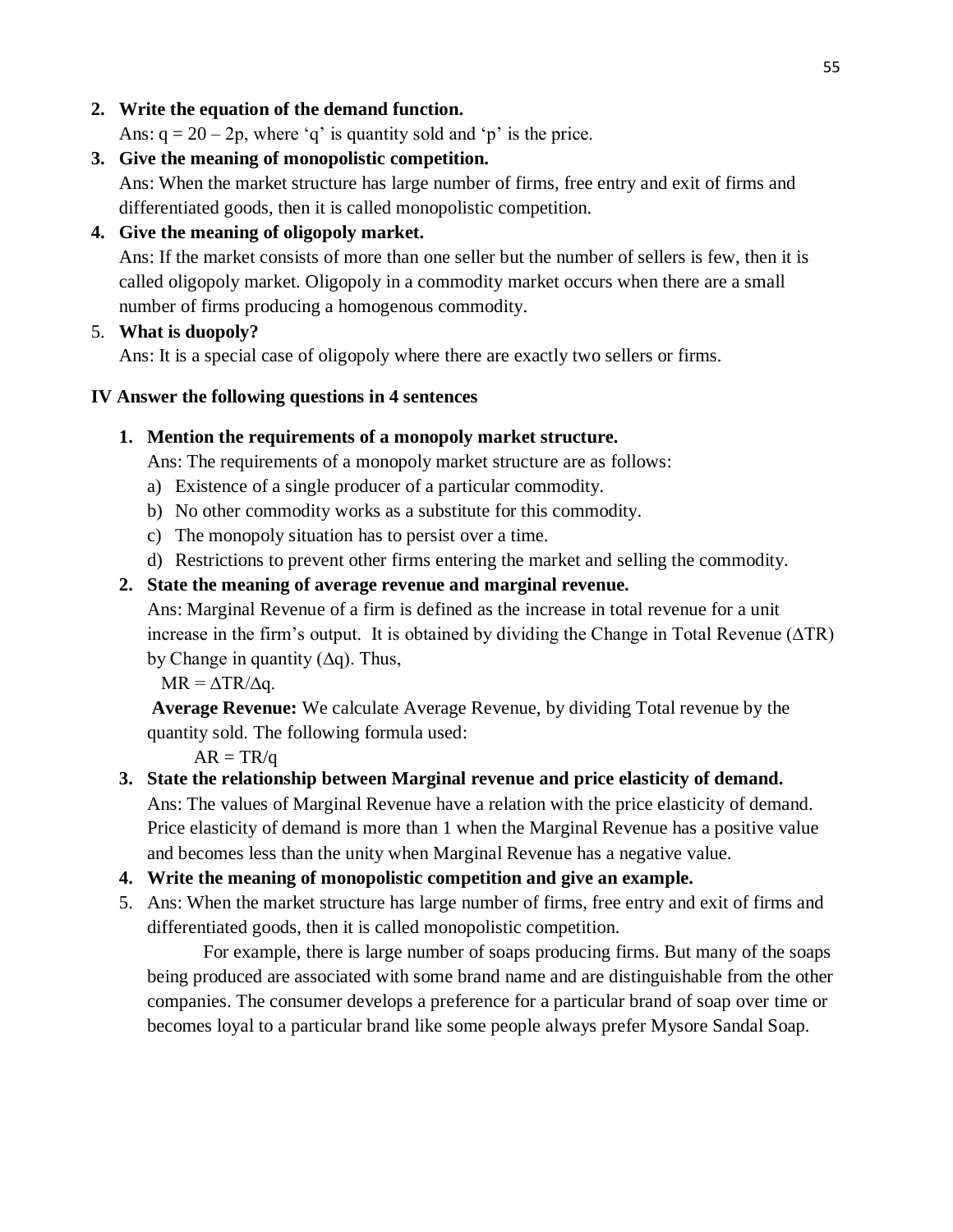#### **6. Write the features of monopoly.**

Ans:

- Existence of single seller or firm.
- No close substitutes.
- Barriers on entry of new firms.
- Firm is a Price maker and buyers are price takers.
- Uniform price or price discrimination.
- No difference between firm and industry.
- Perfect knowledge.

#### **V Answer the following questions in 12 sentences.**

**1. What is market demand curve? Draw a market demand curve for a monopoly firm.**

Ans: The market demand curve shows the quantities that consumers as a whole are willing to purchase at difference prices.

The market demand curve for a monopoly firm can be explained with the help of diagrams follows:



In the above diagram, price is measured in Y axis and quantity is measured X axis. If the market price is at  $P_0$  consumers are willing to purchase the  $q_0$  quantity. If the market price is less i.e.,  $P_1$ , consumers are willing to buy more quantity i.e.,  $q_1$ . That means, price in the market affects the quantity demanded by the consumers.

 Therefore, monopoly firm's decision to sell a larger quantity is possible only at a lower price. If the monopoly firm brings a smaller quantity of the commodity into the market for sale it will be able to sell at a higher price. Thus, for the monopoly firm, the price depends on the quantity of the commodity sold.

 For a monopoly firm, price is decreasing function of the quantity sold. So, the market demand curve for a monopolist expresses the price that consumers are willing to pay for different quantities supplied. This idea is reflected in the statement that the monopoly firm faces the downward sloping market demand curve.

|   |     |    |    |    | ີ  |    |    |    |    | π  |
|---|-----|----|----|----|----|----|----|----|----|----|
| D | 100 | 90 | 80 | 70 | 60 | 50 | 40 | 30 | 20 | 10 |

#### **2. Calculate TR and MR from the following table.**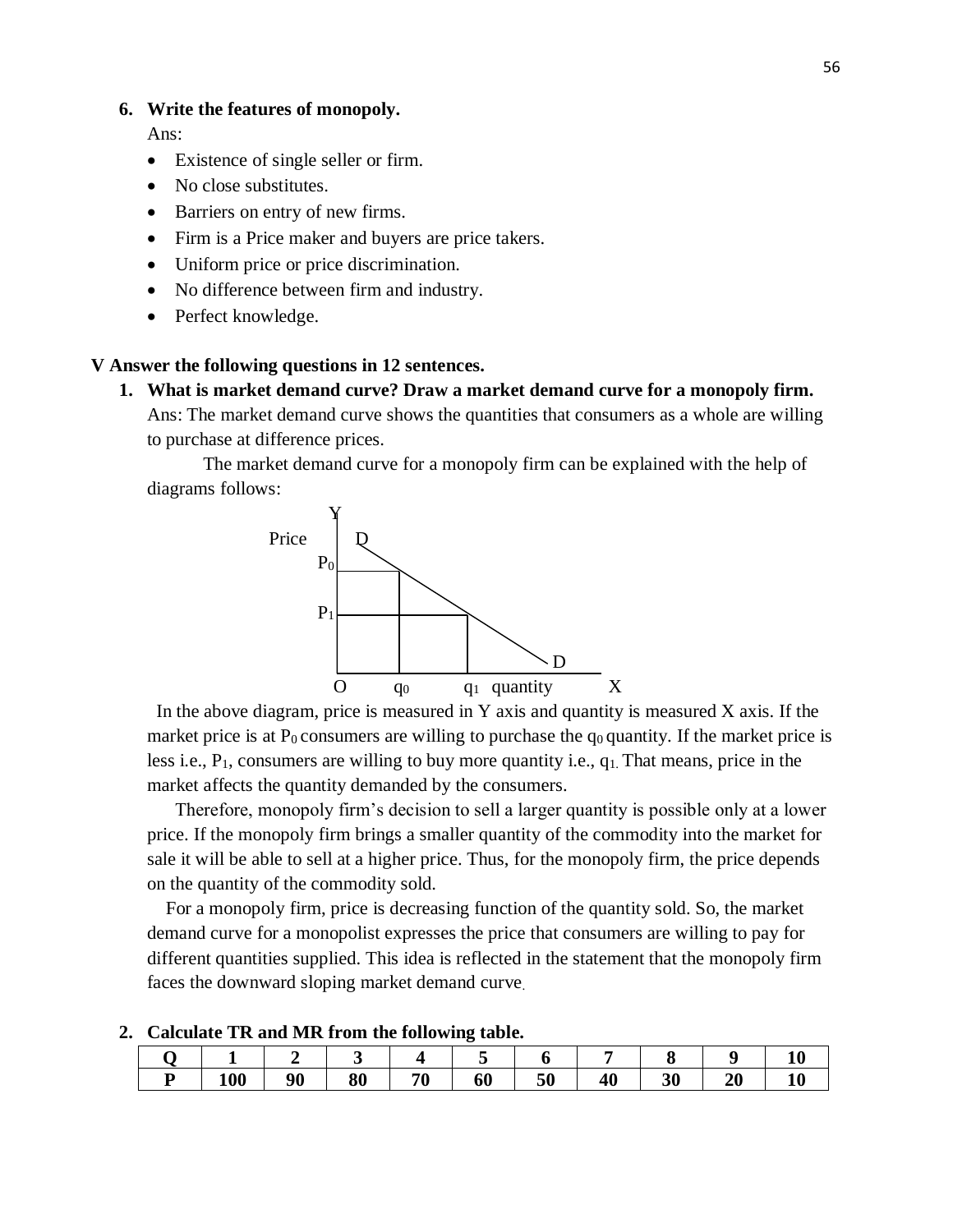|           |                              |     |     |           |     | v   |       | U     |       |       |
|-----------|------------------------------|-----|-----|-----------|-----|-----|-------|-------|-------|-------|
| D         | 100                          | 90  | 80  | 70<br>7 U | 60  | 50  | 40    | 30    | ZU    | 10    |
| <b>TR</b> | 100                          | 180 | 240 | 280       | 300 | 300 | 280   | 240   | 180   | 100   |
| <b>MR</b> | $\qquad \qquad \blacksquare$ | 80  | 60  | 40        | 20  |     | $-20$ | $-40$ | $-60$ | $-80$ |

Ans: Hint:  $TR = P \times Q$ ;  $MR = TR_n - TR_{n-1}$ 

#### **3. Briefly explain the monopolistic competitive market.**

7. Ans: Ans: When the market structure has large number of firms, free entry and exit of firms and differentiated goods, then it is called monopolistic competition.

For example, there is large number of biscuits producing firms. But many of the biscuits being produced are associated with some brand name and are distinguishable from the other companies. The consumer develops a taste for a particular brand of biscuits over time or becomes loyal to a particular brand and he may not immediately be willing to substitute it for another biscuit. However, if the price difference becomes large, the consumer would be willing to choose a biscuit of another brand which is of lower price.

Therefore, the demand curve faced by the firm in monopolistic competitive market is not perfectly elastic. The demand curve faced by the firm is also not market demand curve. In monopolistic competition, the firm expects increase in demand if it reduces the price. So, the demand curve (AR curve) is downward sloping. The Marginal Revenue curve will be less than Average revenue and is downward sloping.

The monopolistic competitive firm is also a profit maximiser. So it will increase production as long as the addition to its total revenue is greater than the addition to its total costs. In other words, the firm under monopolistic competition will produce the quantity that equates its marginal revenue to its marginal cost. But, here, the firm produces less than the perfectly competitive firm. This is because, given the lower output, the price of the commodity becomes higher than the price under perfect competition.

The above situation exists in the short run. But in the long run, new firms may enter the market. If the firms in the industry are receiving supernormal profit in the short run, this will attract new firms. As new firms enter, some customers shift from existing firms to these new firms. So, existing firms find that their demand curve has shifted leftward. This reduces firm's profits. This continues till supernormal profits are wiped out and firms are making only normal profits.

On the other hand, if firms in the industry are facing losses in the short run, some firms would stop producing (exit). The demand curve for existing firms would shift leftward. This would lead to a higher price and higher profit. Entry or exit would stop once supernormal profits become zero and this will be long run equilibrium under monopolistic competition.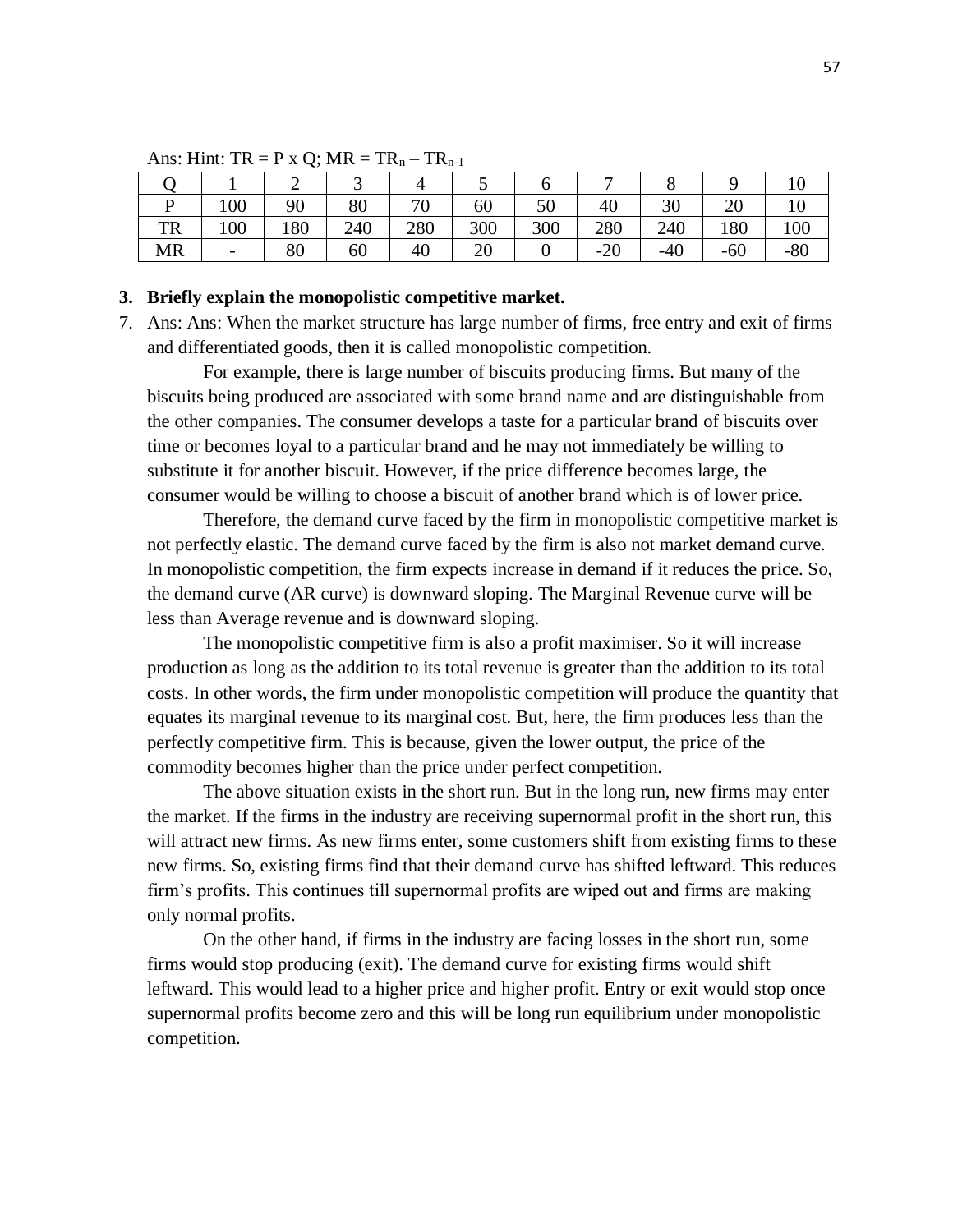# **4. Show the relationship between average revenue and marginal revenue of a monopoly market with the help of diagrams.**

Ans: Marginal Revenue of a firm is defined as the increase in total revenue for a unit increase in the firm's output. It is obtained by dividing the Change in Total Revenue (∆TR) by Change in quantity (∆q). Thus,

 $MR = \Delta TR/\Delta q$ .

**Average Revenue:** We calculate Average Revenue, by dividing Total revenue by the quantity sold. The following formula used:

 $AR = TR/q$ 

The relationship between AR and MR of a monopoly market can be shown with the help of following diagrams:



The above diagram shows that the MR curve lies below the AR curve. That means, if the AR curve is falling steeply, the MR curve is far below the AR curve. If the AR curve is less steep, the vertical distance between the AR and MR curves is smaller. The diagram (a) shows a flatter AR curve while diagram (b) shows a steeper AR curve. Therefore, for the same units of the commodity, the difference between AR and MR in diagram (a) is less than the difference in diagram (b).

## **VI Answer the following questions in 20 sentences.**

# **1. Explain the short run equilibrium of a monopoly firm with the help of the simple case of zero cost.**

Ans: Every monopolist aims at maximizing profit. Here, we try to analyze the profit maximizing behaviour to determine the quantity produced by a monopoly firm and price at which it is sold.

Let us imagine that there exists a village situated far way from other villages. In this village, there is exactly one well from which water is available. All residents are completely dependent for their water requirements on this well. The well is owned by one person who is able to prevent others from drawing water from it except through purchase of water. The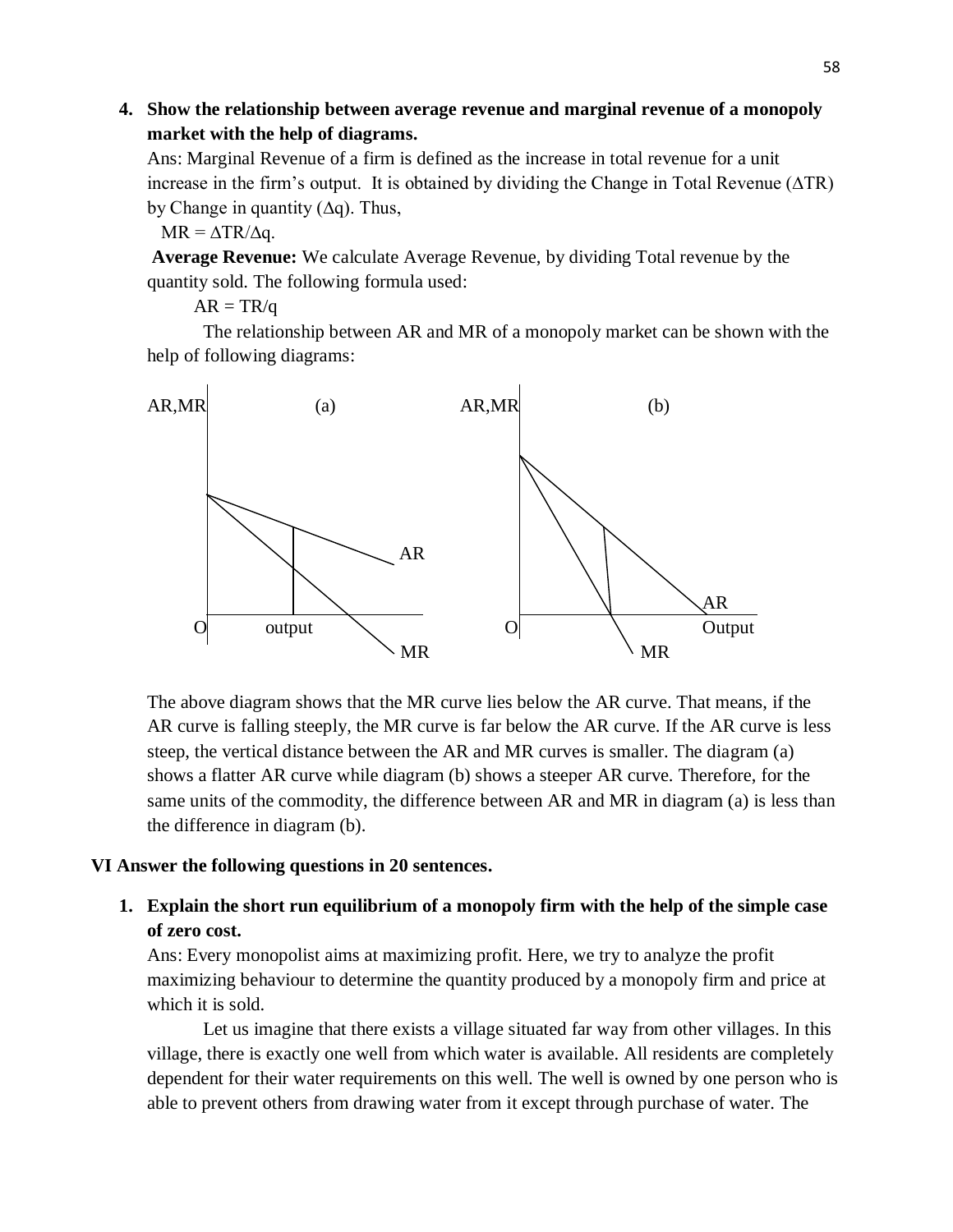person who purchases the water has to draw the water out of the well. The well owner is thus a monopolist firm which bears zero cost in producing the good. We shall analyse this simple case of a monopolist bearing zero costs to determine the amount of water sold and the price at which it is sold.

The short run equilibrium of the monopolist with zero cost can be explained with the help of the following diagram:



In the above diagram, TR, AR and MR curves are revenue curves. The profit received by the firm equal the revenue received by the firm minus the cost incurred. Since TC is zero, profit is maximum when TR is maximum. This occurs when output is of 10 units. This is the level when MR equals zero. The amount of profit is given the length of the vertical line segment from 'a' to the horizontal axis.

**2. Explain the short run equilibrium of a monopolist firm, when the cost of production is positive by using TR and TC curves with the help of diagram.**

Ans: The short run equilibrium of a monopolist firm, when the cost of production is positive by using TR and TC curves can be explained with the help of diagram as follows:



 In the above diagram Total Cost, Total Revenue and Profit curves are drawn. The profit received by the firm equals the total revenue minus the total cost. In the diagram, if quantity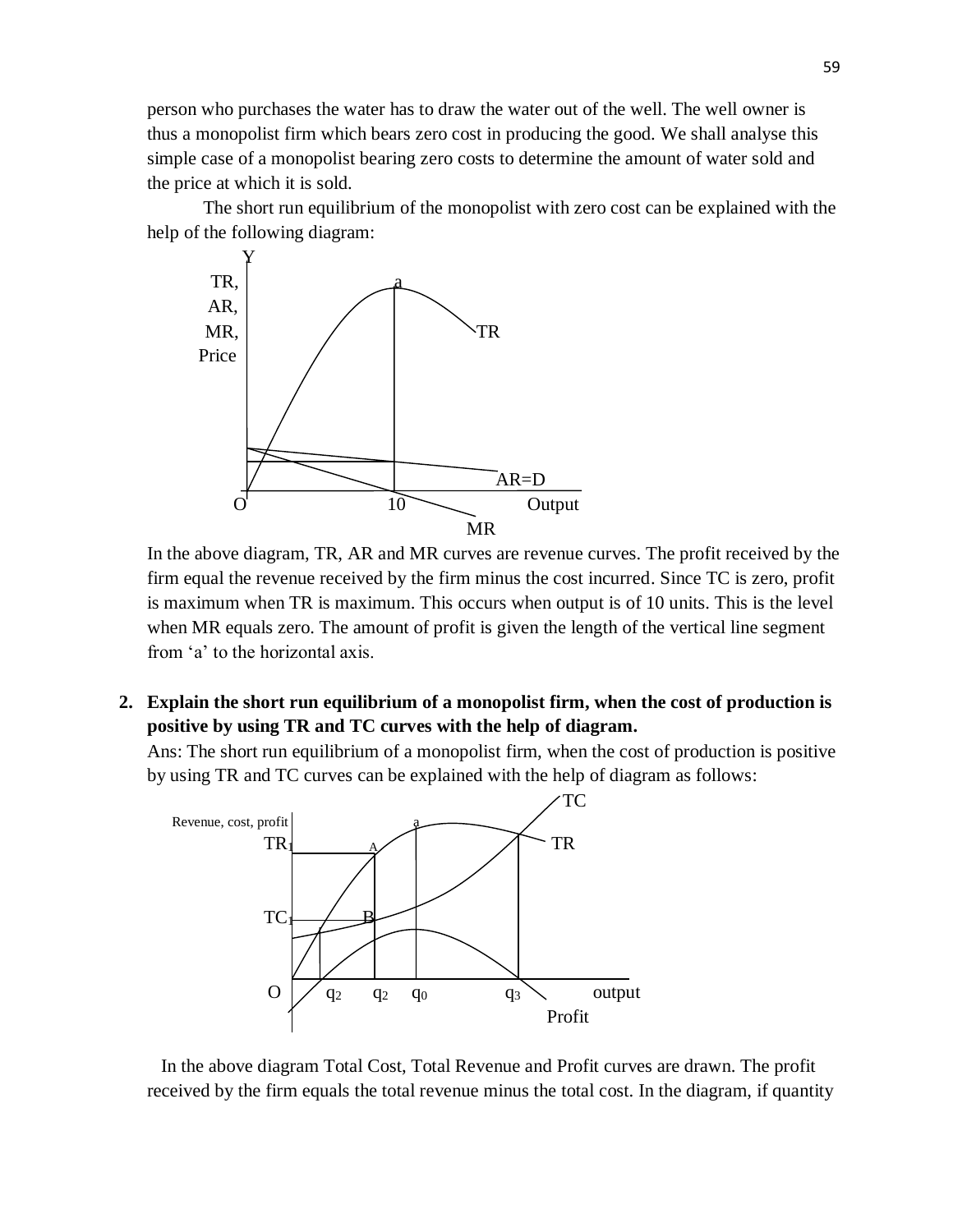q1 is produced, the Total Revenue is TR1 and Total cost is TC1. The difference TR1 – TC1 is the profit received. The same is depicted by the length of the line segment AB ie., the vertical distance between the TR and TC curves at q1 level of output.

If the output level is less than  $q_2$ , the TC curve lies above the TR curve, i.e., TC is greater than TR and therefore profit is negative and the firm makes losses. The same situation exists for output levels greater than  $q_3$ . Hence, the firm can make positive profits only at output levels between  $q_2$  and  $q_3$  where TR curve lies above the TC curve. The monopoly firm will chose that level of output which maximizes its profit. This would be level of output for which the vertical distance between TR and TC is maximum and TR is above the TC ie.,  $TR - TC$  is maximum This occurs at the output level  $q_{0}$ .

#### **3. Explain how the firms behave in oligopoly.**

Ans: If the market of a particular commodity consists of a few number of sellers, the market structure is termed oligopoly.

Given there are a few firms, each firm is relatively large when compared to the size of the market. As a result each firm is in a position to affect the total supply in the market and thus influence the market price.

For example, if a firm decides to double its output, the total supply in the market will increase, causing the price to fall. This fall in price affects the profits of all firms in the industry. Other firms will respond to such a move in order to protect their own profits, by taking fresh decisions regarding how much to produce. Therefore the level of output in the industry, the level of prices, and the profits are outcomes of how firms are interacting with each other.

**Case- 1:** Firms could decide to collude with each other to maximize profits. Here the firms form a cartel (an association) that acts as a monopoly. The quantity supplied collectively by the industry and the price charged are the same as a single monopoly firm.

**Case-2:** The firms could decide to compete with each other. For example, a firm may lower its price a little below the other firms, in order to attract away their customers. Certainly, the other firms would retaliate by doing the same. So the market price keep falling.

In reality, cooperation of the kind that is needed to ensure a monopoly outcome is often difficult to achieve in the real world. The firms may realize that competing fiercely by continuous price cuts is harmful to their own profits.

**4. The market demand curve for a commodity and the total cost for a monopoly firm producing the commodity is given by the schedule below. Use the information to calculate the following.**

| .<br>$\sim$ $-$<br>$\cdots$ |     |     |    |     |           |    |    |  |
|-----------------------------|-----|-----|----|-----|-----------|----|----|--|
| <b>Price</b>                | E A | . . | 25 | 4U. | - -<br>44 | 10 | 10 |  |

| <b>Quantity</b> |    |    |    | ັ          |     | ~   |     |     |     |
|-----------------|----|----|----|------------|-----|-----|-----|-----|-----|
| <b>Total</b>    | 10 | 60 | 90 | <b>100</b> | 102 | 105 | 109 | 115 | 125 |
| cost            |    |    |    |            |     |     |     |     |     |